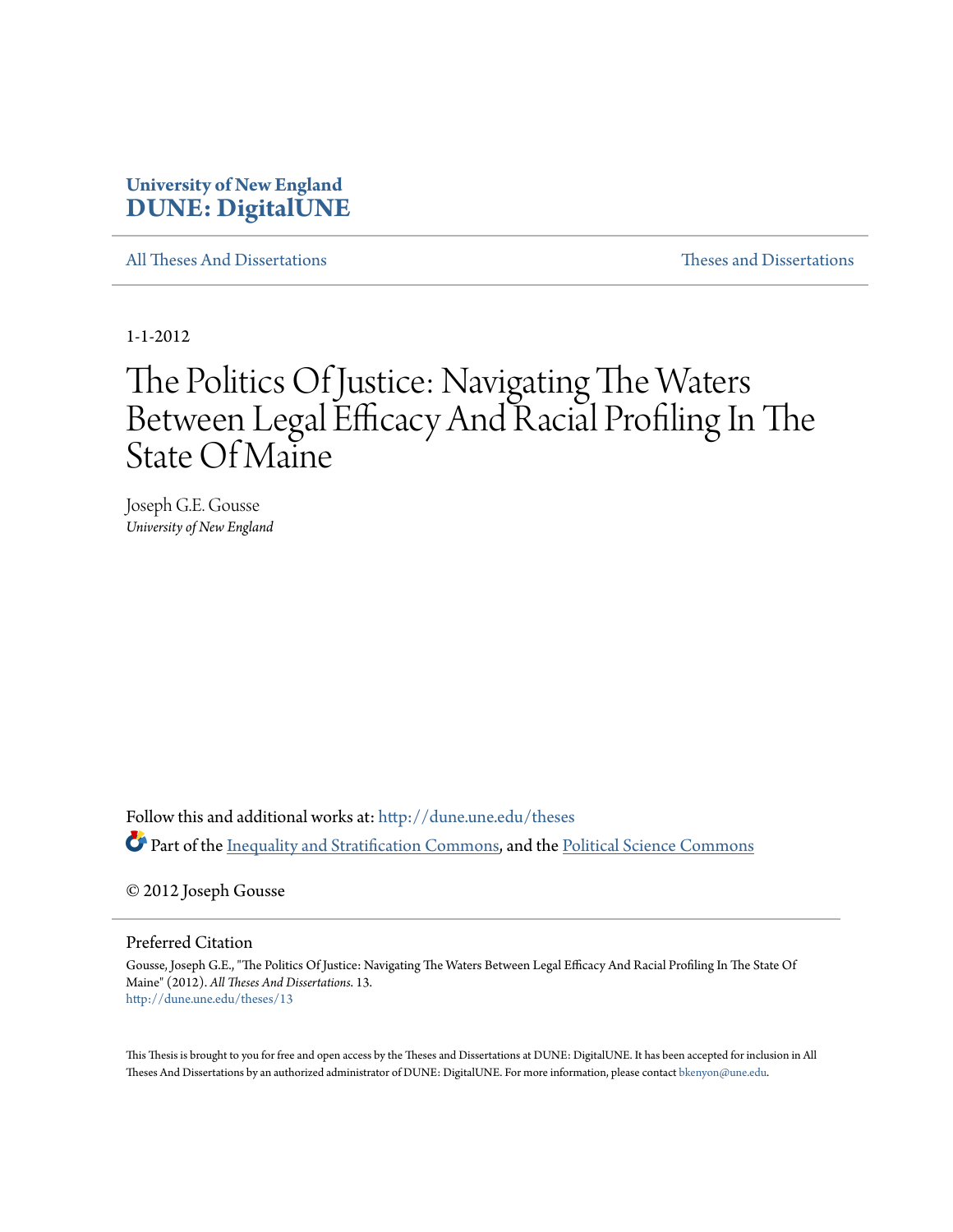# THE POLITICS OF JUSTICE:

# NAVIGATING THE WATER BETWEEN LEGAL EFFICACY AND RACIAL PROFILING IN THE STATE OF MAINE

*JOSEPH G.E. GOUSSE*

*An Honors Thesis Political Science, 2012*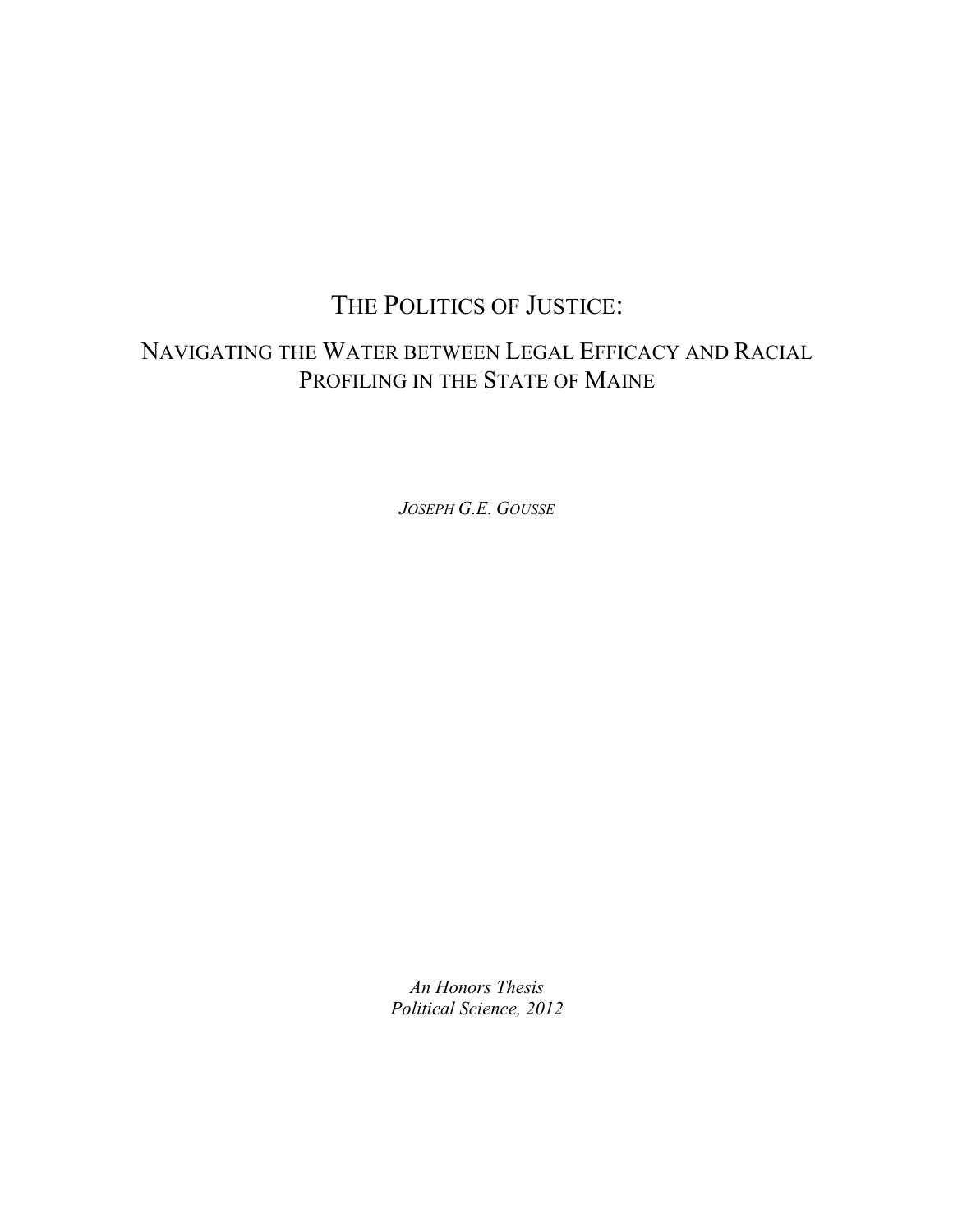#### *ABSTRACT*

This thesis examines the issue and causal factors of racial disparity in Maine's contemporary penal system. More pointedly, this thesis examines the ways in which contemporary Maine society functions to procure the causal factors responsible for conditioning racial minorities as "criminalized" populations, thus stimulating overrepresentation in the criminal justice system. This thesis focuses on Native American populations in the state of Maine and the historical, socio-economic, political, and legal ways in which the state has interacted with and subsequently disenfranchised them. Through a comparative examination of the work of legal scholar Michelle Alexander, the well-established argument of the American racial caste system as it pertains to black minorities is considered and redefined to fit a Mainespecific, Native American-specific context. A theoretical analysis is constructed using the work of Michele Foucault to typify Maine's criminal justice system and the social structures that support it as belonging to a system of incumbent power and privilege for white citizens. Collectively, this thesis relies on data collected with the permission and assistance of the Maine Department of Corrections in examining and explaining the extent and causality of racial disparity in Maine prisons from complimentary empirical and theoretical perspectives.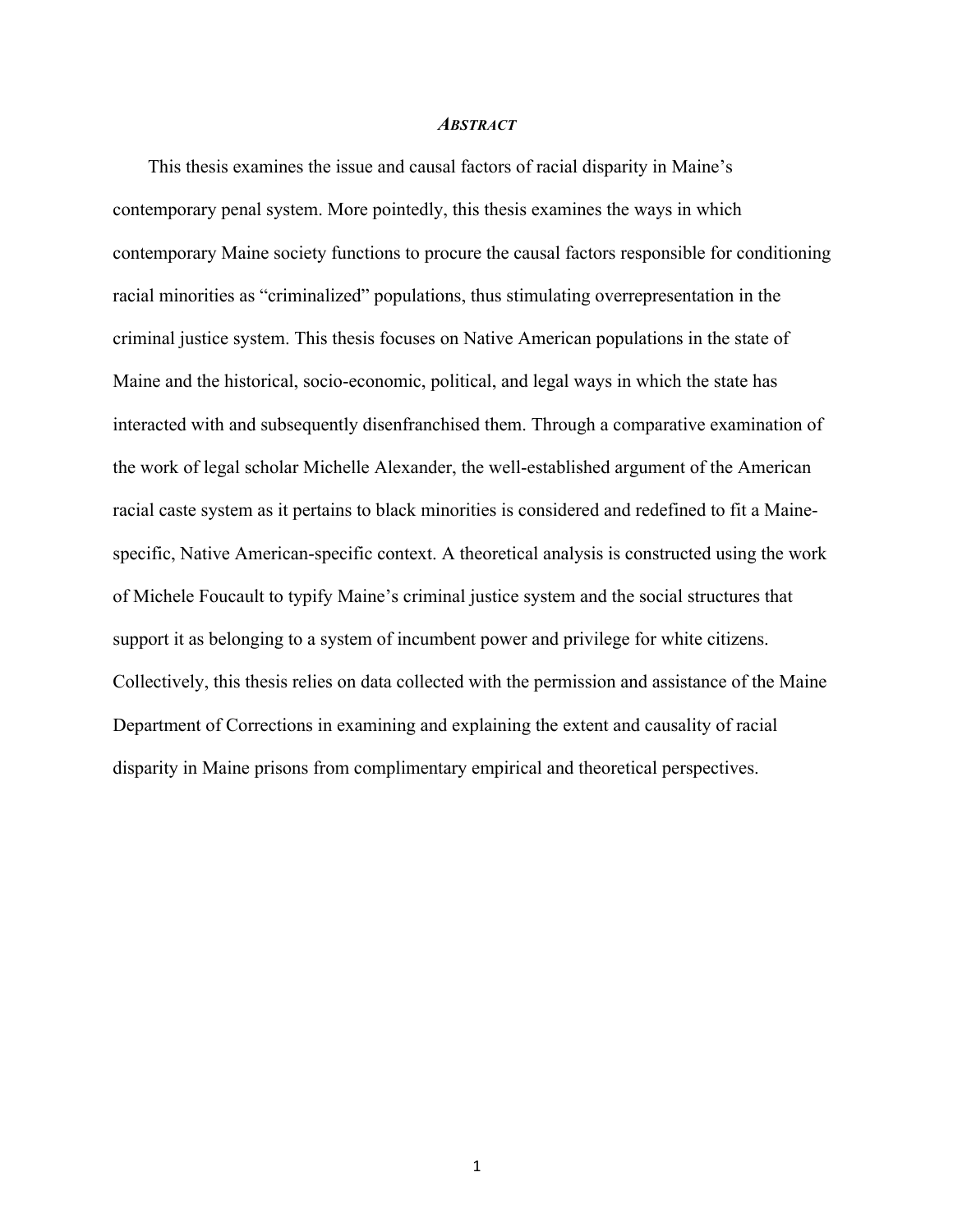#### *INTRODUCTION*

This thesis examines the extent and causality of racial disparity as it exists in the contemporary Maine penal system. Specifically, this thesis examines the unique ways in which Maine—being nearly homogeneous with regard to race—fits into the context of national trends surrounding discussion of overrepresentation of minority inmates in American prison systems.

Despite widespread discussion of this topic, this thesis offers a perspetive unique from the traditional responses of academics and social scientists who study the effects and causation of overrepresentation of racial minorities in the criminal justice system. The startling truth of the debate surrounding racial disparty in the prison systems—when it comes the state of Maine—is that hardly any research exists that explores racial minority overpreresentation in the state's prisons. Worse yet, what little research does exist is generally appropriated from a purely empirical perspective and fails to examine the root causal factors of racial disparity among inmates in Maine. In order to appropriately examine the topic of race and justice in Maine, the historical context of the state cannot be ignored and, as a result, the historic social plight and continuing contemporary struggle of Maine's Native American population cannot be ignored. Maine social history is deeply intertwined with the history of those Native Americans who lived and continue to live in the state. Often times, it is this social relationship—in the context of the racialized society—that acts to establish a tradition of disenfranchisment of racial minorities and degredation of their culture. This thesis will examine and define the myriad ways in which minority overrepresentation is not just a problem that exclusively plagues black citizens on a national level; it will explore the ways in which Maine's unique historical relationship with the tribal population continues to impact Native Americans and their incarceration levels. Largely, this thesis will establish a connection between societal disempowerment and subjugation of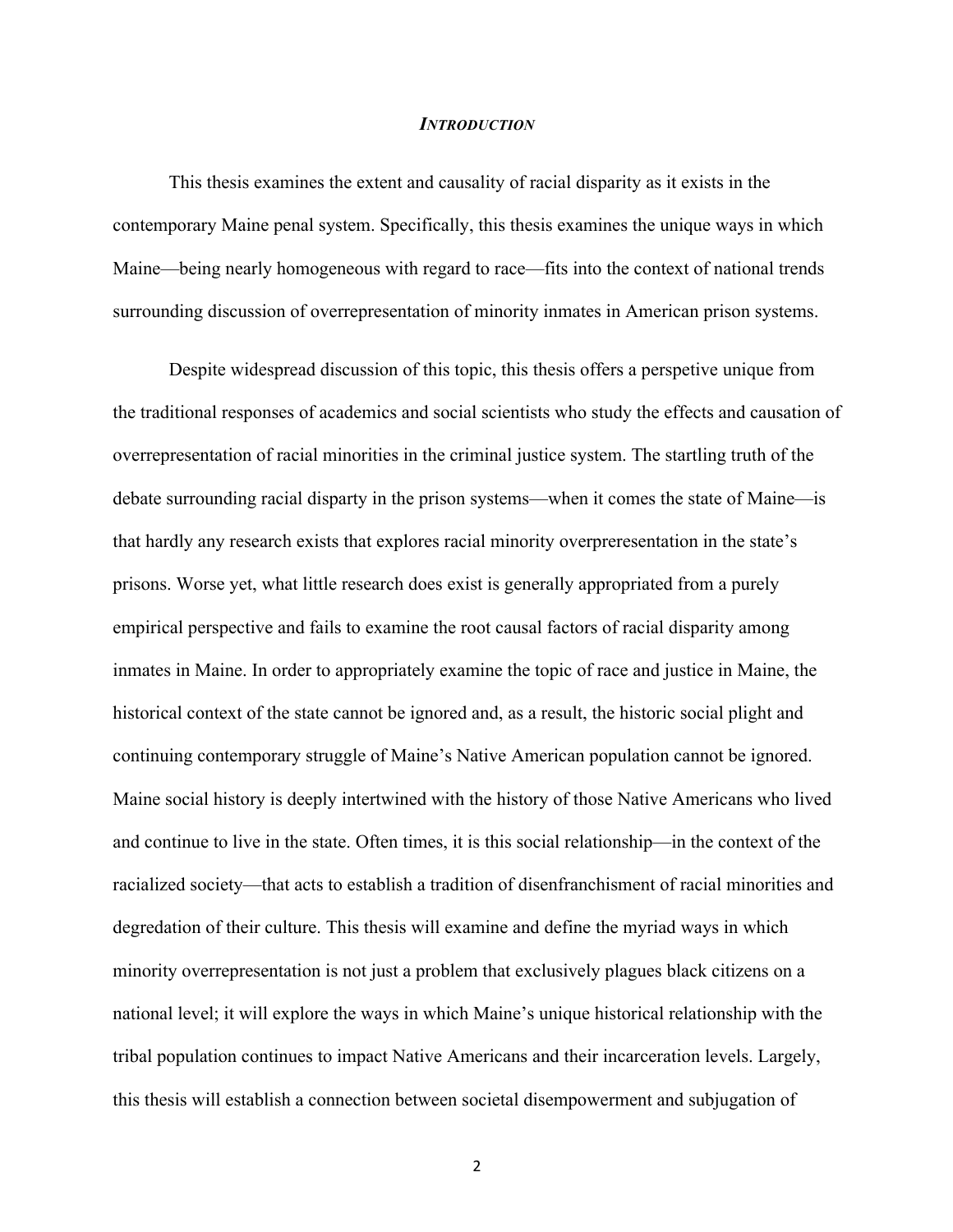Native Americans along racial lines with overrepresentation and racial disparity in Maine's penal system, arguing that social mechanisms of disempowerment that act specifically to affect racial minorities are the driving mechanisms behind the perpetuation of disproportionally rising incarceration rates of minorities.

A study of the causality of racial disparity in Maine cannot be complete without considering the ways in which the state of Maine, through the institutionalization of racism and white privilege, has suppressed and disenfranchised Native Americans living within its borders. This thesis examines these relationships and, in so doing, tells a portion of the long, painful story of the historic social limitations placed on Native Americans in Maine.

#### *CONCEPTS*

As the purpose of this thesis will be to examine, specifically, institutionalized racism in the state of Maine as primarily directed through the criminal justice system, the main question that will be addressed is:

*How does the unique, nearly homogenous racial and ethnic makeup of the State of Maine impact the distribution and application of power relations, as perpetuated through racially-charged practices within local communities?*

The purpose of this essay will be to place Maine society in the context of the national crisis we now face regarding institutionalized racism and the evidentiary racial disparity that results in our nation's prisons.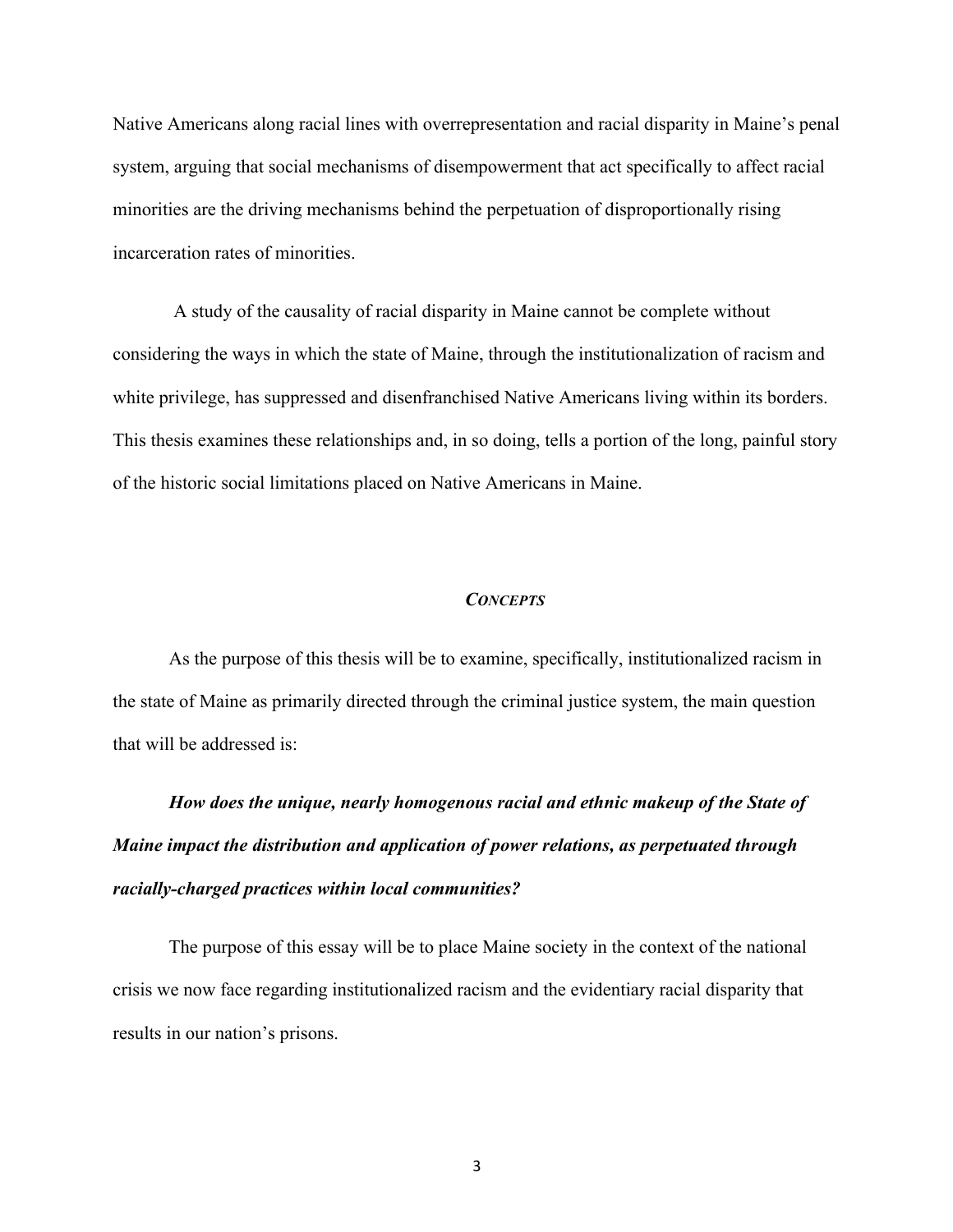When one begins examining the national societal construct of contemporary America atlarge, it becomes clear to them that the populations of minority groups are dramatically increasing, with recent demographic projections suggesting that whites will comprise the national minority in as little as "a few years" due to the increase in minority births.<sup>1</sup> What is of note however is not this marked increase in minority populations, but instead the rates at which minority populations are incarcerated in the United States. Nowhere is social disparity among minority populations and the white population in America more clearly evidenced than by the criminal justice system. As a result, some states, like Louisiana and Maryland (where blacks<sup>2</sup> comprise 33% and 28% of the state population, respectively) disproportionately convict black citizens so that 76% and 77% of these respective states' prison systems are comprised of black inmates.<sup>3</sup> This blatant disparity has been proven a national trend, with few exceptions. According to *Mother Jones* magazine there are only four states in the Union where minority inmates do not outnumber their white counterparts, and Maine is a member of this unique group.<sup>4</sup>

Maine's racial homogeneity establishes it as a curious case. Some preconceptions would seem to indicate that because Maine has less racial minorities, its prisons are consequently

<sup>&</sup>lt;sup>1</sup> NPR. *U.S. Will Soon Have Minority Whites Sooner, Says Demographer.*<br>http://www.npr.org/2011/06/27/137448906/us-will-have-minority-whites-sooner-says-demographer

<sup>&</sup>lt;sup>2</sup> During the writing of this thesis, great care was taken when designating specific racial groups with regard to written classification. For example, this thesis makes expansive use of the terms "black" and "Native American" to refer to individuals of African or Native/tribal descent, respectively. Please note that it is nearly impossible to appropriate a racial classification that both accurately signals and is accepted by the ethnic individuals it seeks to label. The reasons for dissent among racial classifications are both historic and complex, nevertheless, minority groups have come to some majority consensus on racial references under which they prefer to be classified. Specifically, this thesis makes use of the term "black" as opposed to "African American" to refer to a specific racial grouping of the population based on published preference by the black community (the argument being that "black" is more appropriate than "African American" in contemporary society as many black Americans are not from Africa. Likewise, the term "Native American," while not universally accepted by the myriad of people indigenous to the North American continent, is a term frequently used by Native people to classify their racial status. Terms such as "colored" and "Indian" have been largely rejected for a variety of factual and social reasons and have thus been excluded from this work.

<sup>&</sup>lt;sup>3</sup> Gibbs Magazine. *States and Black Incarceration in America.* 

http://www.gibbsmagazine.com/blacks\_in\_prisons.htm <sup>4</sup> *Ibid*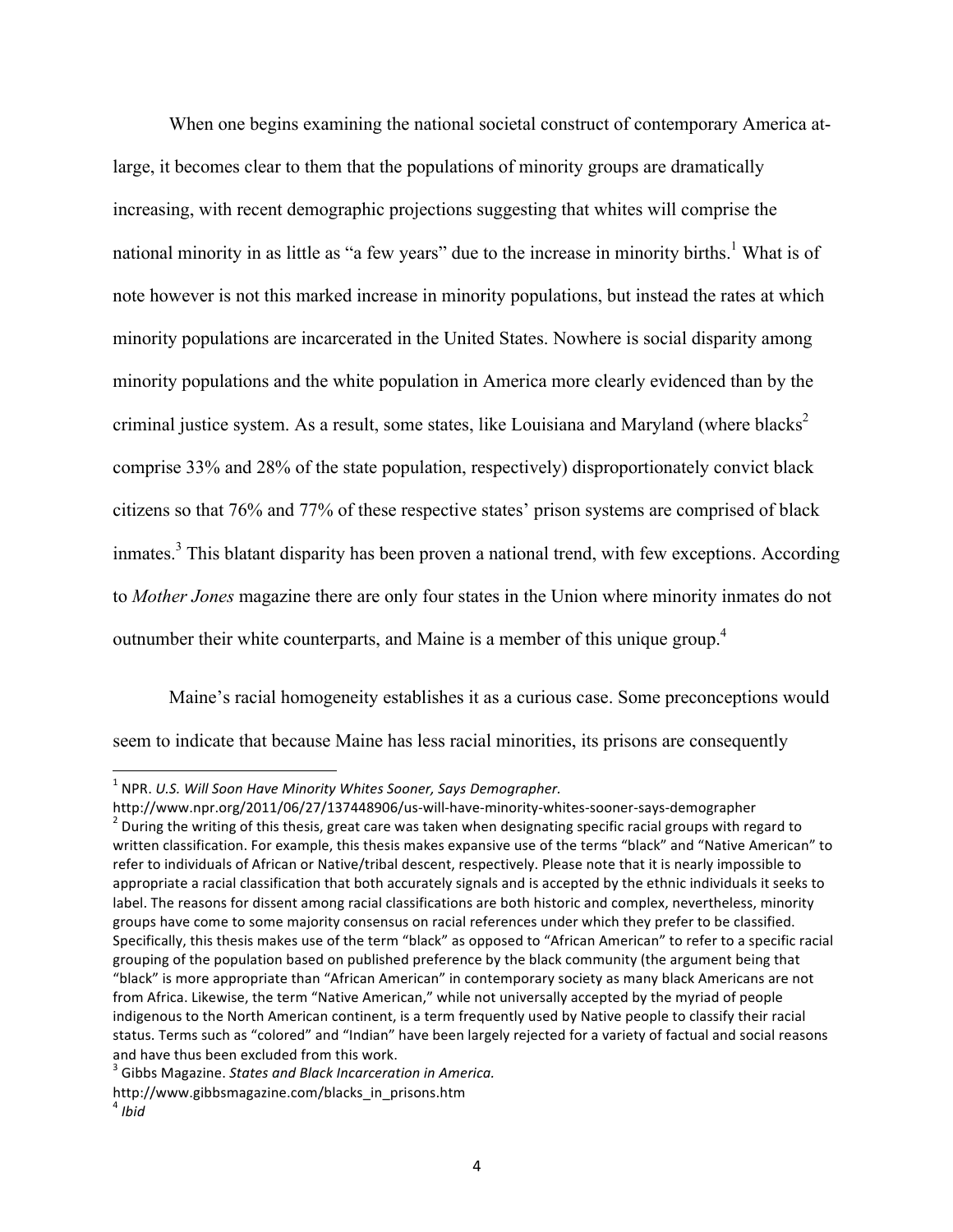among a limited group where white inmates outnumber their minority counterparts. This is in stark contrast to the majority of American prisons where minorities constitute an overwhelming majority of the inmate populations. What's alarming however, is not the near-exclusivity of Maine's racial profile. What's of great concern, rather, is the extent to which social conceptions of racially near-exclusive states, like Maine, assume that because their minority populations are so small, racial disparity could never manifest itself in their criminal justice system. This assumption is fundamentally flawed. As this thesis will prove, not only does Maine's diminutive minority population not preclude it from susceptibility to racial disparity forming in its prisons, it also acts to magnify the effects of said disparity when a social system of institutionalized racism operably exists.

#### *METHODOLOGY*

In an effort to answer the primary question set forth in this thesis, the Maine penal system will be examined with specific regard the state's Native American population. In particular, Native Americans have been selected for a very specific purpose in this study: as with most questions of race, the foundations for current phenomena are *historical* in nature and Maine has a deep history (and active present interaction) with Native tribes in the state. The reason for this is that, should a system of institutionalized racism exhibiting white-dominance exist within the state of Maine, one would expect the Native American population in Maine to serve as *the* primary group to indicate its presence.<sup>5</sup> How one of these systems manifests itself is unique to

 $<sup>5</sup>$  This conditional understanding is the result of historical trends in general American history which suggest that</sup> racial groups of extended presence in a region generally suffer disparity in their treatment from predominant white society (ex. the systematic disenfranchisement of blacks in the South for the greater part of American history or that of Asians in California during World War II).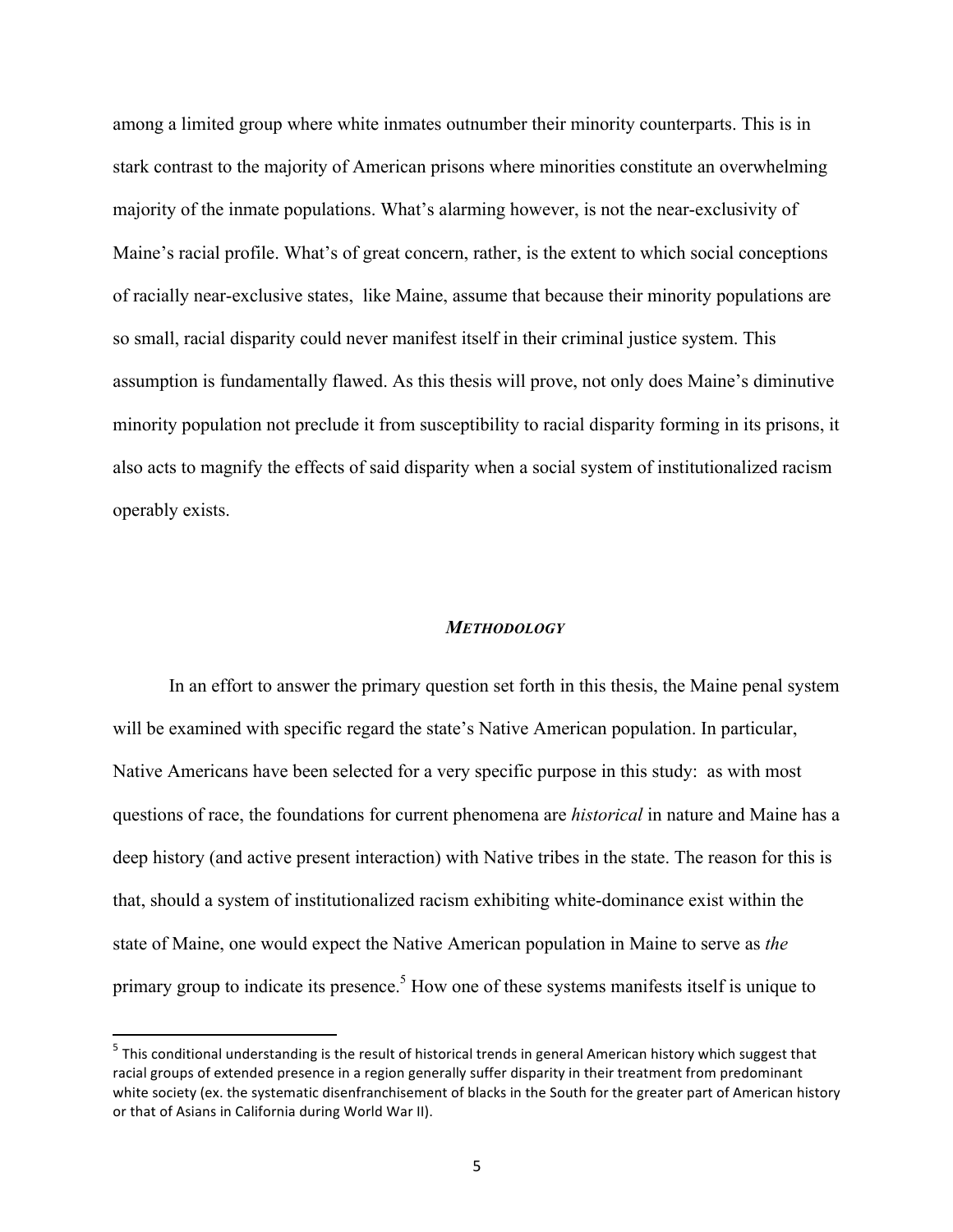the regional society in which the study (in this case Maine) is conducted. By this token, the limited ethnic diversity of Maine works against the masking of any would-be system of racial caste, magnifying the importance of the Native American-white relationship due to the limited number of racial minorities available for possible conflict to arise. In this way, the Native American population of Maine is of critical importance to any study that focuses on racial disparity in Maine society and prisons.

Ultimately, the objective at hand will be to provide evidence for, and answer, the presented thesis question not only through an exploration of the statistical prison data, but via a theoretically critical analysis of the dimensions of power that are intimately connected to incarceration in the state of Maine.

To accomplish this task, this thesis will rely on both primary and secondary sources. Drawing from primary sources, this thesis will examine raw Census population data from the last year (2011-2012) to derive factual context for Maine and national populations by race; population and demographic data from the Maine Department of Corrections and Bureau of Justice Statistics reports to derive factual context for Maine and national prison populations by race; and the complete series of legislative, personal, and political texts offered by the *Donna Loring Papers* as well as a personal interview with Ms. Loring herself. Secondary sources that will be utilized include the works of social historian and law professor Michelle Alexander (in framing a context for issues of institutionalized racism), Michel Foucault (in producing a theoretical framework form analysis of findings), and, again, those secondary source materials available in the *Donna Loring Papers*.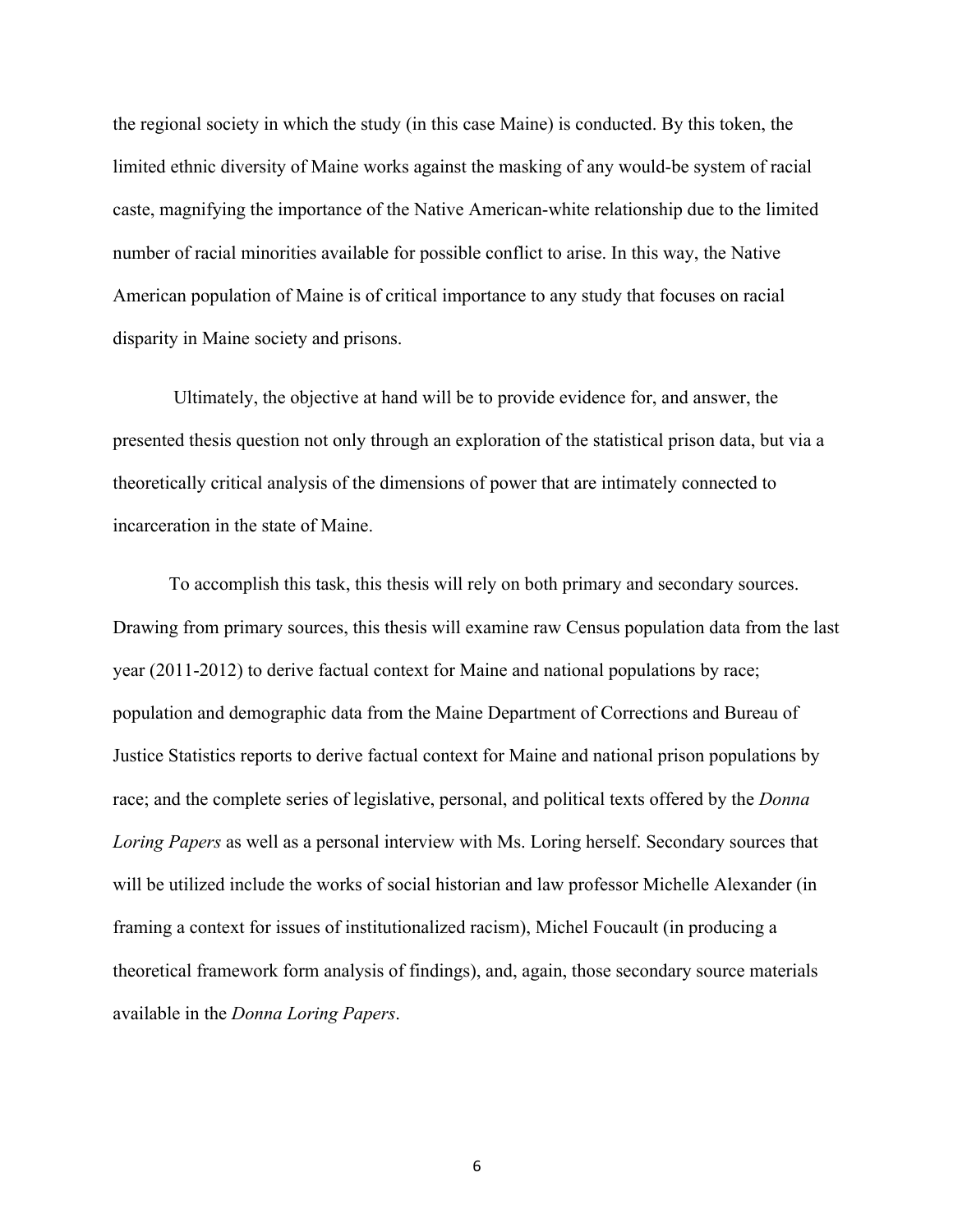First, the population data sources will be analyzed so that a careful review of both national and Maine-specific general and prison populations can be conducted. This analysis will be conducted in conjunction with a socio-political analysis of the history of race relations specific to Native Americans within the state of Maine. This analysis will evidence the extent to which (and how) Maine prisons evidence racial disparity. Next, the works of Michelle Alexander will be used to clearly define the ways in which, historically and socially, racial disparity in American prisons has come to be and, more importantly, the connection that exists between systems of socially institutionalized racism and disproportionate incidence of minority incarceration. From Alexander's evaluation of national race-relations as they pertain to disenfranchisement and incarceration, a *Maine-specific narrative* that focuses exclusively on Native American populations and their unique social struggles within the state will be derived. Given the scarcity of contemporary academia that considers this Maine-specific perspective, the narrative derived by this thesis will serve to identify and examine four main mechanisms within Maine society that serve to systematically disenfranchise and condition Native American populations for elevated susceptibility to criminal activity and/or incarceration*:* 

- historical disregard;
- legislative impotence;
- the compromising of Native American youth; and
- the persistence of state governmental involvement with tribal lands as a form of institutional control*.*

In drawing its conclusion, this thesis will examine the theoretical connections between those societal mechanisms of power and the analysis of discipline and punishment as a means of retaining power incumbency as delineated through a Foucauldian perspective. Through a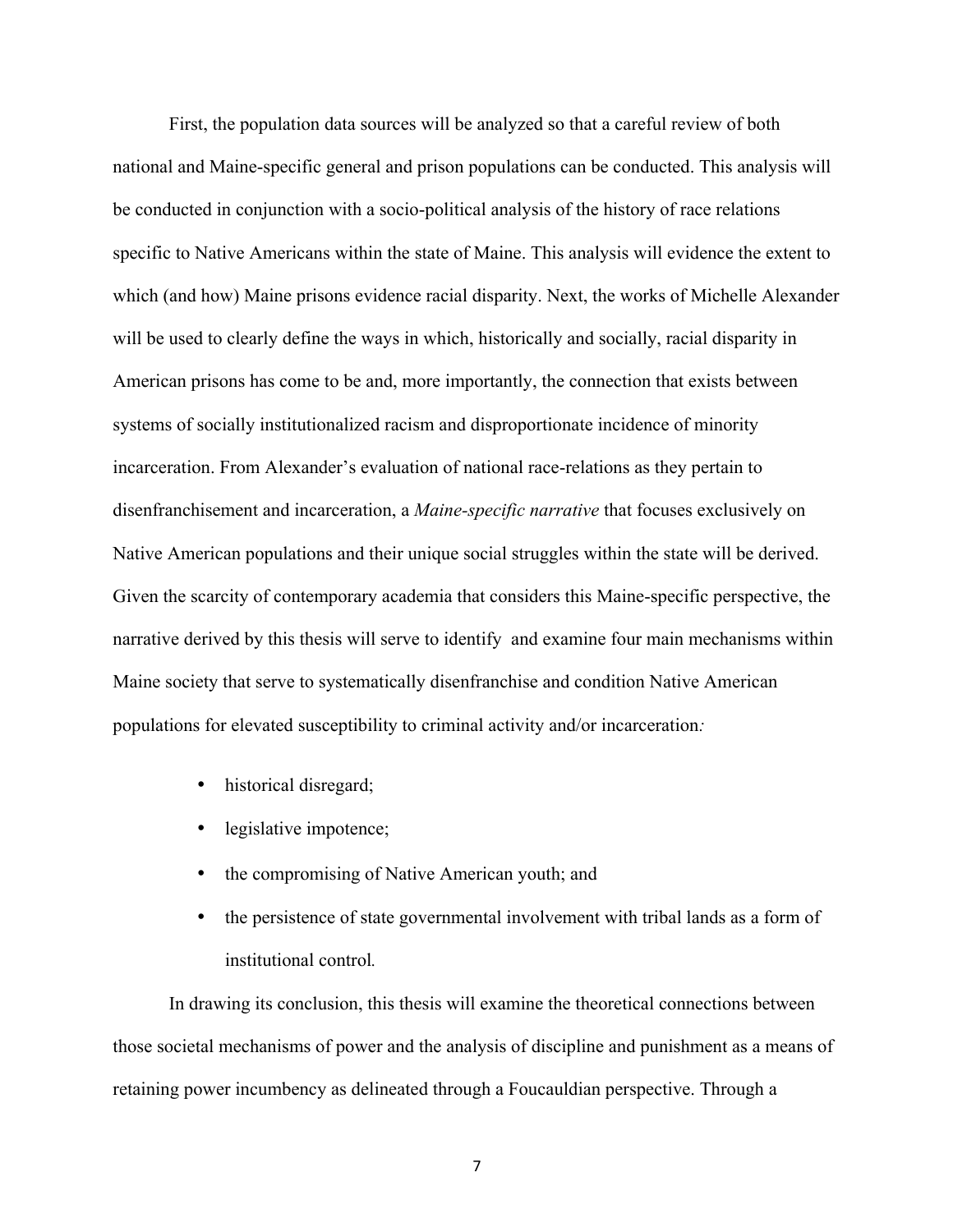transposition of the Foucauldian critique of modern prisons as a mechanism of power, this thesis will draw its ultimate conclusion from the relationships between Foucault's analyses of social forms of discipline and disempowerment and those that manifest themselves within the state of Maine.

#### *REVIEW OF RELEVANT LITERATURE*

The literature relied upon for the factual, contextual, and theoretical establishment of this thesis is diverse in its scope and content. The relied upon text—Michelle Alexander's *The New Jim Crow: Mass Incarceration in the Age of Colorblindness—*establishes a contextual framework from which a Maine-specific analysis of institutionalized racism can be rendered. Professor Alexander's work analyzes race relations between black and white Americans ranging from the antiquated practices of slavery and Jim Crow law to the contemporary phenomenon of mass minority incarceration in America. Alexander's work presents and explains multiple social mechanisms and trends that, rooted in American historical fact, have evolved into a system for disenfranchising modern minorities under what she classifies as a system of white privilege. Because Alexander's text focuses extensively on black populations, its use in a Native American-specific, Maine-specific thesis may be criticized as inapplicable given the narrow lens through which its argument is focused. However, Alexander's analysis of race relations in America is broad enough to—and indeed does—apply to more than just black citizens. In those instances where black-specific issues are discussed by Alexander and cited in this thesis, careful consideration has been lent to ensuring that said issues are transposed and interpreted so that they are applicable to Native issues in Maine. In effect, Alexander's narrow focus on black citizens,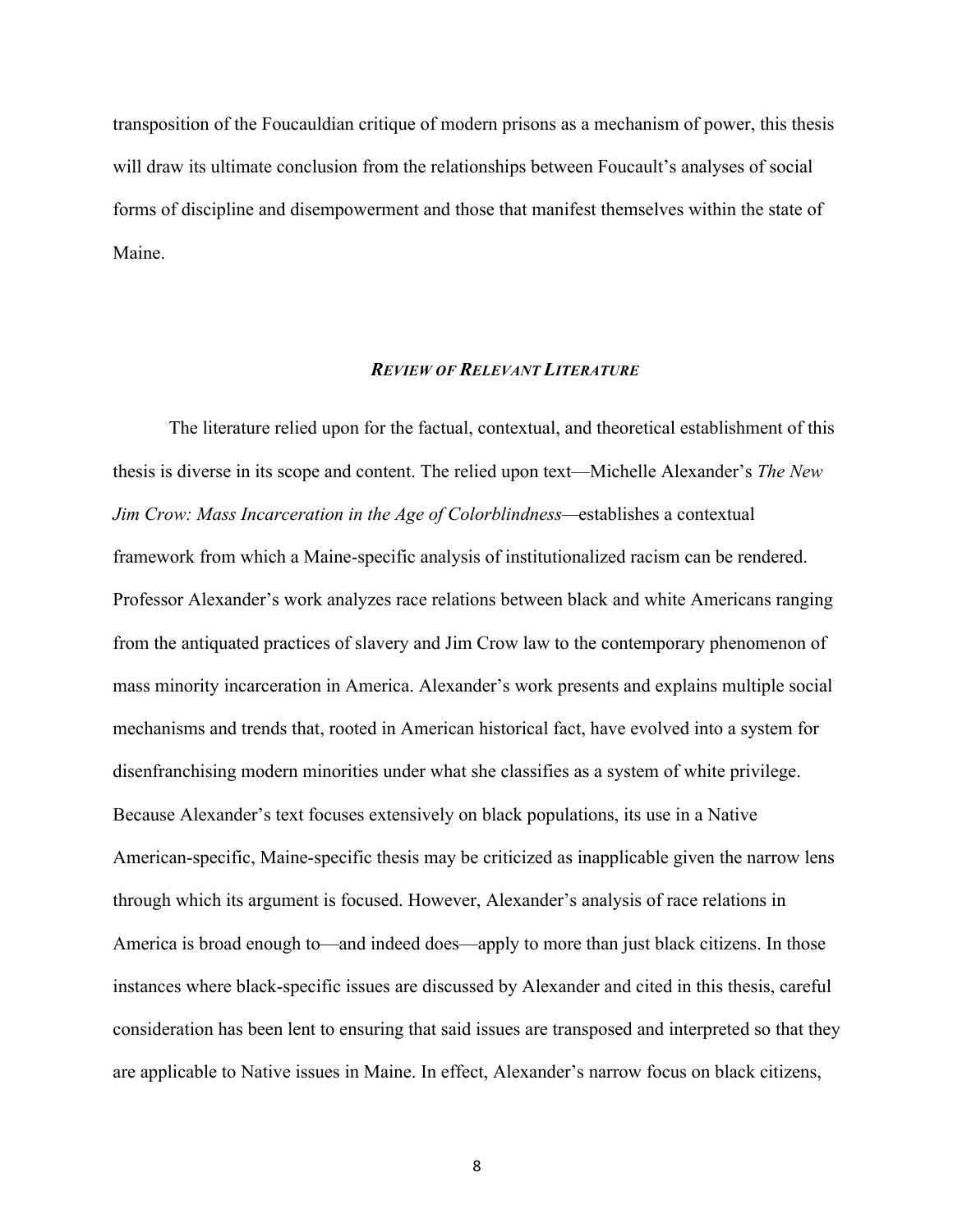while highly specific, can be used to examine the equally narrow focus of this thesis if applied more generally. For example, when Alexander references facially valid yet discriminatory laws, this mechanism of social domination may be applied to more than one racial group, as it affects many racial minorities. In this way, Alexander's work serves as a framework for examining racial disparity and disproportional incarceration of black Americans, appropriating a comparative method for examining the (until now) relatively unexamined issue of overrepresentation of Native Americans in Maine prisons. This thesis has been produced with a heightened sensitivity to Native American issues- they are unique and thus deserve a unique examination. Reliance on Alexander's text does not serve as a substitute for expressing Native American issues in Maine, rather, it serves as a starting point from which this thesis's narrative gains its independent footing.

The theoretical analysis of the social mechanisms of power offered in this thesis rely heavily on the text *Discipline and Punish: the Birth of the Prison* by Michele Foucault. In his work, Foucault offers a post-modernist critique of contemporary imprisonment. Temporally, Foucault begins by analyzing antiquated forms of punishment which often included public torture and execution. According to Foucault, this "spectacle" afforded dying prisoners the rare ability to transfer upon the audience a sense of pity and empathy, despite their criminal nature. Seen as a threat to sovereign power, this form of punishment was, over time, privatized with the invention of prisons. Punishment became more focused on containment of the body and soul as opposed to overt mutilation and torture. It is in this distinct way, Foucault argues that modern systems of hegemony and power have survived the transition from the rule of the Sovereign to manifest themselves in modern forms of societal rule. Through the imprisonment of the body, Foucault describes how those in power in a given society are able to control *knowledge* and the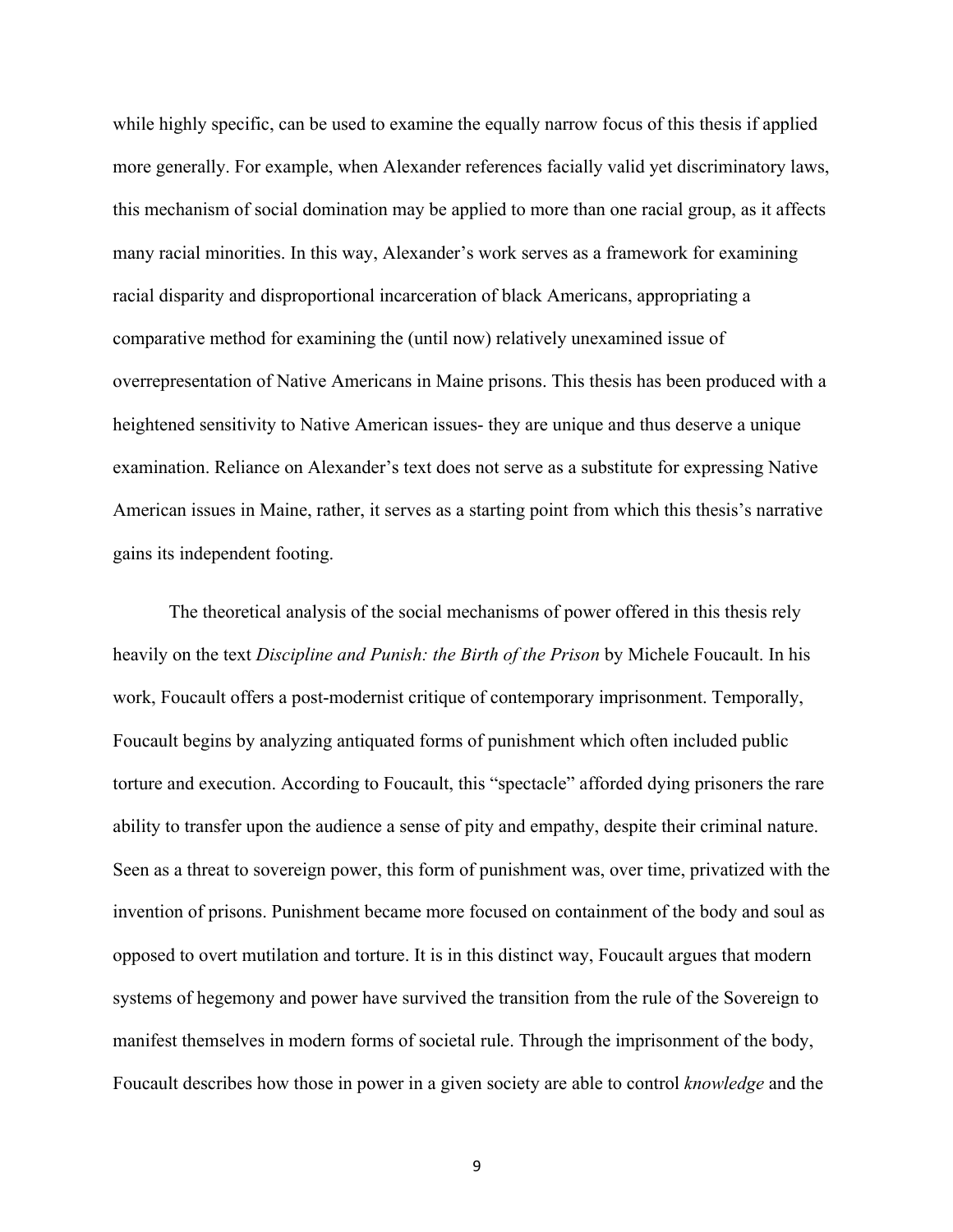opportunity for the punished to exact empathy from his fellow citizens. In this way, the Foucauldian critique is especially compelling because it offers a framework against which the Maine criminal justice system may be analyzed. Even at surface level, the connections drawn by Foucault between incarceration, discipline, and power retention are strikingly similar to the system of power incumbency present in Maine society that functions to limit the social and legal progression of Native Americans. Thus, the Foucauldian analysis offers a stunning commentary on modern systems when incarceration and imprisonment of the body is focused, disproportionately and more intensely, on racial minorities.

Lastly, this thesis relies frequently on materials (both primary and secondary sources) from the *Donna Loring Papers*. The *Donna Loring Papers* are a collection of legislative, political, and personal documents that were donated by former Tribal Representative to the Maine State Legislature and member of the Penobscot Nation, Donna Loring. Located at the Maine Women Writers Collection of the University of New England in Portland, ME, Loring's papers offer a stunningly rare opportunity to access personal and historical documents written by and about Native American issues, struggles, and society in Maine. The importance of the *Donna Loring Papers* cannot be stressed enough given the paucity of publicly-available collections that serve the sole purpose of examining and preserving the Native American experience in Maine, from a Native perspective. As such, the perspective gained from these sources offers this thesis a unique platform for Native Americans to present their own voice and account of the context and practice of institutionalized racism in Maine. Only through the sources made available through the *Donna Loring Papers*, is this thesis able to explore both historical and contemporary issues as they relate to Native Americans in Maine and their struggle for social equity.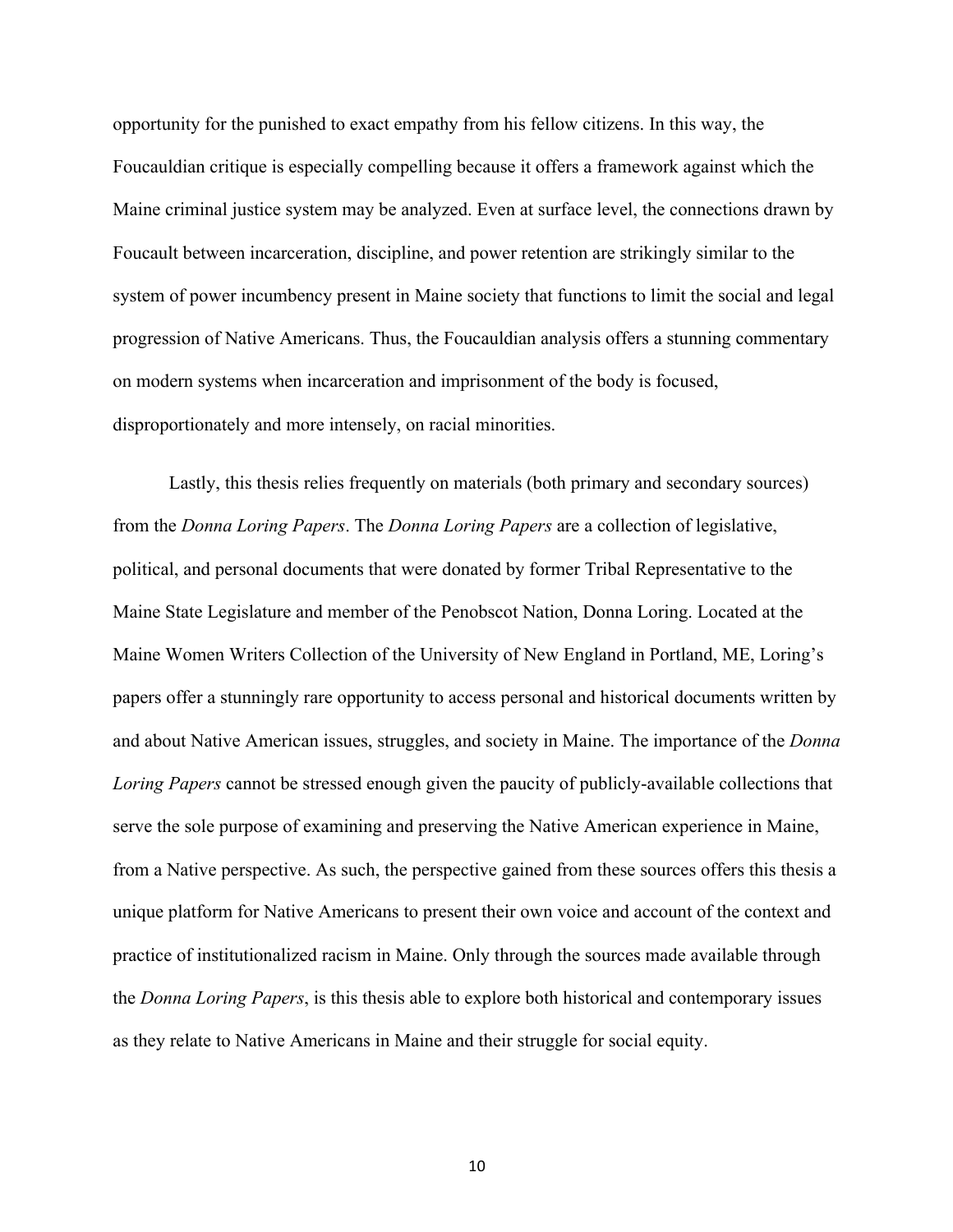Collectively, these sources will be utilized to establish the bulk of references relied upon throughout the following analysis of racial disparity and systems of social dominance in Maine.

#### *THE RACIAL SOCIETY:*

#### *THE HISTORIC LEGACY OF AMERICAN RACISM AND THE INCUMBENCY OF POWER*

The word "race" holds a strange place in the context of American society. As part of the English vernacular, it refers to a competitive venture of sorts where two or more parties are vying for a timely finish to an ultimate goal. However this is not its only meaning. The word "race" was made applicable, somewhere along the line, to human beings as a means of classifying them amongst one another. When an individual is said to belong to a particular "race," what is really meant is that the person displays the physiological, phenotypical manifestations of appearance associated with persons indigenous to a given region of the planet (e.g. a typical member of a sub-Saharan African "race" has characteristically dark skin). While this is a commonly accepted application of the word, <sup>6</sup> what's far less *openly* considered are the underlying assumptions and concessions made in its appropriation for this purpose.

Contemporary American society is thus faced with the assumption that its citizens can be justifiably divided into different species. Genetically, this is an impossibility; the existence of human life constitutes but one, singular race and to argue otherwise challenges objective science. To assume that individuals, based on their appearance, are members of a different *race* not only

 $^6$  The application of word "race" to denote various ethnic groupings of human beings is troublesome. However, in an effort to avoid any confusion that may be produced through the appropriation of a substitute word-choice, this thesis will persist with the tradition of denoting physical differences amongst like members of an ethnic class by using the word "race." While scientifically incorrect, this term is the socially acceptable vocabulary used at the time of this writing to describe humans along genetic lines.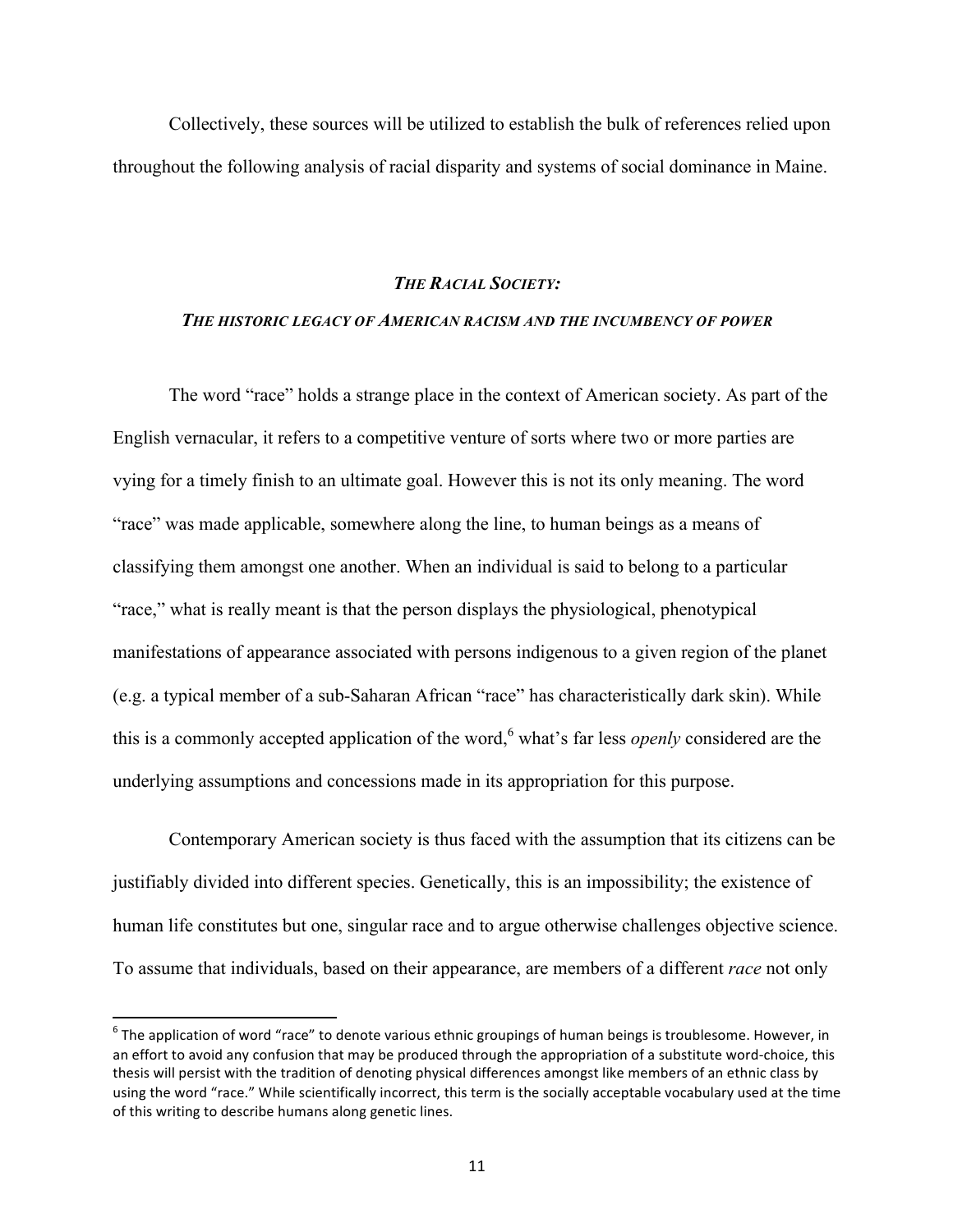serves to establish the foundations upon which biases and prejudices are easily formed, but also validates the practice of classifying humans by race via socially-constructed, *subjective* means, not truth-based, principles. More disturbingly perhaps, societal acquiescence to academics, politicians, and social leaders to continue using the word as the sole means for denoting individuals of differing ethnic backgrounds undeniably signals a confirmation of the racial mindset. This social prerequisite in turn gives way to an unjust system of class hegemony predicated on the belief that *social differences can indeed be, at their root, the result of race*. This is a false belief and one that, for centuries, has both dominated and stunted American society with regard to equal treatment of minority populations. What manifests itself as a result is an oft-unconsidered, yet socially present example of disparity that permeates American society today—particularly as seen through the lens of the American penal system.

It can be said with confidence that no other social mechanism has played a more profound role in influencing the evolution of America more so than race and race-relations. Since the inception of this nation, race has played an integral role in defining and shaping the societal and political landscapes of American customs, law, and legacy. In her book *The New Jim Crow: Mass Incarceration in the Age of Colorblindness*, professor Michelle Alexander makes a similar observation: "(i)t may be impossible to overstate the significance of race in defining the basic structure of American society. The structure and content of the original Constitution was based largely on the effort to preserve a racial caste system…while at the same time affording political and economic rights to whites, especially propertied whites."<sup>7</sup>

 $^7$  Michelle Alexander, *The New Jim Crow: Mass Incarceration in the Age of Colorblindness* (New York, NY. The New Press, 2010), p. 25.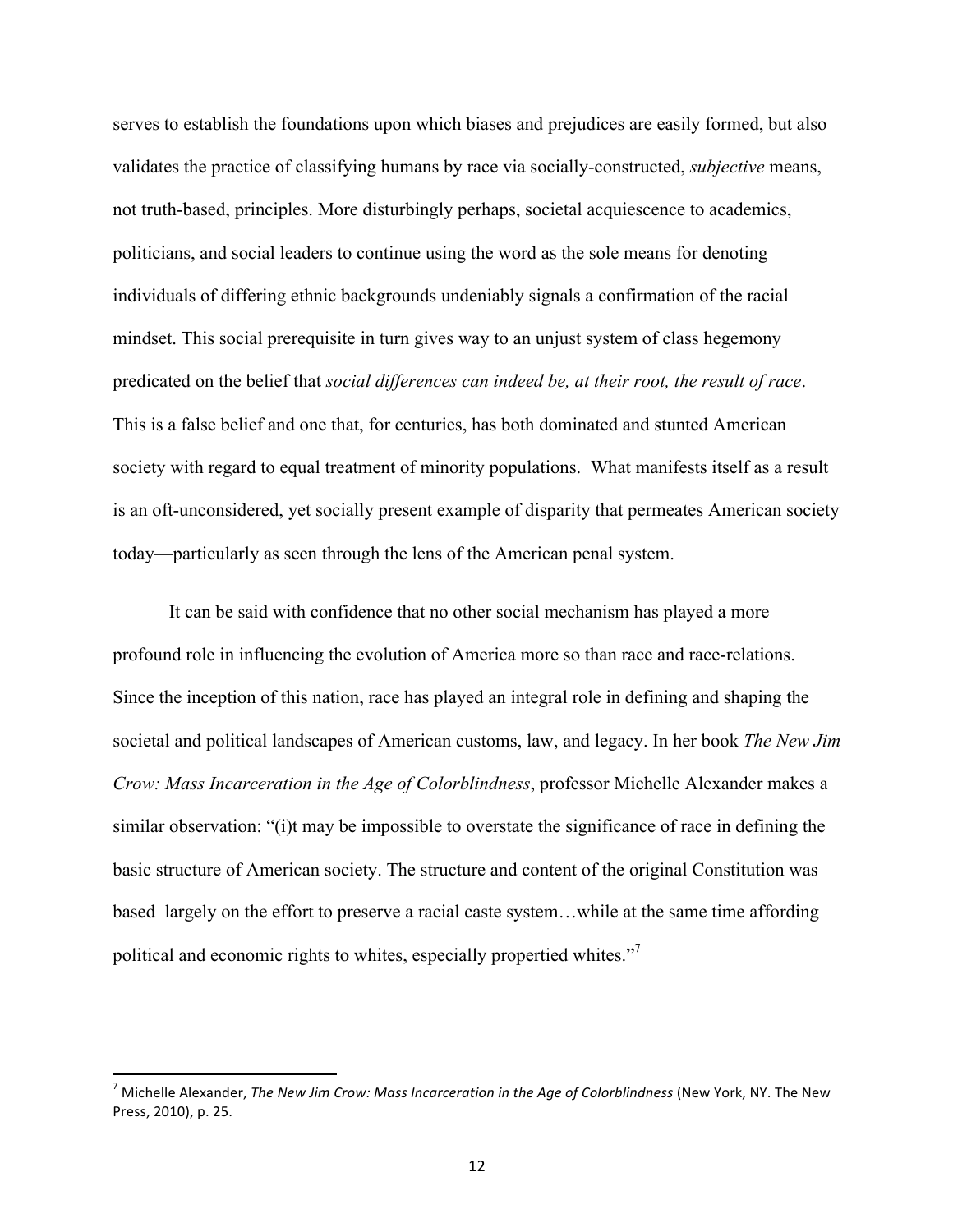The question then must become, how and why is this relevant today? Surely, the Civil Rights movement of the 1960's and the repeal of blatantly racist laws (like Jim Crow) brought an end to most *overtly* racist policies and practices throughout the United States. But were such sentiments put to rest for good? The answer is undoubtedly 'no.' Instead, what manifested itself was a system of camouflaged racism through the introduction of practices, laws, and social constructs that sought to continue channeling power to white populations despite the recent gains of minority groups. Manifesting itself in myriad ways, this new system was nearly identical to the old regime that oversaw the suppression of minorities through legal, economic, and educational means with the exception being that it was appropriated in a much less overt manner. Gone are the days of historic 'Indian' genocide, lynching in the Deep South, and segregation in public places. Instead, these horrors have been replaced with a specific system—one established with the purpose of funneling power and privilege to the same "race" of humanity that, for centuries, had dominated American society—the white population.

While institutionalized, racially inequitable practices have existed for centuries as an entrenched facet of American society, the modern manifestations of this phenomenon are nowhere better seen than in contemporary prisons. American prisons—those harrowing grounds where the souls of desecrated civilians are sent to be punished for their crimes—have become receptacles for a vastly disproportionate number of American minorities. Numerous academic studies have identified the relationship between prisons, racial disparity, and the incumbency of white-dominated social power. The resulting theories have held that, on the whole, American prisons exhibit immense racial disparity as a result of systematic social constructs purposely designed to disenfranchise (and increase the incarceration of) minorities. While critical in their aim and achievements, what the majority of these competing theories fail to investigate is how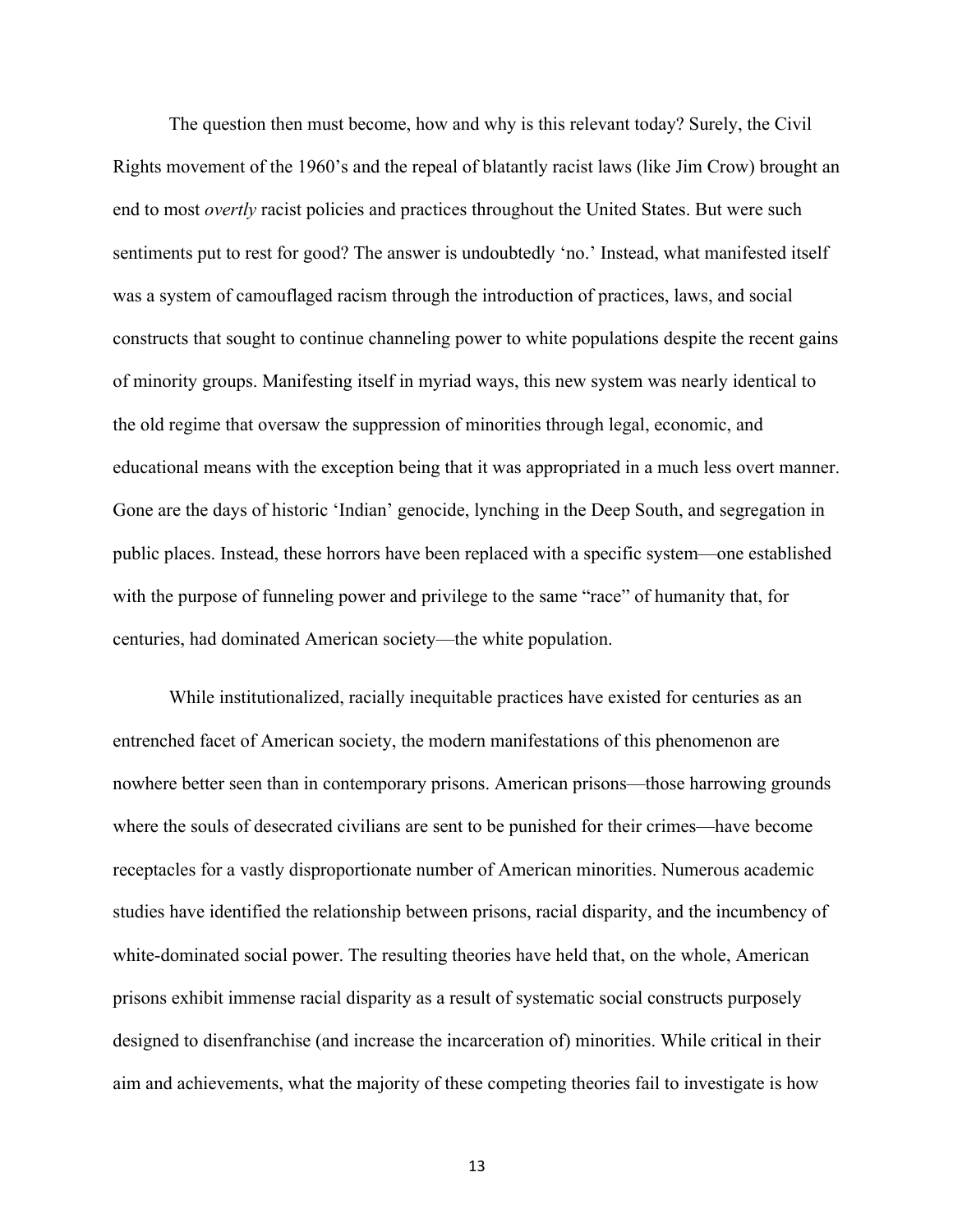racial disparity manifests itself regionally. Specifically, the questions that are lacking become: does the symptom of racial disparity in American prisons extend into all areas of the United States? Are predominantly white states, like those in New England, subject to the same trends, causes, and effects that have come to define the race-prison dilemma in America? Most narrowly, where does a state like Maine- considered to be the most racially homogenous in the nation- fit in a national context with respect to this issue?

#### *A COMPARATIVE ANALYSIS OF NATIONAL VS. STATE RACIAL DEMOGRAPHICS CONCERNING RACIAL DISPARITY IN MAINE PRISONS*

The case of Maine is a striking one for many reasons. Primarily, Maine is an intriguing case study when exploring issues of racial disparity due to the fact that over 95% of its residents are white.<sup>8</sup> According to most reports, this ranks Maine as the "whitest" state in the nation with regard to its population percentages by race. As a result, it has become a commonly held assumption that Maine "does not have racial disparity" in its prison system, because there are not enough minorities for disproportion to flourish "in the first place,"—the logic at hand being that in order for racial disparity to exist, a prerequisite is a fairly sizeable minority population from which to draw potential inmates (certainly greater than Maine's minority population, at least). The crux of this assumption relies on the following logic: because the greatest racial disparities in prison systems are found in states where minority populations are high, one would expect that Maine prisons would not exhibit great racial disparity, given the near-exclusive racial makeup of Maine's general population. Indeed, this is a facially plausible assumption to make—less

 $8$  Traditionally, the racial classification of "white" has been used in a variety of ways including: only those individuals of European descent; individuals of both European and Hispanic descent; individuals of European and North African descent; or individuals of European, Hispanic, and North African descent. For the purposes of this study, the racial classification "white" will be used to denote individuals of primarily European descent. Should individuals of Hispanic or North African descent be mentioned in this study, they will be denoted as such.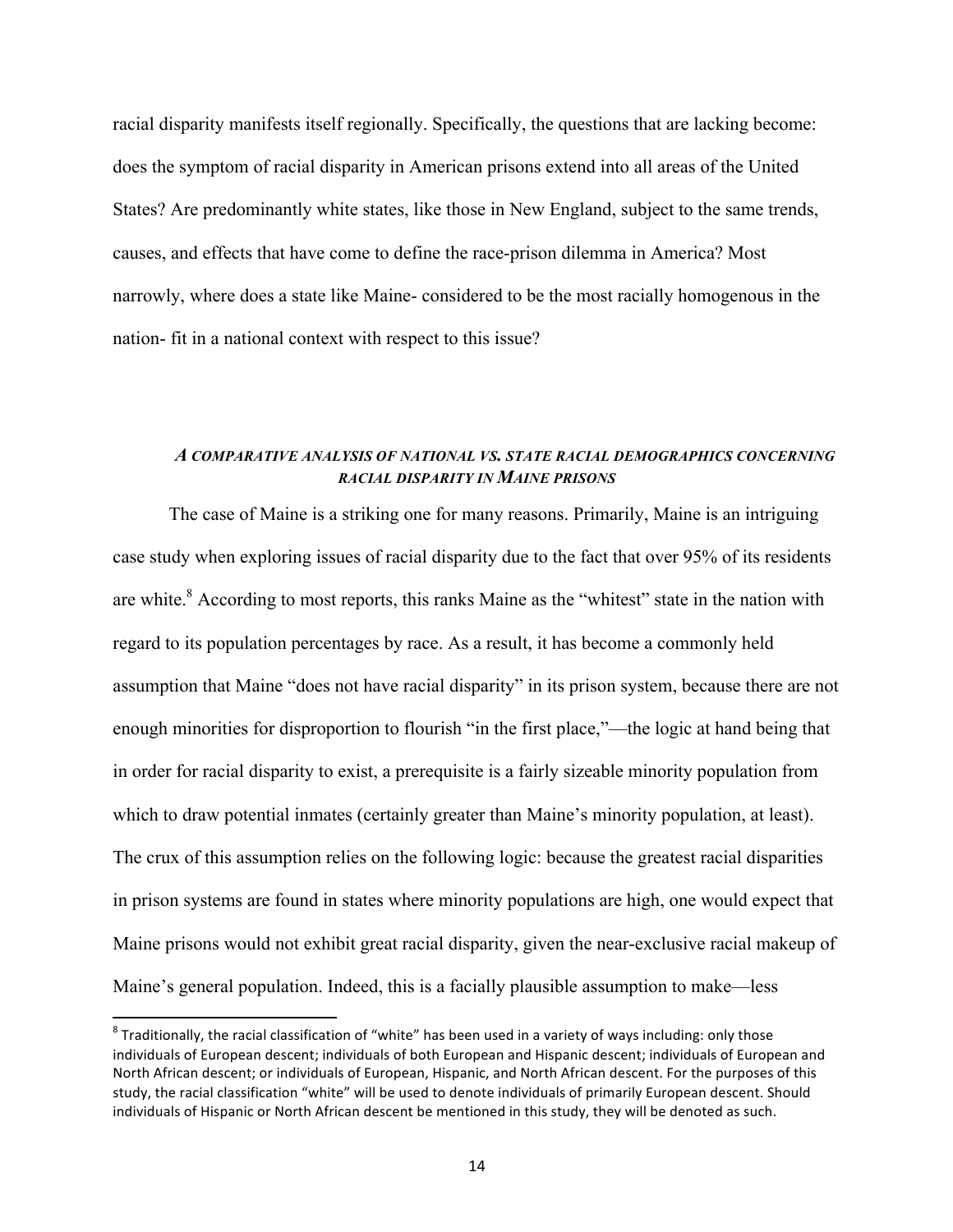interaction between races means less potential for conflict, ensuing incarceration, and thus potential for disparity. However, a deeper statistical analysis of the facts reveals a truth that is decidedly opposite these conceptions.

#### *Racial Disparity in America's Prisons: National Data*

Before Maine's place in the context of this study may be appropriated, the landscape of the majority of other states with regard to racial disparity in their prison systems must first be discussed. It is critical that the racial landscape of the country is first defined, so that comparative analysis may be applied when examining the differences and similarities between general and prison populations.

Recent United States Census data indicates there are approximately 308,745,538 legal citizens currently residing within our nation's borders.<sup>9</sup> Of these citizens, approximately 196,670,908 are considered racially white; 38,901,938 are considered black; and 2,778,710 are considered to be Native American.<sup>10, 11</sup> Figure 1.1 provides a percent-based perspective of these figures.

<sup>&</sup>lt;sup>9</sup> U.S. Census Bureau. National Quick Facts. http://quickfacts.census.gov/qfd/states/00000.html (2011).<br><sup>10</sup> Ibid<br><sup>11</sup> Note: Only whites, blacks, and Native Americans are considered for the purposes of this study due to

and drastic representation in the state of Maine. Other racial groups, such as Hispanic, Asian, and individuals of Middle Eastern ethnicity have been consciously excluded from this study due to their near non-existence in Maine and congruent representation in its penal system. However, careful consideration was lent to interpreting national data with specific regard to these groups, as racial discrimination manifests itself differently (and for different racial groupings) in different regions of the country (ex. Hispanics account for a vastly disproportionate number of inmates in the American Southwest).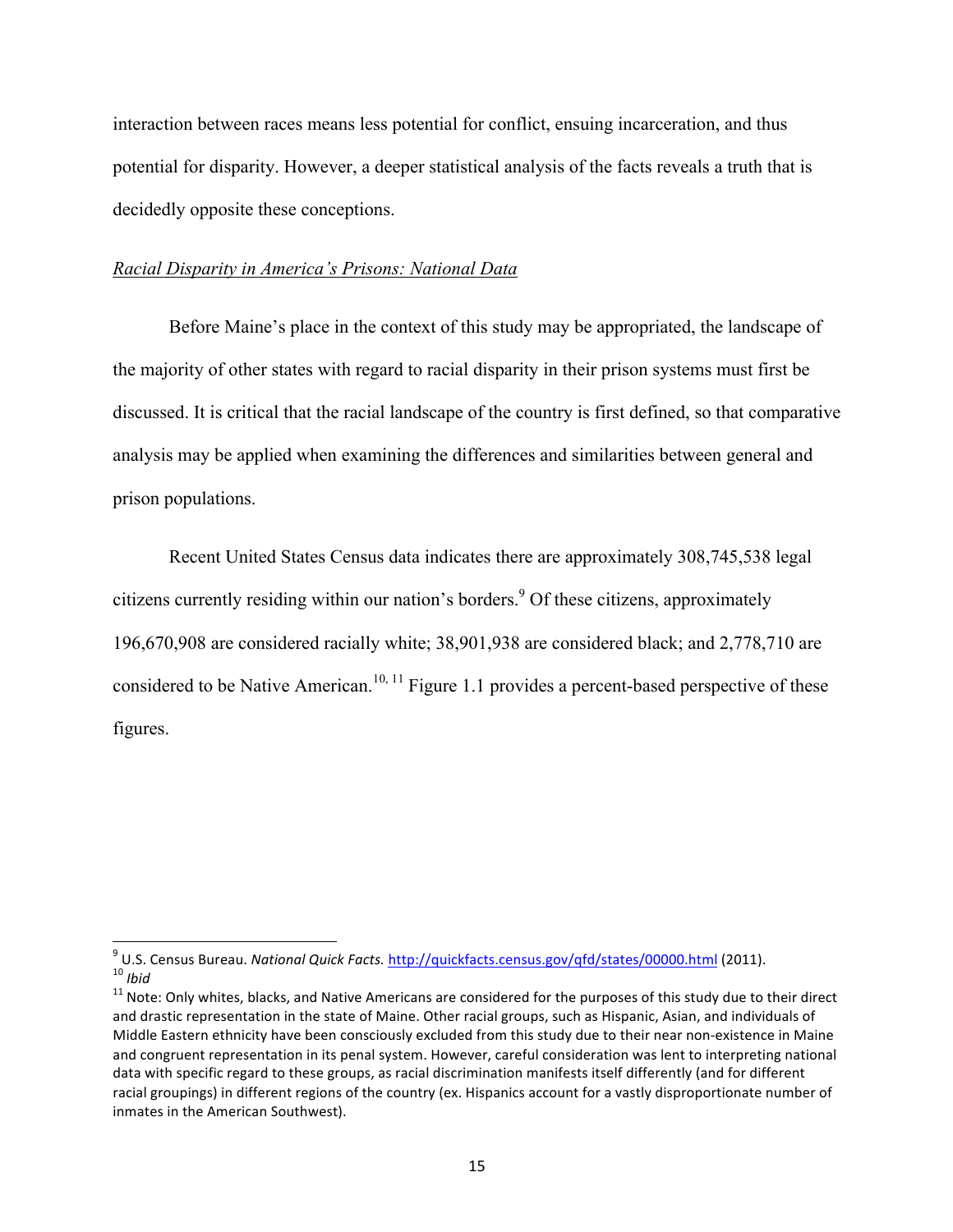#### **Figure 1.1**

| <b>Citizen race</b> | <b>Number of Citizens</b> | <b>Percentage of Total Pop.</b> |
|---------------------|---------------------------|---------------------------------|
| All                 | 308,745,538               | 100%                            |
| White non-Hispanic  | 196,670,908               | 63.7%                           |
| <b>Black</b>        | 38,901,938                | 12.6%                           |
| Native American     | 2,778,710                 | $0.9\%$                         |

#### **U.S. Population (2011) by race**

The national makeup of the United States, from a racial-classification perspective, thus indicates that white non-Hispanics represent more than half of the country's population, outnumbering black Americans by a ratio of 5:1 and Native Americans, 73:1. At this point, it becomes very clear that if there is indeed a *national* precedent for racial disparity in U.S. prisons (wherein minorities such as blacks and Native Americans are overrepresented), then its effects and implications would be crippling and drastic with regard to minority communities, given their substantially-fewer populations. This question begs further investigation through an analysis of national prison data.

#### *The Problem:*

 

On a global scale, the United States currently ranks first among all nations for incarceration per-capita and total inmates incarcerated.<sup>12</sup> Statistically, the United States incarcerates approximately 743 per 100,000 of its citizens, accounting for approximately one

<sup>&</sup>lt;sup>12</sup> Criminal Justice USA. 10 Facts You Should Know About Our Prison System. http://www.criminaljusticeusa.com/blog/2011/10-stats-you-should-know-about-our-prison-system/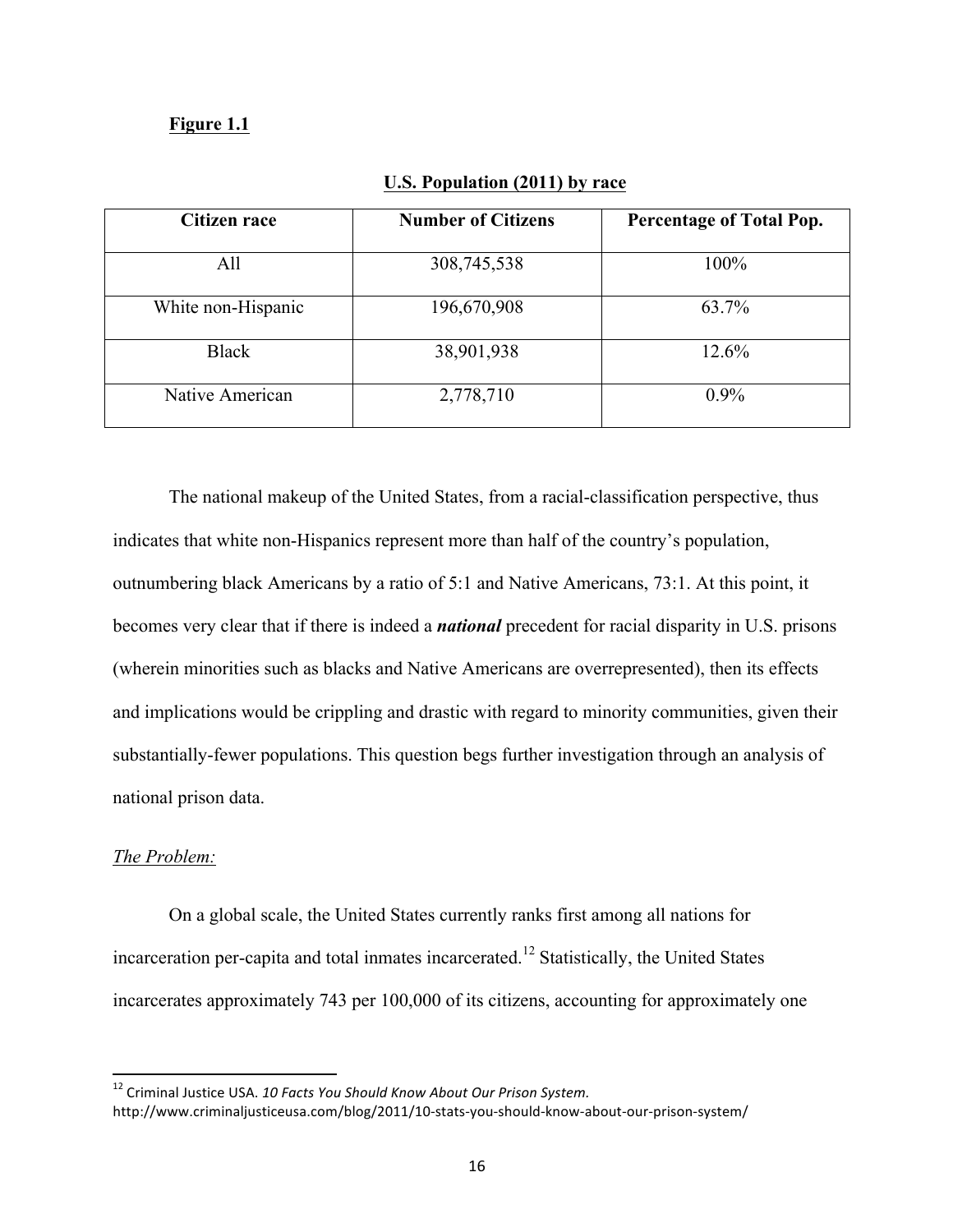fourth of all inmates currently held in the entire world.<sup>13</sup> In fact, U.S. incarceration rates are so high, a comparative view is necessary to truly understand the breadth and depth of the issue: the nation that ranks second amongst all others is Russia with 577 incarcerated individuals per 100,000—a number diminutive in size to America's 743 when one considers that every tally mark means one individual human life. The impact goes beyond mere numbers and digits—we are dealing with human beings.

Home to the most frequently incarcerated individuals on the planet, America's prisons warrant further inspection of their racial makeup. As of mid-2011, U.S. prisons were home to some  $2,096,300$  individual men, women, and (at least in some cases) children.<sup>14</sup> On a percentage-based scale, that means that approximately 0.7% of all American citizens are currently behind bars—a number that, while not facially alarming, does no justice in explaining the trends of rising incarceration rates and potential future prison populations. Of the 2,096,300 persons currently in the custody of American criminal justice system 693,800 are white; 841,003 are black; and approximately 26,014 are Native American.<sup>15</sup> As before, Figure 1.2 provides a percent-based perspective of these figures.

<sup>&</sup>lt;sup>13</sup> *Ibid*<br><sup>14</sup> Bureau of Justice Statistics. *Bureau of Justice Statistics: Prison inmates at Midvear 2011.* http://bjs.ojp.usdoj.gov//

<sup>15</sup> *Ibid*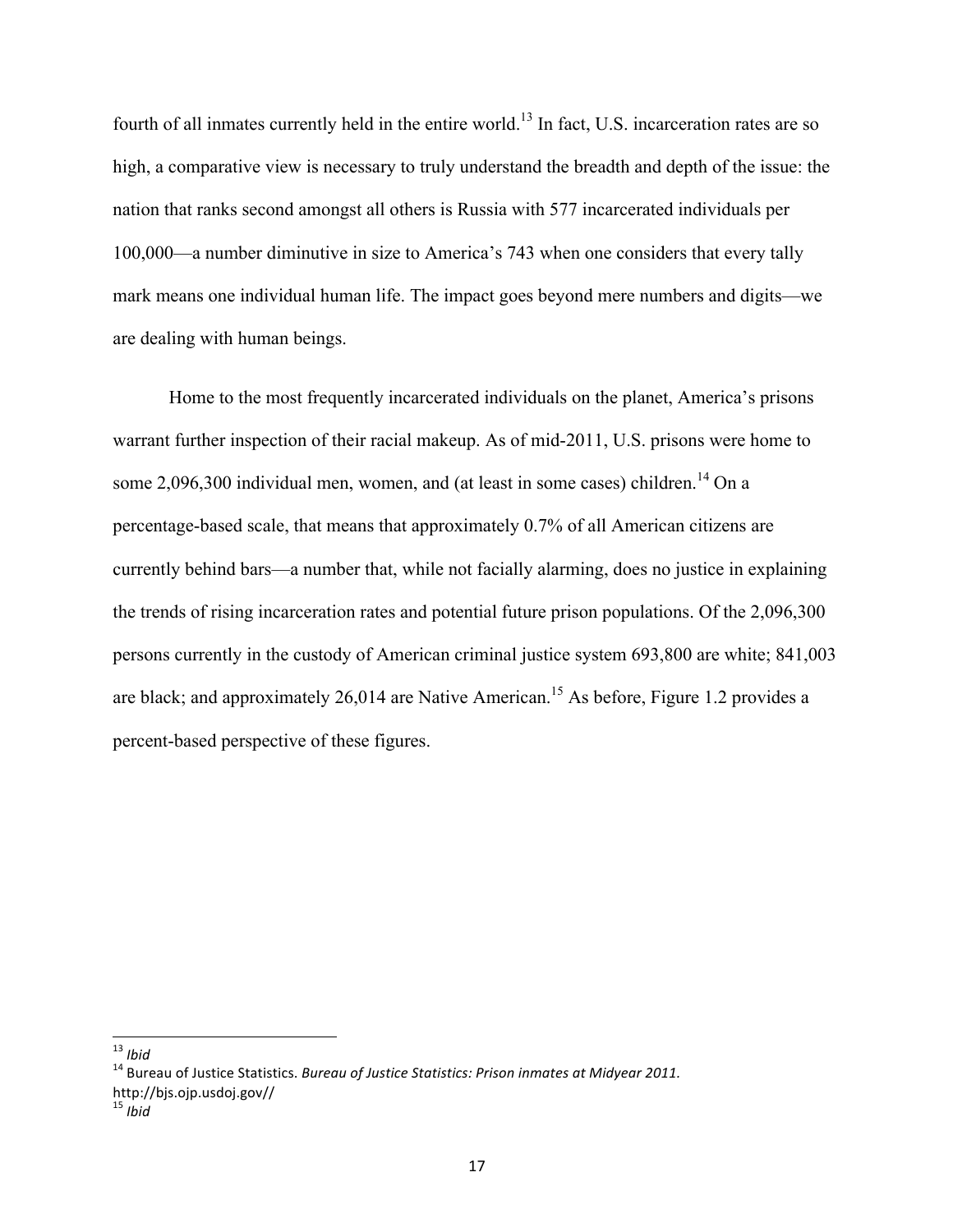#### **Figure 1.2**

| Inmate race        | <b>Number of Inmates</b> | Percentage of Total Prison Pop. |
|--------------------|--------------------------|---------------------------------|
| All                | 2,096,300                | 100%                            |
| White non-Hispanic | 693,800                  | 33.1%                           |
| <b>Black</b>       | 841,003                  | 40.1%                           |
| Native American    | 26,014                   | $1.2\%$                         |

#### **U.S. Prison Population (mid-2011) by race**

Clearly, these figures indicate expansive growth in the representative percentages of both black and Native Americans when compared closely with general population data from the U.S. census. The black community in the United States comprises 12.6% of the total national population, yet we see that in prison, the black community accounts for close to half of all inmates in the country, with 40.1% representation. Similarly, Native Americans (who, historically, are a fast-disappearing community in the U.S.) represent less than one percentage point of the entire U.S. population, yet manage to comprise 1.2% of all inmates. More disturbingly, these figures indicate that, in total, the percentage by race of *all individuals* incarcerated in the United States are as follows: 0.4% of all white citizens; 2.2% of all black citizens; and 0.9% of all Native American citizens are currently behind bars in the U.S.

Putting things into perspective, the white population of the United States—a clear majority of 63.7% of the national population—constitutes a less than half of all prisoners with a 33.1% cumulative representation. Put simply, the disparity—on a national level, at least—is clear.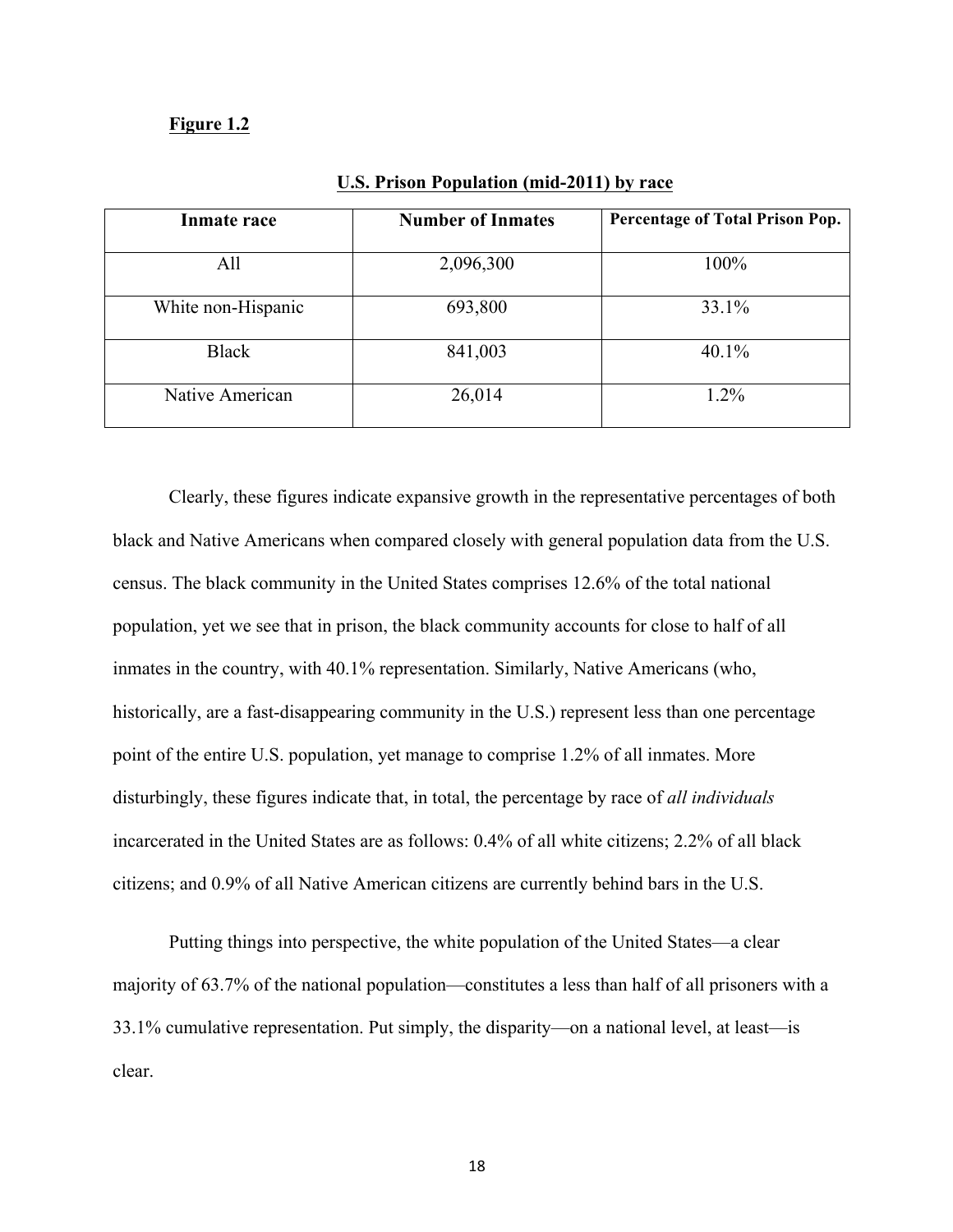It then becomes fact that black Americans and Native Americans are disproportionately represented as inmates in the criminal justice system. However, the purpose of this thesis is not to simply compute percentages which state the obvious. Rather, this understanding—that minorities in America are vastly overrepresented in the national penal system—must serve as the steppingstone that prompts the more important question: *why* does a disparity exist among minority inmates and, once known, how do Maine's prisons factor into the discussion?

#### *INSTITUTIONALIZED RACISM IN AMERICA:*

#### *Examining causality*:

Before moving into a full-fledged investigation of the Maine penal system, the causality of racial disparity in the United States prisons at large must first be engaged in order to gain a national perspective from a Maine-specific analysis can be differentiated or compared.

According to Michelle Alexander, there are a vast variety of reasons why all minorities, particularly black Americans (on a national scale), are disproportionately incarcerated for crimes in the U.S. including, but not limited to: the establishment of high-crime ghettos; the legislation and upholding of facially valid, yet highly discriminatory laws against specific crimes; determinative reasoning; and "civic death." Through an examination of these mechanisms, Alexander's analysis of American legal and social society offers clear and definitive explanations for overrepresentation and disproportional incarceration of minorities.

#### *The persistence of the American Ghetto*

First, the issue of the ghetto is a commonly referenced phenomena that is often expressed as a punch line to a cruel joke in American popular culture. The dictionary defines the term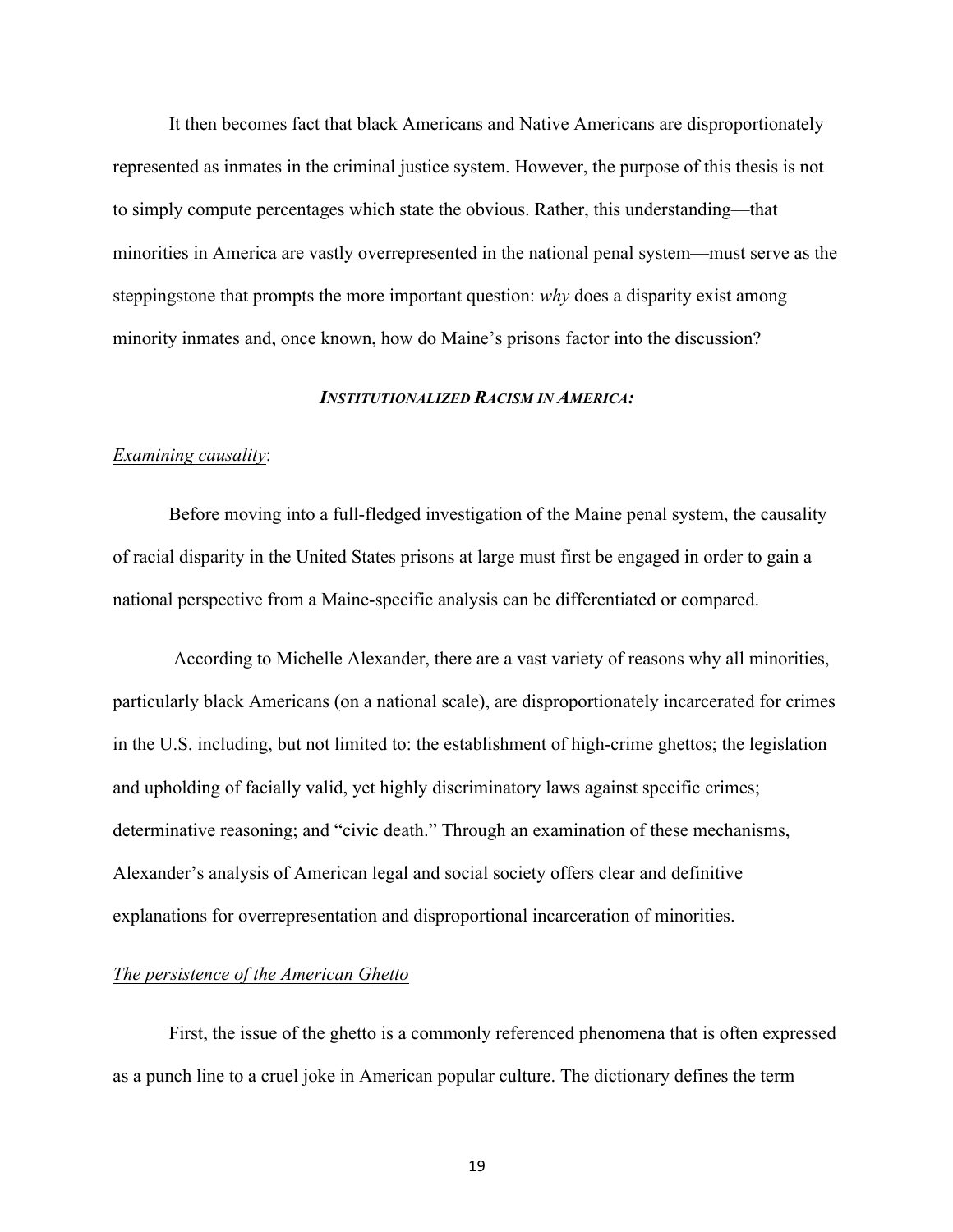'ghetto' as the following: "a section of a city, especially a thickly populated slum area, inhabited predominantly by members of an ethnic or other minority group, often as a result of social or economic restrictions, pressures, or hardships."<sup>16</sup> For David Lyons, a professor at Boston University, the establishment of high crime ghettos is as much an historical consequence as it is a mechanism of modern social systems. According to Lyons "(t)he black urban ghetto was created by the migration of blacks to urban areas and periodic housing shortages that resulted from exclusionary actions by private parties and policies of local officials and federal agencies. One such policy was 'redlining,' which identified black neighborhoods within which home purchase and home improvement loans were denied or interest rates inflated."<sup>17</sup> Lyons's insight evidences that the initial establishment of ghettos was a direct consequence of governmental interference with equal opportunities for minority homeowners. Furthering his position, Lyons contends that the modern implications of "ghettoization," (that of minority communities becoming, effectually, excommunicated from society-proper) are the result of modern housing projects designed and urban renewal (in conjunction with the eviction of slum-areas) to fail: "(a)s the projects accommodated fewer ghetto dwellers than slum clearance displaced, more pressure was placed upon housing in the ghetto. Public housing authorities employed segregation policies that further promoted (minority) isolation."18 Based on the history provided by Lyons and numerous other academics, the story of the American ghettos is undeniably linked to government intervention (up until and even after the Fair Housing Amendment Act of 1988) acting as the motivating force behind the establishment of racially exclusive communities in two ways: the excision and

<sup>&</sup>lt;sup>16</sup> Dictionary Online. *Definition- ghetto.* http://dictionary.reference.com/browse/ghetto 17 David Lyons. The Role of the Federal Government in Slavery and Jim Crow.

http://academic.udayton.edu/race/02rights/repara36.htm <sup>18</sup> *Ibid*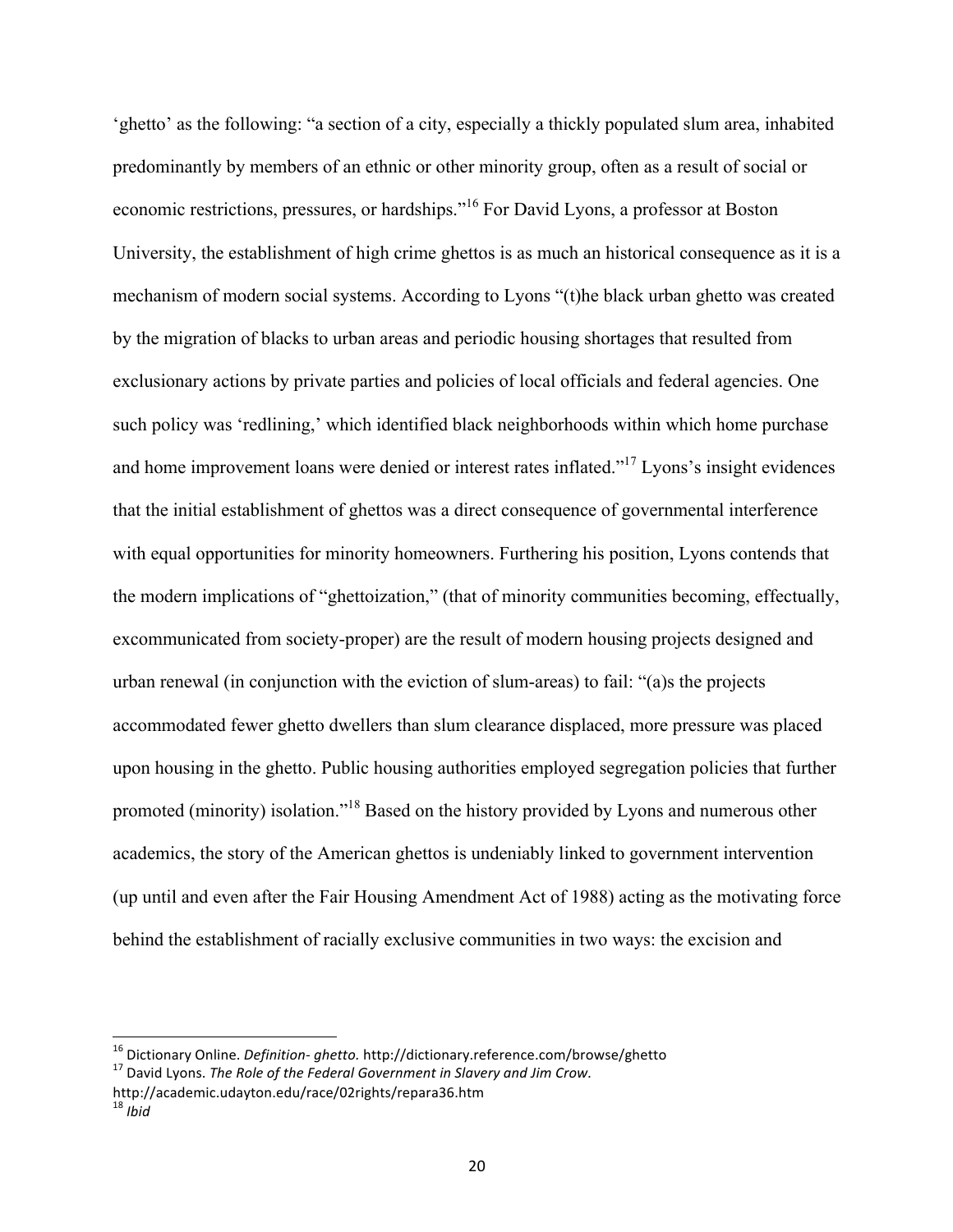relocation of minorities into ghettos, and the establishment of white-dominated society elsewhere.

The development of ghettos, says Alexander, is a key factor in feeding the growing disparity between minority and white inmates in the U.S. In essence, ghettoization serves as a form of de facto segregation, given the known, historical impacts that it has specifically on impoverished racial minorities. According to Alexander, individuals who live in impoverished areas and ghettos are financially destitute, exposed to constructed conditions that invite criminal activity, and—as a result—are policed at disproportionate levels. Disproportional levels of police force patrol/allocation of officers increases the likelihood (and actual occurrence) of disproportional minority arrests.

Critics of the argument that ghettos, by their nature, produce disproportionate minority arrests because they are more heavily patrolled by police who seek to target specific suspects by race, often cite the "violent nature" of these areas as evidence that "violence breeds violence," and that the patrolling of ghettos is not a race-related issue, but a response to safety concern. In response to these critics, Alexander and her peers argue that "(s)ubjecting people to stops and seizures because they live in 'high crime' ghettos cannot be said to be truly race neutral, given that the ghetto itself was *constructed* to contain and control groups of people defined by race."(emphasis added)<sup>19</sup> This becomes especially true when one considers the troubling paradox that presents itself in relation to "constructed crime,"—that is, the understanding that disproportional patrol and police activity in a given area automatically renders an area more "criminally active," and arrests more frequent due to the high-level of surveillance concentrated

<sup>&</sup>lt;sup>19</sup> Michelle Alexander, *The New Jim Crow: Mass Incarceration in the Age of Colorblindness* (New York, NY. The New Press, 2010), pp. 129-130.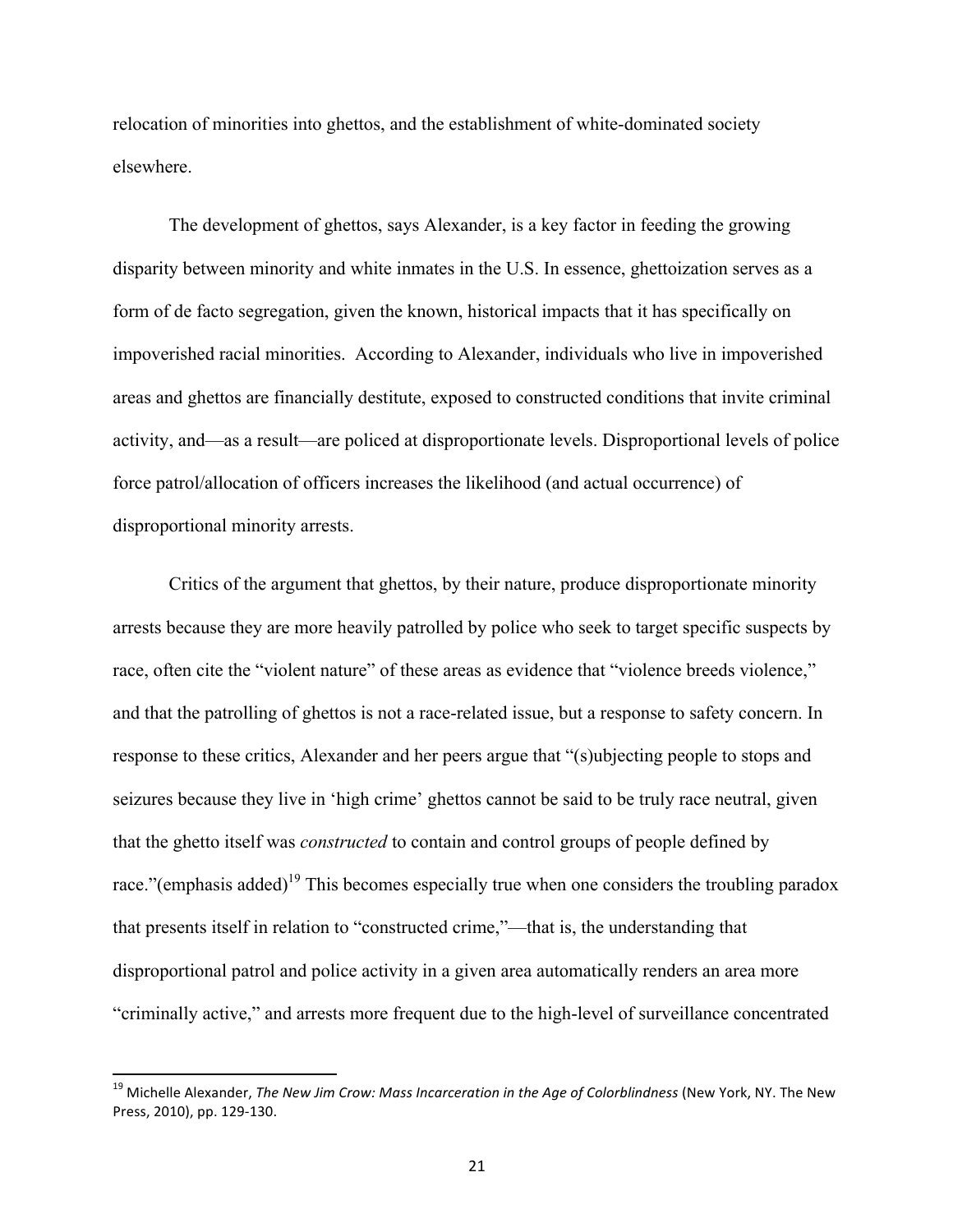on the location. The underlying sentiment becomes one of unwarranted presumption. Society has developed an image of ghettos as high-crime areas as opposed to that of general society when, in reality, the extent of criminality in general and upper-class societal locales is hardly known due to *lacking* police surveillance resulting from the over patrolling of minority ghettos.

#### *The American Legal System: Racially Just or Facially Satisfactory?*

If the establishment of ghettos serves to produce a racially-segregated pool of potential suspects who are targeted and patrolled at disproportional rates by police, then it must be true that laws which are facially valid, but discriminatory in their enforcement and effect are contributing factors as well.

Citing *Yick Wo v. Hopkins,* a United States Supreme Court decision, Alexander explores how many laws can be "fair on (their) face, and impartial in appearance, yet,…(still be) applied and administered by public authority with an evil eye and unequal hand, so as practically to make unjust and illegal discriminations, between persons in similar circumstances.<sup>"20</sup> In *The New Jim Crow*, Alexander launches into a lengthy discussion of a modern application of facially valid, yet clearly discriminatory laws in her examination of domestic cocaine laws in the United States. It is well-established that the sentencing and conviction rates for crimes related to crack cocaine use are much more severe and frequent than those for standard powdered cocaine use and Alexander (in appropriating the context of minority "drug wars" in her argument) references the disparity created through the enforcement crack cocaine laws. While facially valid laws (crack *is* a different drug than cocaine, thereby arguably necessitating different punishments) the punishment for crack cocaine use carries a much more severe sentence and conviction rate. This

<sup>&</sup>lt;sup>20</sup> Ibid. pp 113-144. Citing *Yick Wo v. Hopkins*.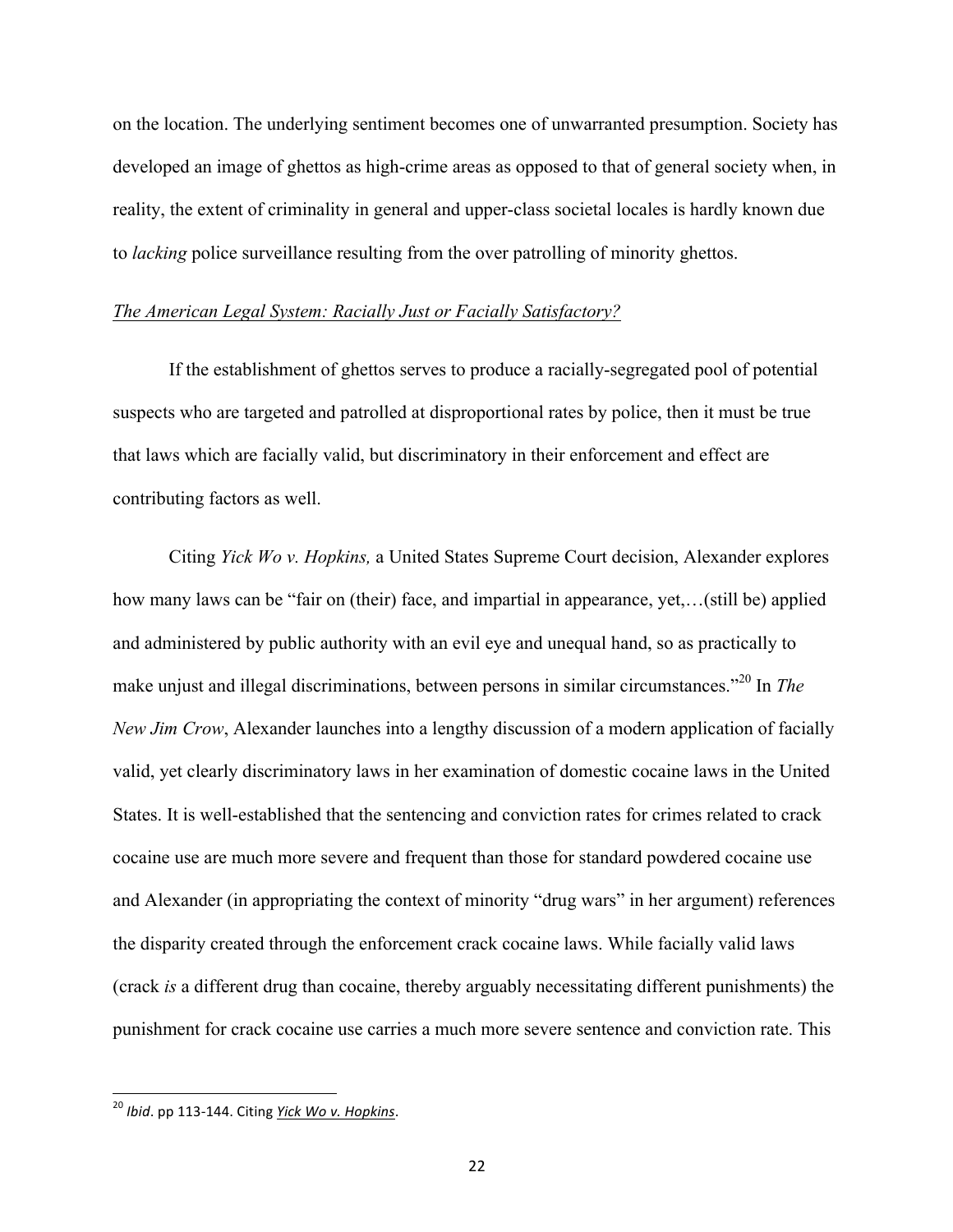is concerning because largely, crack cocaine is a substance consumed and sold by impoverished black citizens whereas the use, distribution, and production of powdered cocaine is more prevalent amongst white citizens. Conclusively, Alexander makes the case that laws such as these play a significant role in tipping the scales so that more minority drug users are incarcerated than their white counterparts.

#### *Determinative Reason*: *The Impact of Racial Profiling*

Building off prior concern for inequitably frequent patrolling of ghettos for criminal activity, Alexander's third causal factor in bolstering racial disparity in American prisons is "determinative reason." Appropriated in her chapter *the Color of Justice*, Alexander explains determinative reason in the context of race as it relates to police interaction with minorities: "…although race is rarely the sole reason for a stop or search (of a minority suspect), it is frequently a *determinative reason*."<sup>21</sup> Alexander gives an illustrative example of her meaning: "(a) young white male wearing baggy pants, standing in front of his high school and surrounded by his friends, might well be ignored by police officers. It might never occur to them that a group of young white kids might be dealing dope in front of their high school. Similarly situated people inevitably are treated differently when police are granted permission to rely on racial stereotypes when making discretionary decisions."<sup>22</sup> Self-supporting, Alexander's argument that determinative reasoning is conducive to increased levels of incarcerated minorities makes sense. The concern (and witnessed effect) here is when police officers are allowed to openly rely on race, with great frequency in a limited area such as a ghetto, then the obvious result will be targeting and incarceration of a greater number of minorities. The argument's crux rests on a

 $^{21}$  Michelle Alexander, *The New Jim Crow: Mass Incarceration in the Age of Colorblindness* (New York, NY. The New Press, 2010), p. 129.

<sup>22</sup> *Ibid*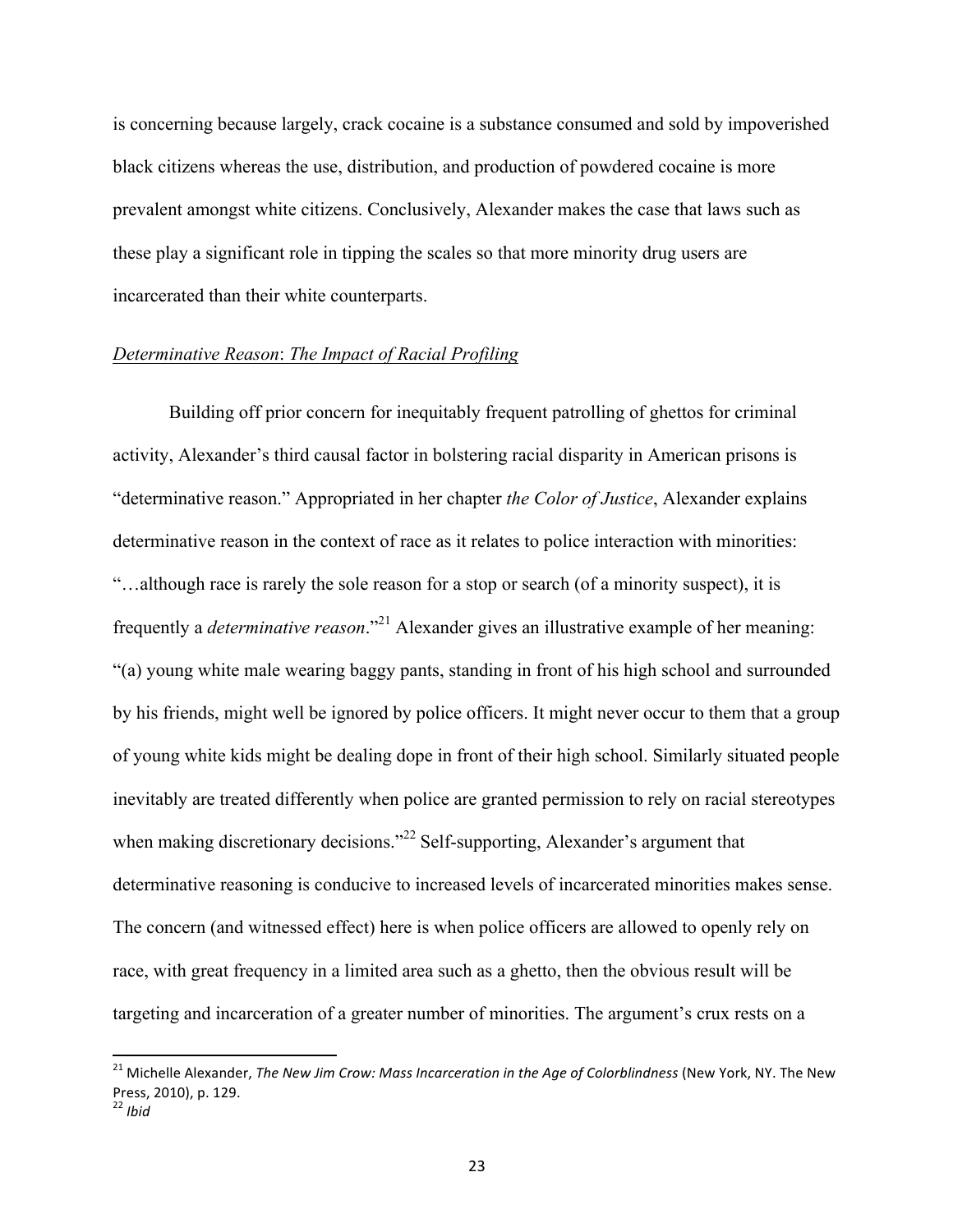simple allocation of resources: if police forces spend a disproportionate amount of time monitoring minority population centers, while canvassing suspects on the grounds of race, it is illogical to conceive of any result other the formation of a racial disparity amongst incarcerated individuals.

#### *"Civic Death"*

Lastly, review of the American penal system—that of intermingled law and power warrants the exploration of "civic death." Regardless of race, the U.S. remains the number one incarcerator in the world and, as such, the fate of its criminals is one which impacts some two million individual lives. This problem is only exacerbated when Americans are confronted with the moral dilemma of racial disparity among inmates. Of great concern to Alexander is what is known as "civic death." According to her text, "(m)yriad laws rules and regulations operate to discriminate against ex-offenders and effectively prevent their reintegration into the mainstream society and economy. These restrictions amount to a form of 'civic death' and send the unequivocal message that 'they' are no longer part of 'us.' $123$  This construction becomes especially troubling when aligned with the blatant racial disparity of the American penal system. The heart of the issue gets at the fact that because the general population only harbors minimal percentages of minorities, and these minorities are incarcerated at exceptionally disproportionate rates to whites, than the resulting scenario is that a large portion of minority populations are forced into some type of "civic death." In short, minorities are losing their societal claim to equal rights through a propensity for disproportional incarceration, coupled with national sentiment that seems to advocate the "civic death" and abandonment of convicted criminals.

<sup>&</sup>lt;sup>23</sup> Ibid. p. 139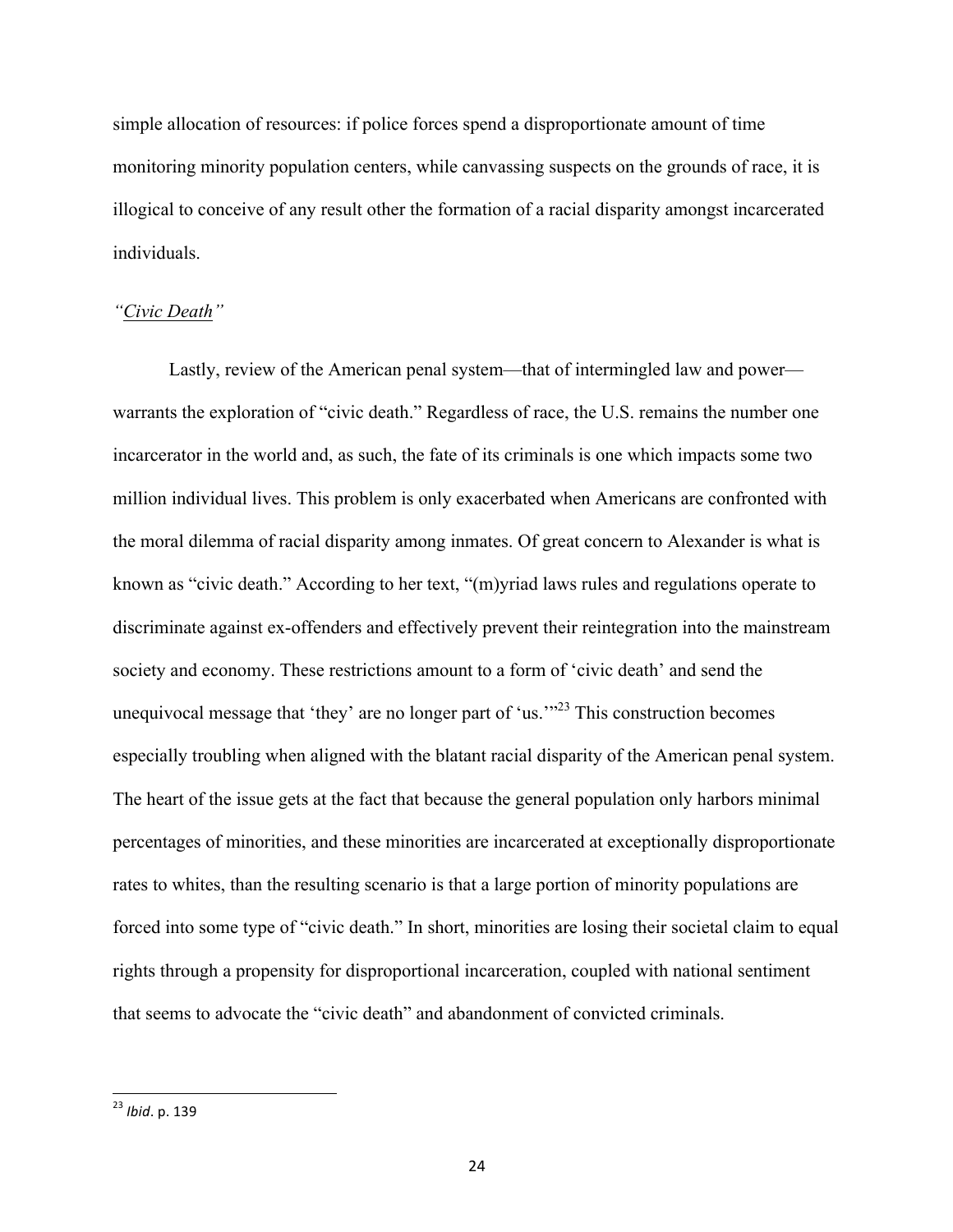Collectively, the above causal factors clearly evidence how contemporary society has established a system that feeds racial disparity in American prisons. As the current state of affairs clearly favors white offenders and criminals (in fact, the system allows most whites who break the law to escape labels of criminality), many skeptics have come to the conclusion that current legislation, police protocol, and institutional regulations are merely an extension of the racist society that was "defeated" during the 1960's. Some, like legal scholar Reva Siegel have ventured as far as to accuse the current system of incarceration as being an extension of slavery and Jim Crow. For Siegel, the current system is essentially a mechanism to carry out "'preservation through transformation'…the process through which white privilege is maintained though the rules and rhetoric change."<sup>24</sup> Others with a similar view, like Alexander, view the current system as a rejuvenated racial caste in post-Jim Crow America; they view the system as one wherein minority citizens are unjustly set-up for failure, aggressively screened, and inequitably processed through the criminal justice system. For Alexander, the current state of America's criminal justice system is predicated on an historic realization by whites during the 1960's that "the old caste system was crumbling and a new one would have to take its place."<sup>25</sup>

<sup>&</sup>lt;sup>24</sup> Reva Siegel. "Why Equal Protection No Longer Protects: The Evolving Forms of Status-Enforcing Action," Stanford Law Review 49. 1997. p. 1111.

<sup>&</sup>lt;sup>25</sup> Michelle Alexander, *The New Jim Crow: Mass Incarceration in the Age of Colorblindness* (New York, NY. The New Press, 2010), p. 22.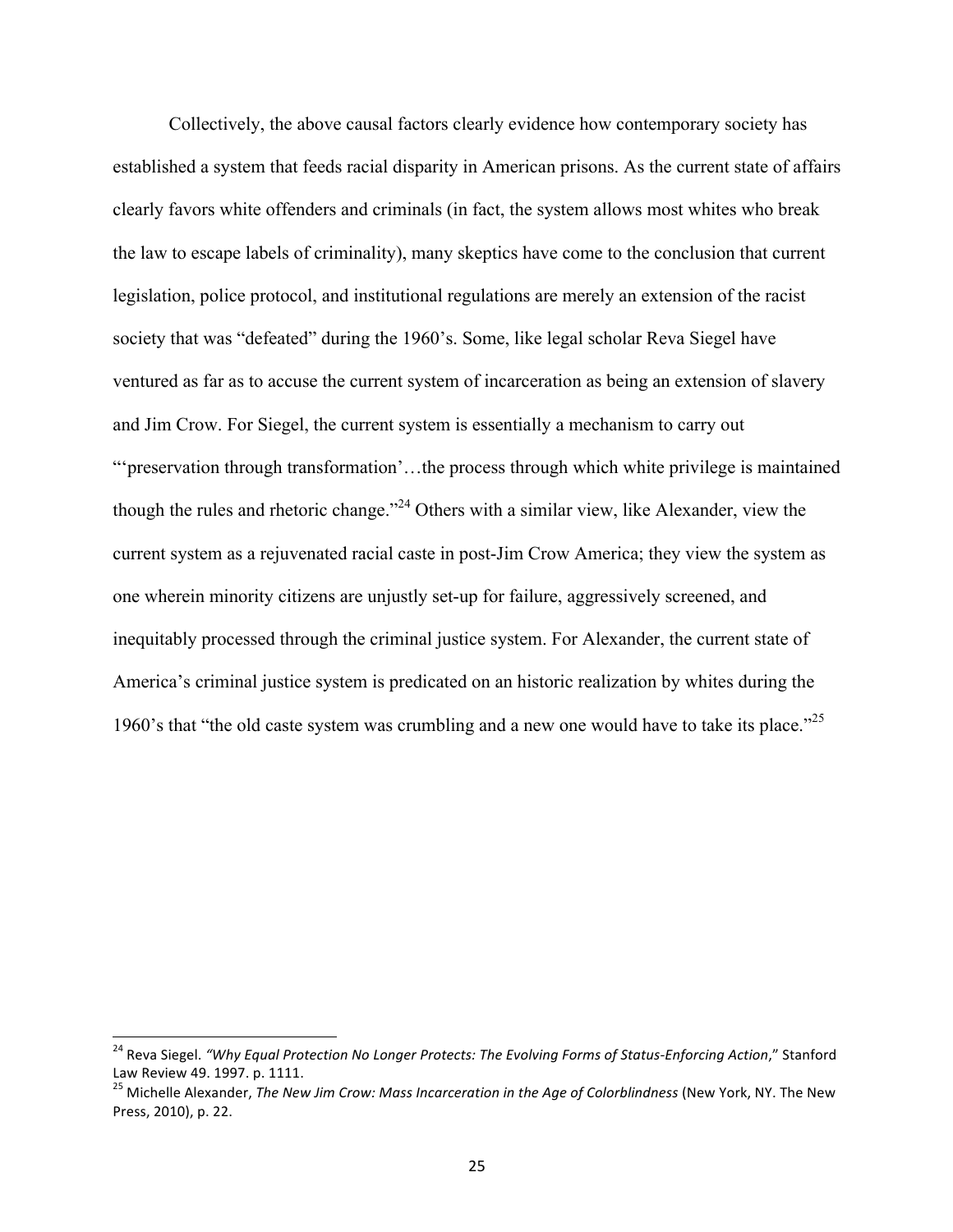#### *"DIRIGO":*

#### *RACE, POWER, AND INCARCERATION IN MAINE*

The question now becomes how, in the cacophonous debate that surrounds the context of *national* issues of racial disparity in prisons, can a clear analysis of the Maine system be made? As before, a quantitative analysis of the current state of affairs of Maine general and penal populations is required.

According to the most recently available Census date at the time of this study, there are approximately 1,328,361 individuals currently living in the state of Maine.<sup>26</sup> Of these citizens, approximately 1,261,943 identify as racially white; 15,940 black; and 7,970 Native American.<sup>27</sup> Figure 1.3 provides a percent-based perspective of these figures.

#### **Figure 1.3**

 

| <b>Citizen race</b> | <b>Number of Citizens</b> | <b>Percentage of Total Pop.</b> |
|---------------------|---------------------------|---------------------------------|
| All                 | 1,328,361                 | 100%                            |
| White non-Hispanic  | 1,261,943                 | 95.2%                           |
| <b>Black</b>        | 15,940                    | $1.2\%$                         |
| Native American     | 7,970                     | $0.6\%$                         |

**Maine State Population (2011) by race**

Earlier, Maine's population was cited as being "nearly homogenous"—the reasons for which should now be clear. With a white constituency of 95.2% of the total population, Maine is easily the "whitest" state in the Union. When compared with the national population landscape,

<sup>&</sup>lt;sup>26</sup> U.S. Census Bureau. *Maine State & County Quick Facts.* http://quickfacts.census.gov/qfd/states/23000.html<br><sup>27</sup> *Ibid*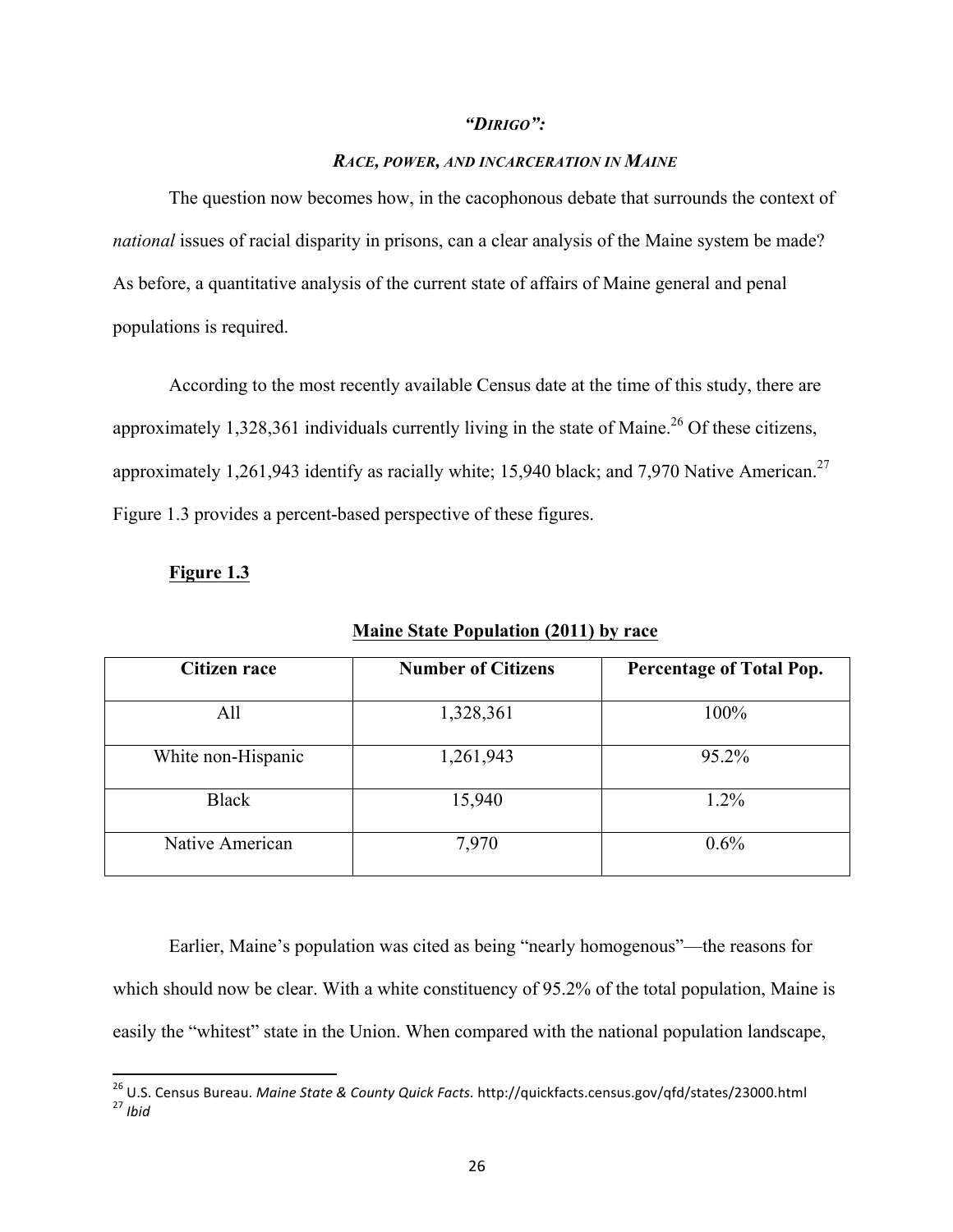we see that white representation in Maine increases 31.5% from the national average, while Maine's black and Native American populations *decrease* by 11.4% and 0.3% from the national averages, respectively. This means that Maine's minority communities are especially sensitive/subject to racial disenfranchisement due to their lesser-populations; any social limitations placed on Native Americans in Maine would be drastically felt due to their small population base.

In Maine, the ratio of white citizens to the selected minority groups of blacks and Native Americans thus becomes: 79:1 and 158:1, respectively. Compared to national data, these ratios place Maine well above typical trends for states' population percentages when it comes to whiteexclusivity. Continuing along this line of logic, *if* a racial disparity *does in fact* exist within the Maine penal system, the implications for such a scenario would be all the more drastic.

With so very few minorities to incarcerate, a disproportional amount of minority inmates would be strongly indicative of a biased system.

To examine this issue further and develop a thorough understanding of the racial landscape of Maine's penal system, statistical, quantitative data was obtained and derived from independent research conducted with the Maine Department of Corrections.<sup>28</sup> Said research yielded data that was interpreted so that, categorically, it matched that of the Bureau report used to appropriate national prison data referenced earlier when discussing national prison populations. Collected data indicates that as of mid-2011, the Maine penal system housed 2,094

<sup>&</sup>lt;sup>28</sup> Research for this thesis conducted with the Maine Department of Corrections entailed submitting a proposal and gaining clearance from the Commissioner of the Department of Corrections to conduct research on the subject matter. Once approved, a research inquiry was submitted to database custodians who selected for a variety of indicated fields on the query including: race, religion, crime(s) committed, town of residence, sentence, holding facility, gang affiliation, age, sex, and a variety of other similar, pertinent areas of interest. Once collected, data was interpreted on a case-by-case basis until all 2,094 entry returns for each inmate were categorized and recorded.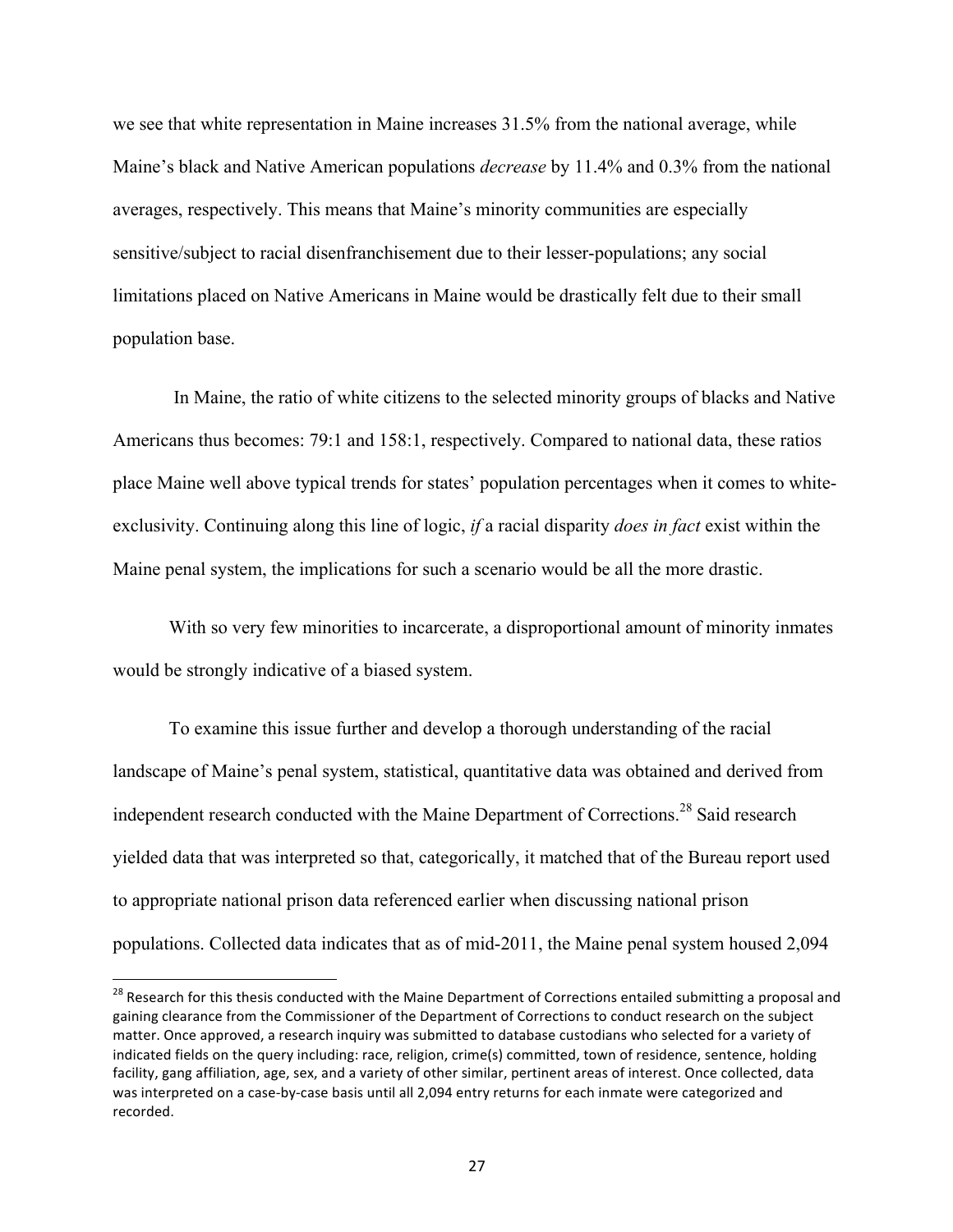inmates.<sup>29</sup> On a percentage-based scale, that means that approximately  $0.1\%$  of all Maine citizens are currently incarcerated. While, like the national figure of 0.7% (for total individuals incarcerated), this figure is not facially alarming, the comparatively microscopic population of the state of Maine to that of the nation drastically magnifies the inherent effects. Of the 2,094 persons currently in the custody of Maine penal system 1,826 are white; 136 are black; and approximately 56 are Native American.<sup>30</sup> Again, Figure 1.4 provides a percent-based perspective of these figures.

#### **Figure 1.4**

| <b>Inmate race</b> | <b>Number of Inmates</b> | Percentage of Total Prison Pop. |
|--------------------|--------------------------|---------------------------------|
| All                | 2,094                    | 100%                            |
| White non-Hispanic | 1,826                    | 87.2%                           |
| <b>Black</b>       | 136                      | 6.5%                            |
| Native American    | 56                       | 2.7%                            |

**Maine Prison Population (mid-2011) by race**

Before proceeding, a brief aside must be taken to address the primary criticism likely to arise at this juncture: that Maine's percentages of minorities are drastically less than national averages, and thus, Maine's racial disparities are **a.)** non-existent due to the large number of whites in Maine prisons or **b.)** minute prison populations cannot be said to constitute a racial disparity.

<sup>&</sup>lt;sup>29</sup> Maine Dept. of Corrections, (2011). *Maine Inmates Custom Query Report: June 2011*. Maine Department of Corrections Database independent research results.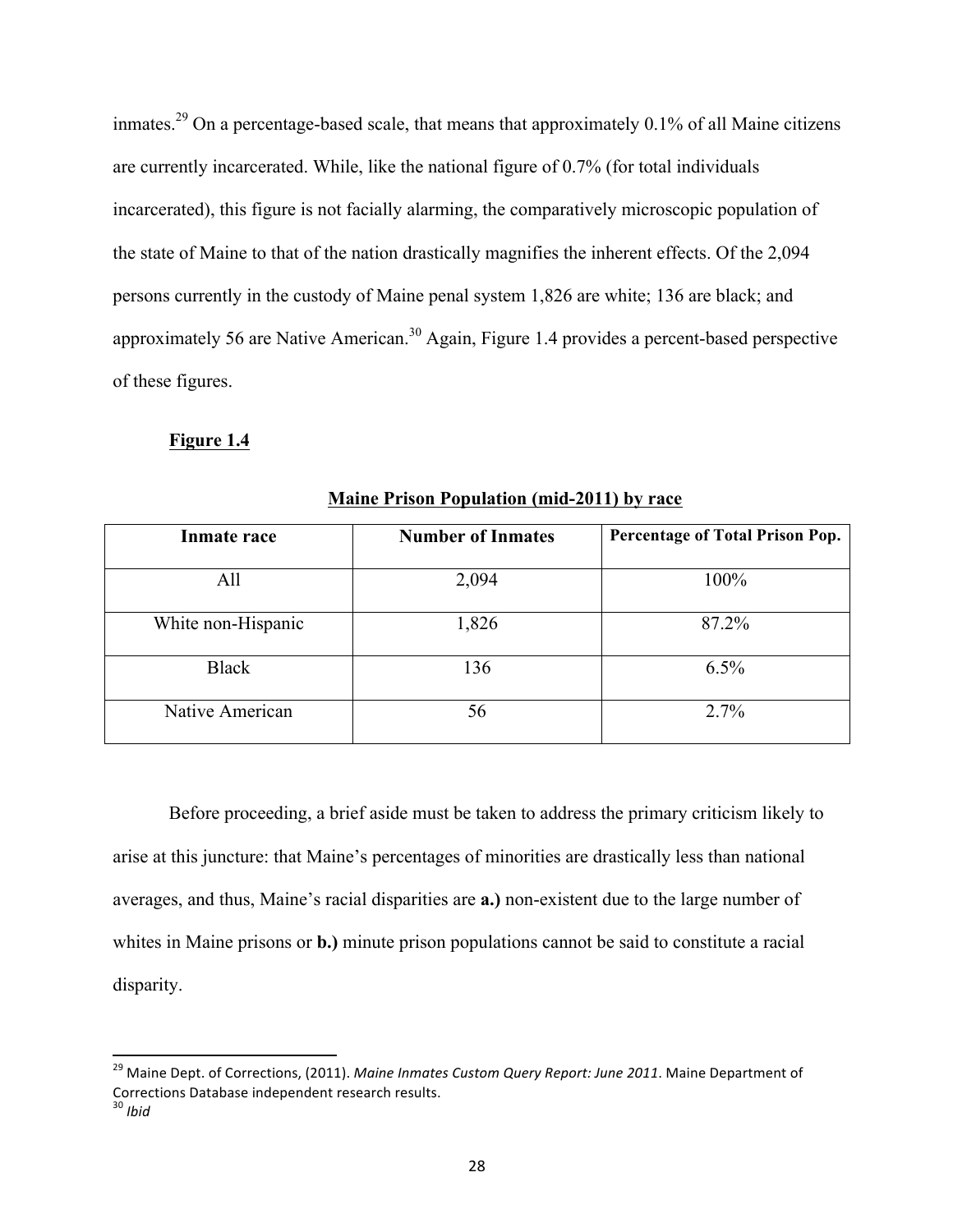The first assumption—that racial disparity is non-existent in Maine prisons due to a leading percentage of incarcerated whites, some 87.2%—is ill-founded. The primary issue with this approach is that having a majority representation (in prison) of a racial group that constitutes the *majority* of the general population does not preclude a given system from the contagion of racial disparity. It is entirely possible, even with 87.2% of Maine inmates being of white racial backgrounds, for a minority group to fall victim to overrepresentation. In short, minority groups need not constitute a *majority* of *all* prisoners for a given system to be considered disproportionately overrepresented. This brings us to the next assumption.

The assumption that minute prison populations (136 black and 56 Native American inmates in Maine) cannot constitute a racial disparity in a prison system is flawed for similar reasons. If logic tells us that a minority population needn't be a representative *majority* in a given system to constitute racial disparity, then it must also be conceded that the actual number of inmates is of little magnitude in comparison to the populations from which they are drawn. More pointedly, it may be assumed that critics of those who point to racial disparity in Maine prisons will argue that a racial disparity is ill-proven by a group numbering no more than 192 persons, but an analysis of their general populations quickly puts such challenges to rest. Comparatively, the general populations for minorities from which inmates are extracted in Maine are notably small- less than 16,000 and 8,000 persons for black and Native Americans, respectively. Compared to the population of whites in Maine- some 1,261,943 individuals- it becomes evident that the foundation for disproportional extraction has been laid; *because* minority populations are so small in Maine, they are all the more susceptible to yielding a racial disparity in incarcerated individuals if, and when, said individuals are in fact incarcerated. Racial disparity can manifest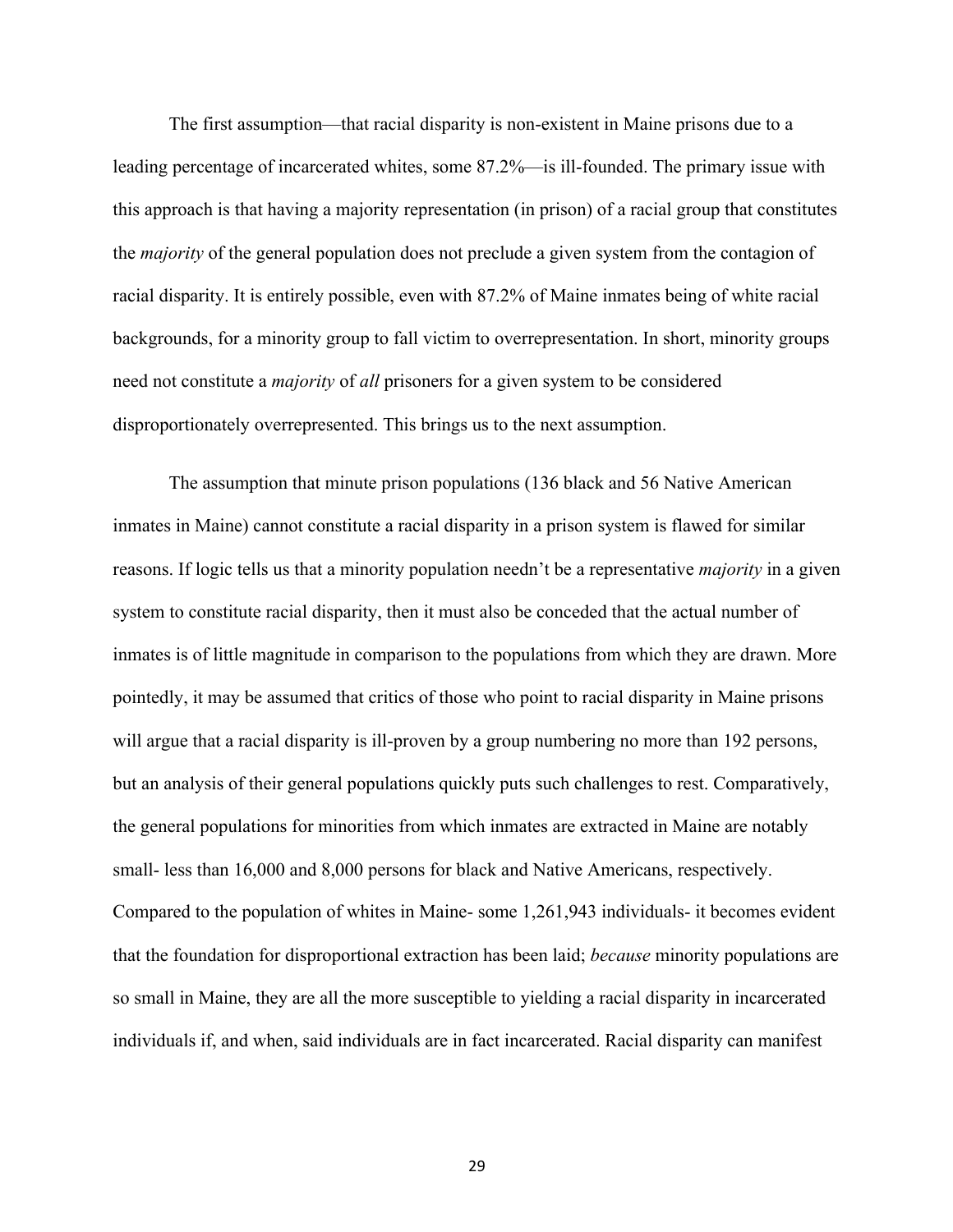itself, despite the absence of a majority representation when a significant portion of a minute population is adversely affected or disproportionately targeted.

To this end, trends in Maine incarceration reveal that per the current general state population of 1,328,361 individuals **1 out of approximately 691 white individuals is incarcerated**. Quite oppositely, **1 out of every 117 black individuals and 1 out of every 142 Native American individuals are incarcerated in Maine**. These figures speak for themselves in evidencing the level to which minorities are selected for by the criminal justice system in Maine. A racial disparity unequivocally exists in Maine prisons.

But Maine's penal system, unlike the more popularly examined systems that are located in states with 'clear' racial disparities such as Louisiana and Maryland, is unique in the context of the national crisis regarding overrepresentation in prisons. Unlike many states where a majority of inmates are minorities and a slight majority of the general population is white, Maine provides a unique scenario where the population, being almost uniformly white, still yields racial disparity in the prison system (albeit it through a percentage disparity). The common perception that Maine's racial makeup precludes it from fostering racial disparity in the incarceration process is a false one; *statistical relationships between general and prison populations show that, in Maine, minorities are almost six times more likely to be incarcerated than white citizens.*

To illustrate this point more clearly, a graph (Figure 2.1) has been rendered from the Maine Department of Corrections data previously collected and examined. In it, the blue bars represent the populations of inmates currently held in Maine prisons based on the current, general populations of said groups (i.e. 1,826 white inmates based on the general white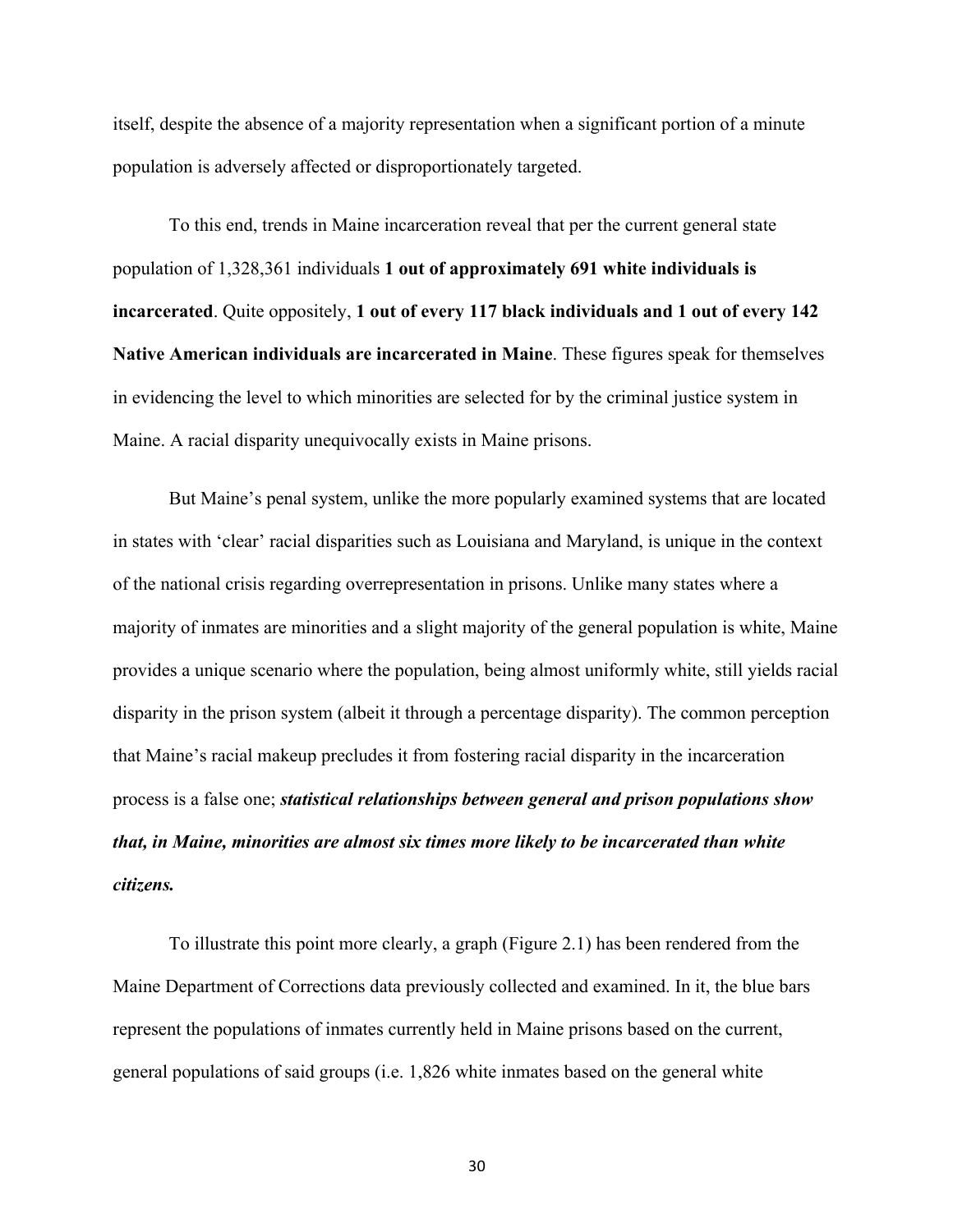population of 1,261,943 individuals). The red bars represent the amount of inmates for each racial group that would be expected *based on current trends and incarceration ratios* if the general populations of blacks and Native Americans were made equal to that of whites-1,261,943 individuals. In essence, the white population acts as a sort of control. As you can see, the ratio of 1 out of every 117 black and 1 out of every 142 Native Americans incarcerated holds significant implications when minority populations are increased. In this inflated scenario, Maine becomes 'on-par' with some of the most racially disproportional prison systems in the nation, a la Louisiana, indicating that racial disparity in Maine's prisons is not a statistical illusion or coincidence. In total effect, this graphic depiction serves to evidence the levels of disproportional incarceration, by race, in Maine.





The ultimate conclusion that is drawn from a statistical analysis of Maine's prison system is that a racial disparity exists among the state's inmate population. However, the case of Maine is unique not only because the majority of those incarcerated are white, but also due to the target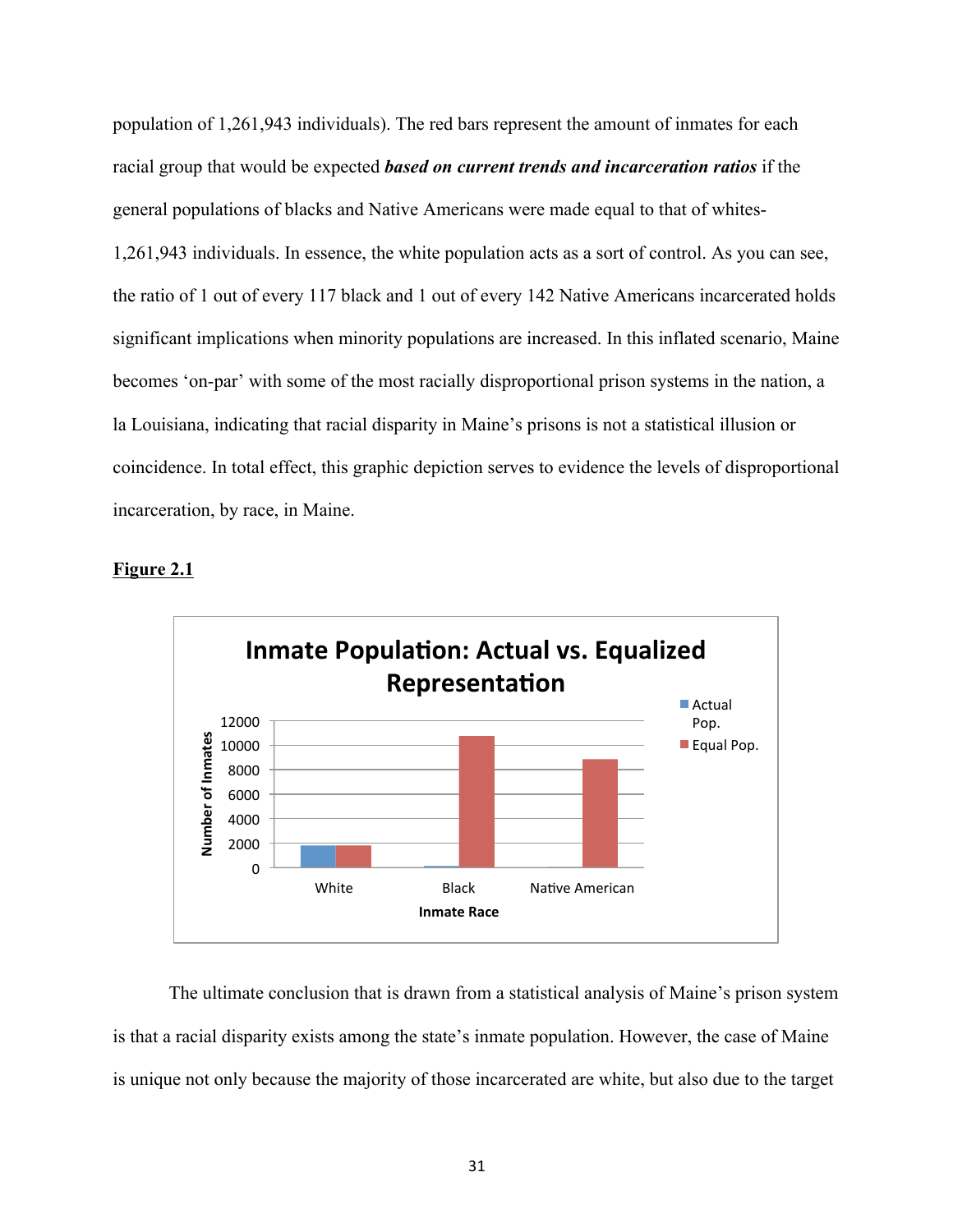groups affected. Unlike most systems wherein the overrepresented individuals are primarily black and come from impoverished urban environments, (like those explored by Alexander in her analysis of the American race/prison issue) Maine is unique in yet another way— it has a deep historical, institutional, and contemporary relationship with the Native Americans who populated the area centuries before the arrival of the first European "settlers" set foot in America. As a result, an analysis of racial disparity in Maine prisons could ill-afford to rely solely on a critique such as Alexander's which, while providing valuable mechanisms for evaluating the institutionalized power-structures inherent to incarceration in the U.S., focuses almost exclusively on blacks. Contemporary examination of the criminal justice system in America has, for the most part, continued the tradition of exclusion of Native concerns and issues when considering the causal link between racial disparity and the disenfranchisement of minorities. Contemporary scholarship has, largely, ignored the relationship between Maine and its Native population in the context of racial dispairty in the prison system. In examining the racial disparity that exists in Maine's criminal justice system, the historic, social, and political treatment of Native Americans by dominant white culture can no longer be ignored.

## *THE SYSTEMATIC DISENFRANCHISMENT OF NATIVE AMERICANS IN MAINE: A FOUCAULDIAN PERSPECTIVE*

The curent racial disparity that exists amongst Native Americans in Maine is, in large part, the result of a lineage of racist and discriminatory policies designed to dienfranchise them. Specifically, the state of Maine has acted to stymie the progression of Native Americans through the insidious development of a societal system that (through social conditioning and disparate legal treatment) forces the production of lower-class citizens born into a racial caste, much like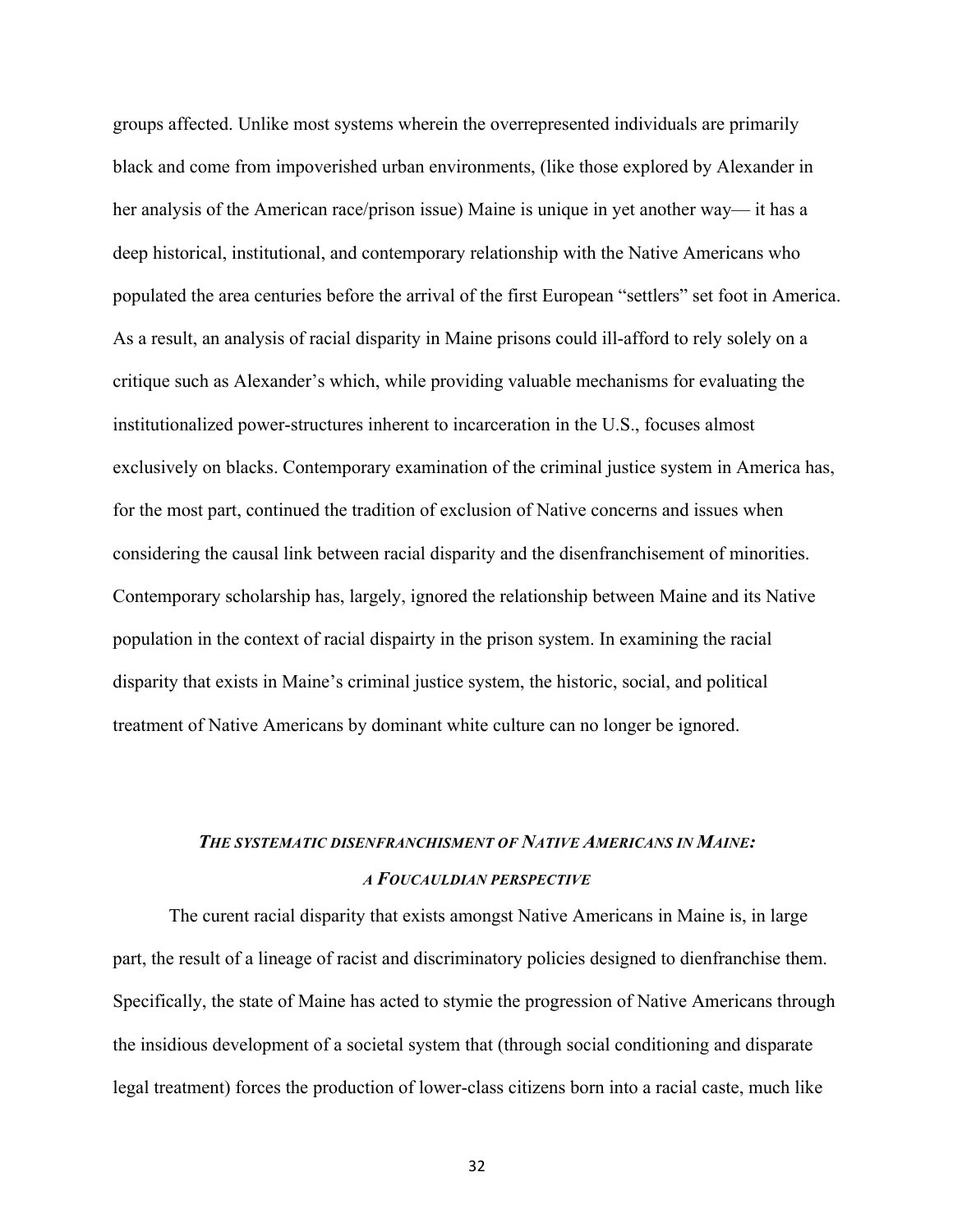that theorized by Alexander in her analysis of black incarceration. As a result, Native Americans in Maine are born into a society that, from the outset, rejects them as equal citizens, denies them access to equal opportunity for advancement, deprives them of basic societal rights and liberties, and attempts to force upon them a predetermined fate of decadence and immobility. This is predicated on the operative purpose of the white-dominated social system currently in place in the U.S., as analyzed by Chisom and Washington:

"(E)very institution in the United States is ultimately controlled by (upper class) whites: from local governments to the national government, etc… Despite the fact that the United States is a multi-cultural society, all of the institutions function to render greater benefits to white people. By never challenging the institutional policies which grant them privileges over nonwhites, white people maintain more human worth and social status than non-whites and racism remains in place. Hence, in white societies, the institutions must function to legitimize and perpetuate superiority."31

This system of social privilege and supremacy is present in Maine, as it is in the national theater as well. Through four distinct mechanisms—**historical disregard; legislative impotence; the compromising of Native American youth; and the persistence of state governmental involvement with tribal lands<sup>32</sup> as a form of institutional control—the state of** Maine has established a societal system that Michel Foucault would recgonize as a model to enforce his own theories on discipline and punishment.

<sup>&</sup>lt;sup>31</sup> Chisom & Washington, *Undoing Racism: The Philosophical Basis for an Equitable and Just Society* (New Orleans, LA. The People's Institute for Survival and Beyond, 1996), pp. 40-41. *The Donna Loring Papers.* 

 $32$  In Maine, Native Americans contest the use of the term "reservation," instead referring to those sovereign lands upon which they live as tribal lands. The word "reservation" is typically used to denote land given to and controlled by Native American people as reparations for past injustices perpetuated by white settlers. In an effort to provide sovereign tribal nations with a sovereign territory, many states across the nation have reserved blocks of land upon which tribal members have exclusive access. In Maine, the Native people are *indigenous* to the land, meaning that unlike those Native Americans living in Oklahoma, for example, the "reservations" upon which their tribes are headquartered aren't truly reservations at all. Logically, it is impossible to "reserve" land for a particular group if it is already in their possession. Despite this logic, the term "reservation" persists in Maine amongst the majority culture and, in an effort to clarify what an more appropriate term, this thesis refers to tribal lands as just thattribal lands. The term "reservation(s)" may however appear in cited materials and, when doing so, is in reference to the type of Native properties that this thesis refers to as "tribal lands."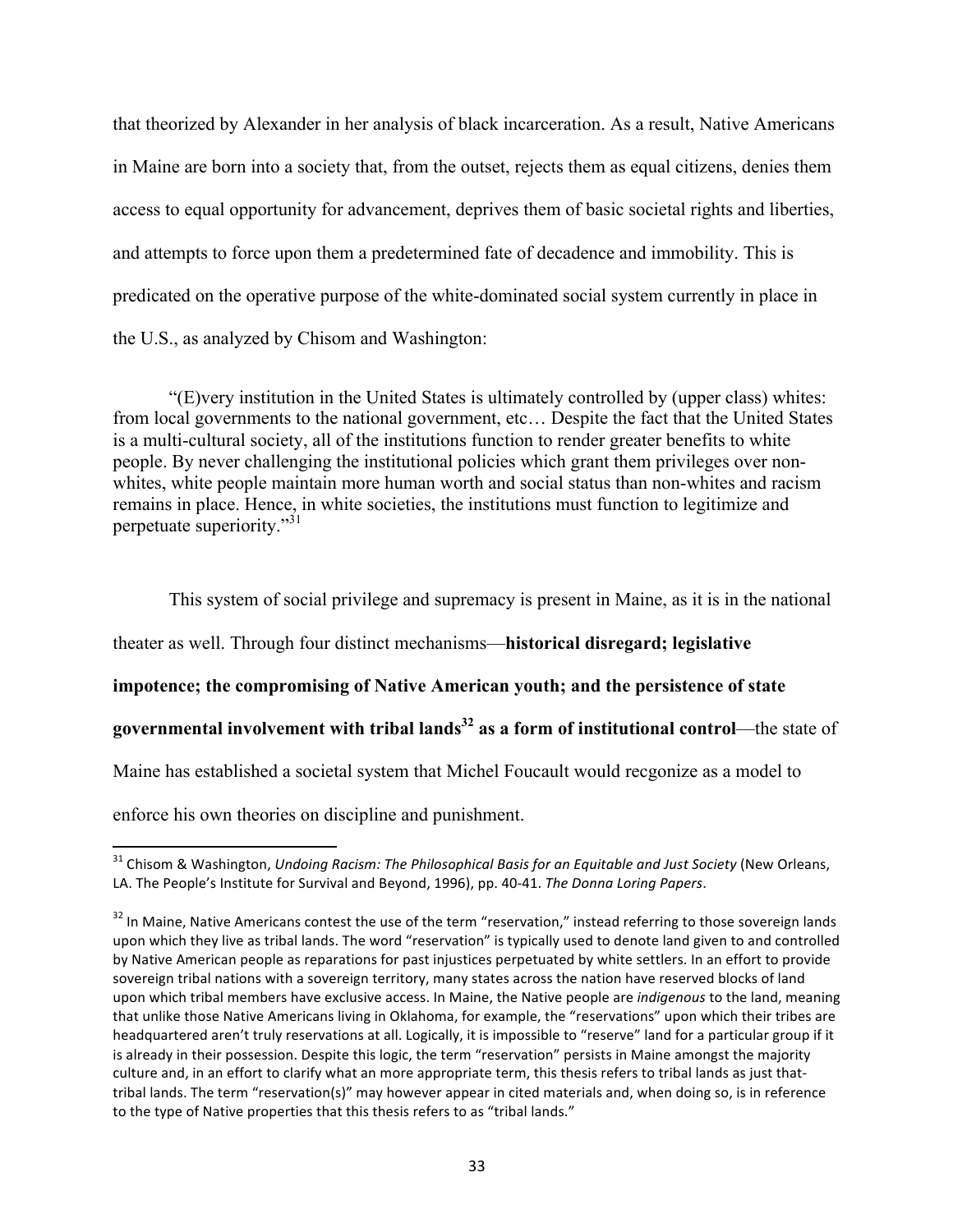To best understand the reasons why racial disparity exists and minorities are incarcerated at exorbitantly higher rates than their white counterparts in Maine, the context of the Native Americans relationship to predominantly white society—past historical and present—must be analyzed. Only through the progression of local history and the history of Maine institutions and Native relations can such a deeply historic society of people as Maine Native Americans be accurately contextualized within the context of greater Maine society. In doing so, the Foucauldian critique of power-incumbency and the mechanisms of punishment for power retention will be relied upon to analyze the four previously mentioned mechanisms that categorize, largely, Maine-Native relations. In the end, the goal will be to have established a clear narrative of the ways in which the state of Maine, being comprised of primarily white citizens, has enacted a historilogical bevvy of programs and policies that have acted to suppress and dismember Native progress both past and present.

#### *Historical Disregard*

By the vary nature of its locality, Maine has historially had more contact with Native Americans than a majority of other states in the U.S. Throughout this history, interaction between Native Americans and the state of Maine has been bound by traditions such as land 'acquisition,' genocide, and governmental control perpetuated, largely, by white society. For example, widely dispersed public flyers dating back to colonial America in 1755 (when Maine was under the dominion of Massachusetts) offer us a glimpse of a portion of the foundation upon which white interaction with Native Americans was wrought. For "act(ing) contrary to their solemn Submission unto His Majesty (George II)" a bounty was placed on the head of every Native American in what is today sovereign Maine territory: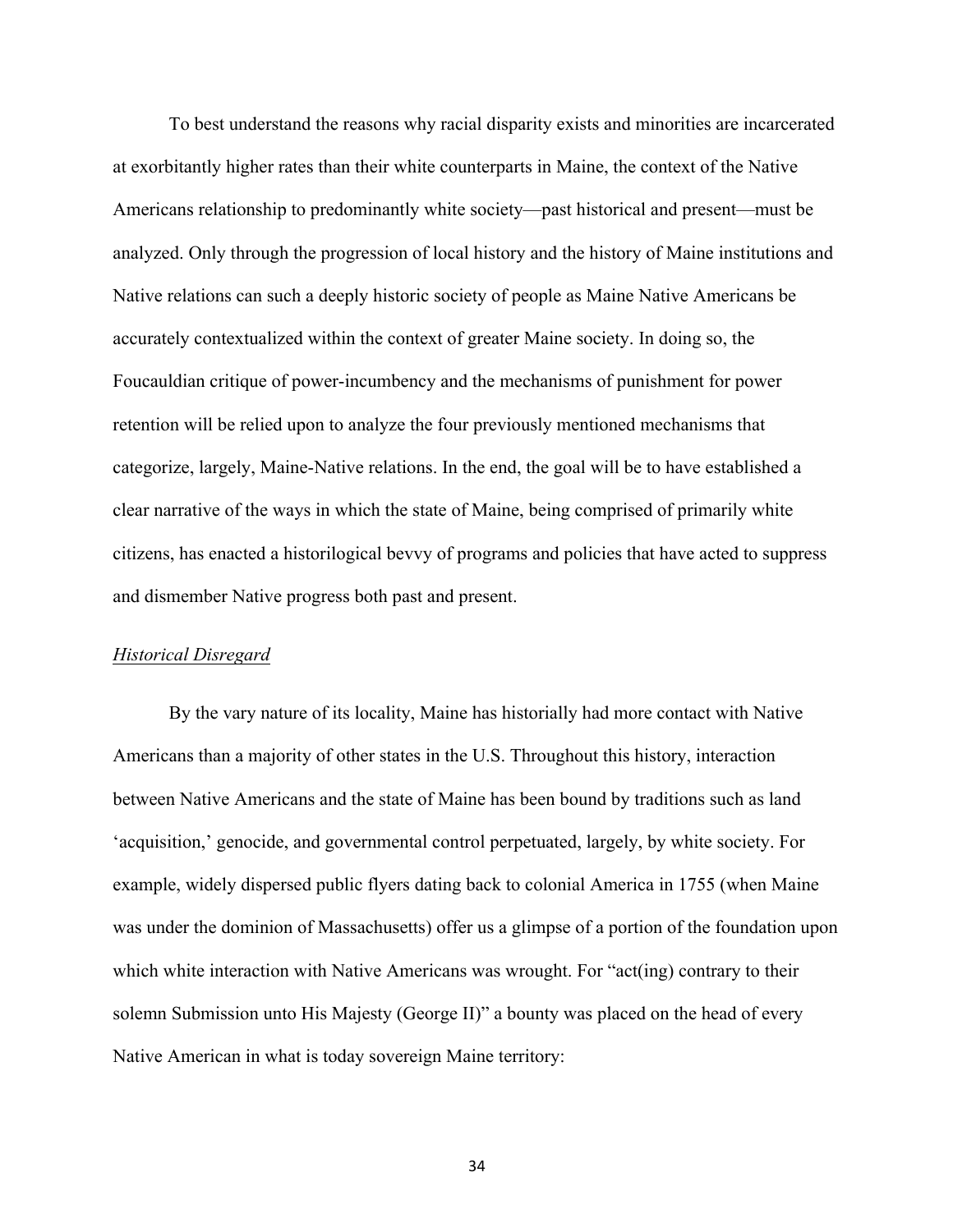"*For every Male* Penobscot *Indian above the Age of Twelve Years, that shall be taken…and brought to* Boston*,* Fifty Pounds*.*

*For every Scalp of a Male* Penobscot *Indian above the Age aforesaid, brought in as Evidence of their being killed as aforesaid,* Forty Pounds.

*For every Female* Penobscot *Indian taken and brought in as aforesaid, and for every Male Indian Prisoner under the Age of Twelve Years, taken and brought in aforesaid*, Twenty-Five Pounds.

*For every Scalp of such Female Indian or Male Indian under the Age of Twelve Years, that shall be killed and brought in as Evidence of their being killed as aforesaid, Twenty* Pounds."<sup>33</sup>

The blood-letting that, from the start, embodied the relationship between white

Europeans and Native Americans would only prove to intensify as Americans, themselves, gave

birth to a nation.

 

Other, less violent but no less discriminatory, means were used by Maine after 1820, when it gained statehood, to directly subdue its Native inhabitants. Specificlly, laws were established in 1879 that "determined that Indians could sell their houses and lots within their reservation to each other but could not sell them to non-members of the tribe. Another case…in 1836…had resulted in a similar decision regarding trees, timber, and grass from Passamaquoddy reservation lands."<sup>34</sup> Other laws were established barring the intermarriage of Natives and "non-Indians," the text of which provided that no white man, outside of being labled an "idiot" or "insane" shall be permitted to intermarry or form relations with Native women. The effect of these laws was to preserve the "purity" of the white bloodline and white society save those individuals already deemed "unfit" for it. Those individuals, the castaways of the general public, were deemed fit for reproducing with Native Americans. These laws, like the others, serve to

<sup>&</sup>lt;sup>33</sup> Spencer Phips, Esq. (1755). A proclamation concerning the Penobscot Indians. *By order and decree of HRH George II.* Pamphlet. *The Donna Loring Papers.*<br><sup>34</sup> Dean Snow. (1999). *The Historical Development of Official Indian policy in Maine: A Unique Case. Orono, ME:* 

University of Maine. The Donna Loring Papers.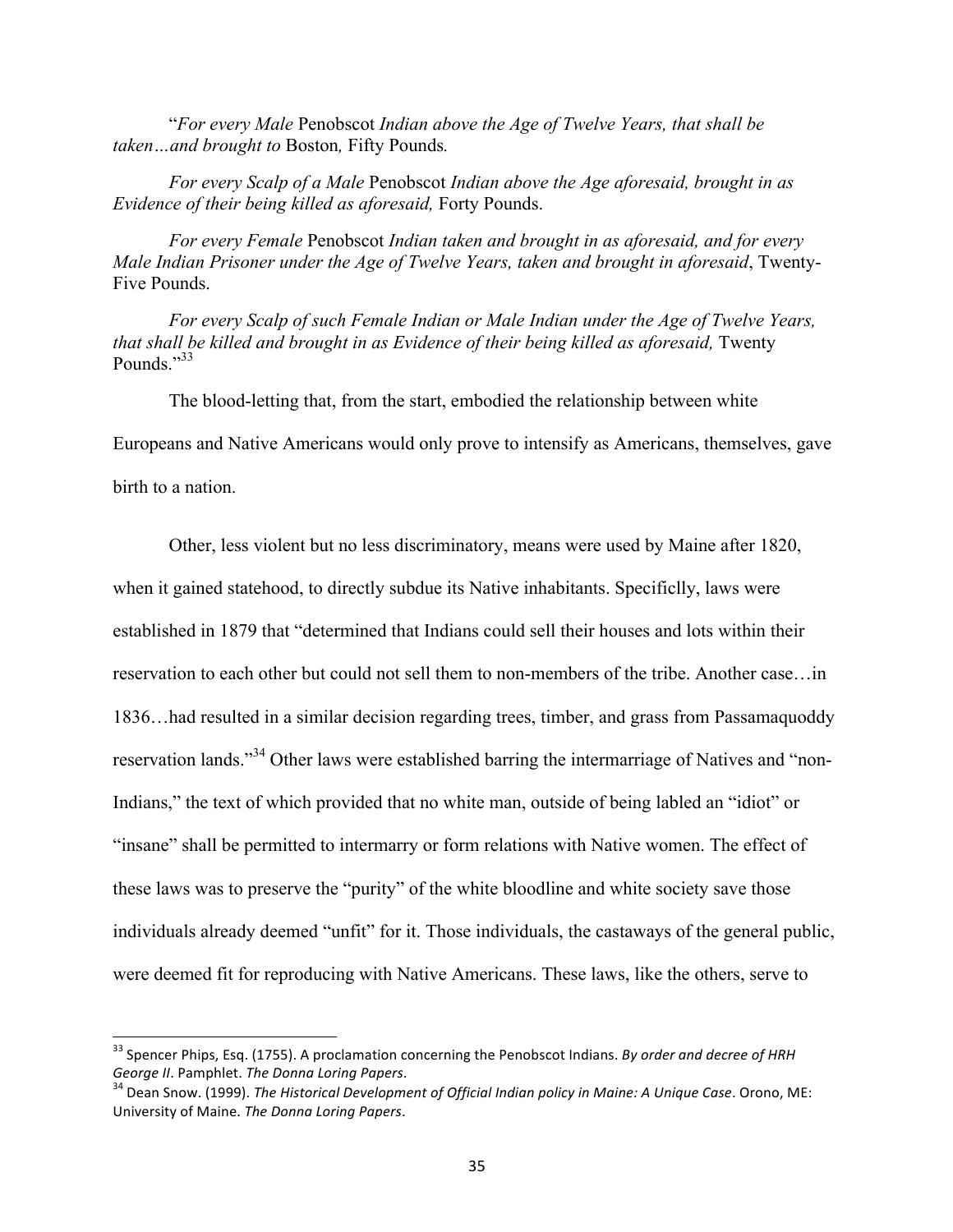exhibit the extent to which white society looked down upon Native Americans in Maine as an "inferior race."

Perhaps though, one of the most visible legacies of the historical disregard for Native peoples in Maine has come in the form of racist namesakes, specifically the frequency with which white-named landmarks and geographic features are given the name "Squaw." According to Donna Loring, a former Tribal Representative of the Maine State Legislature, the term "Squaw" is "used derogatorily" and "never in a nice way as a term of endearment or respect."<sup>35</sup> One Tribal Representative reflected "the word is best suited for bathroom walls. The word denegrates women because it is synonmyous with crude references to female genetalia and prostitutes."36 Despite a resounding uproar from Native American communities and leaders, the tradition and persistance of the "Squaw" label is still today prevalent. As a result, the geographic map of Maine is marred by mountains and creeks donning the ugly moniker, despite legislative outcry from Maine's Native commuity as recently as the early 2000's. The message sent by Maine's general population: we don't care enough to change the names- they don't offend the rest of us. This is a contemporary embodiment of historical disregard for Native peoples.

Historical disregard for Native Americans in Maine is clear and pervasive, but the question remains how and why it connects to the Native condition *today*. The answer is rooted in the progression of historically active self and societal perceptions of the "worth" of Native Americans.

As a result of these historical hauntings, the socio-psychological implications of Native-Caucasian relations run deep and are considerable. While the history of American-Indian

<sup>&</sup>lt;sup>35</sup> Deborah DuBrule. (1999). Stamping Out the "S" Word. *American Indian Report,* 28. *The Donna Loring Papers.*<br><sup>36</sup> *Ibid*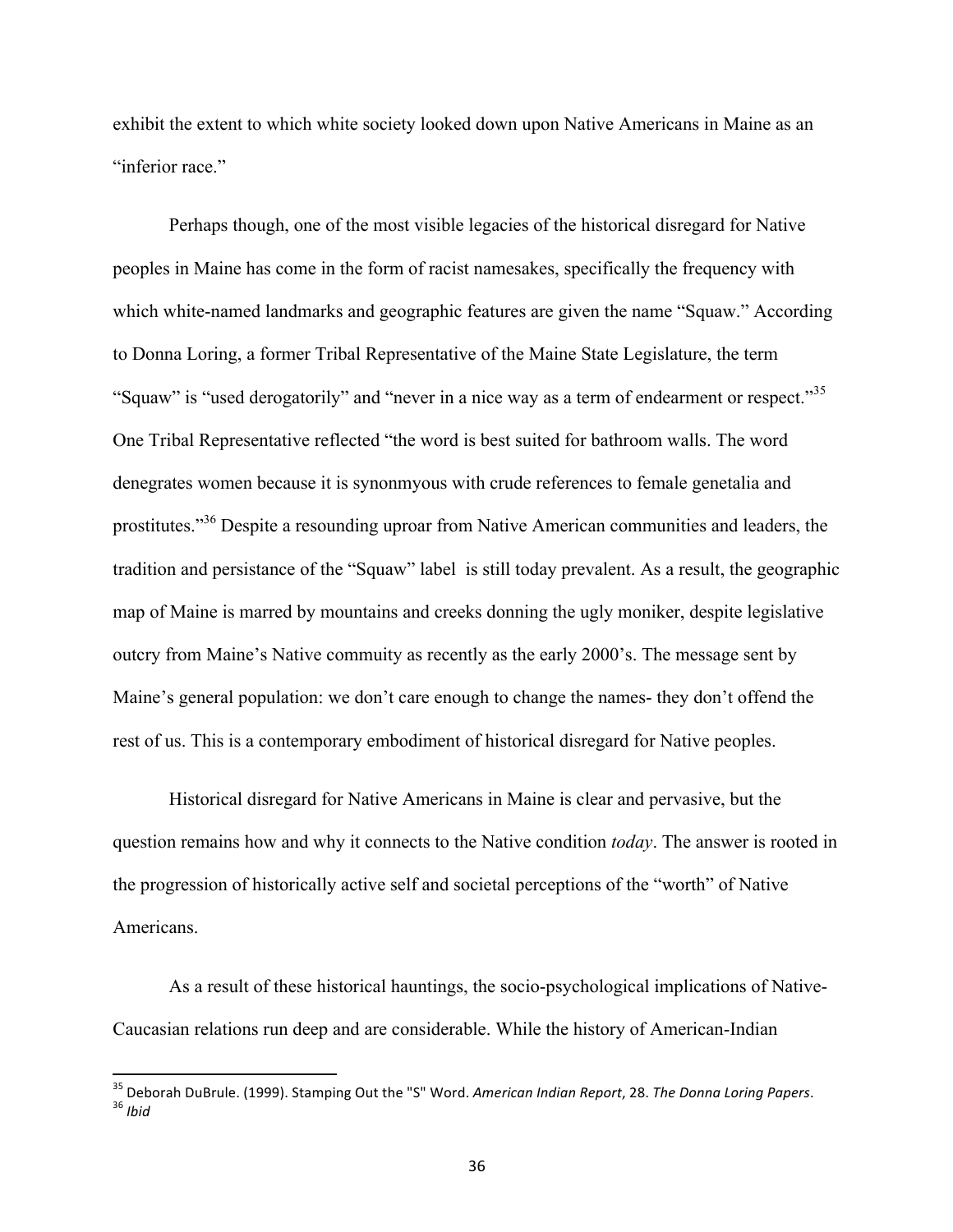relations is widely known to be one of violence, deception, and genocide, what's often misunderstood is the magnitude that such events have had on the contemporary mindsets of *both* racial groups. Throughout Maine's own, specific history regarding Native American interaction there has been a tradition of barbarism and governmental control as seen through the historical progression of forced evacuation of tribal lands; forced settlement of tribal lands (eliminating expansive use of tribal lands through Maine); and the historic genocide suffered by Native Americans at the hands of white society. As a result, the spirits of Native American people have been beaten back considerably. While critics may argue that this is impossible to quantify, there is a psychological precedent for such an analysis which dictates: "(w)hen non-whites (in a racial society) internalize inferior and subordinate images of themselves, they become fearful of challenging the institutions that have disempowered them. $137$ 

Unedniably made to feel inferior through racially cruel slurs plastered on public maps and integrated into the local vernacular as well as through centuries of bloody persecution and forced submission, the legacy of white dominance over the Native people in Maine is as much a part of the Native psychological mindest as reverance of the Founding Fathers is for many Americans today. It is entirely feasable that this psychological mindset, permeating generations of Native Americans, allows for the persistence of perceived inferiority- a complex that serves to disenfranchise the Native social condition and perpetuate negative, or even criminal, self-image.

The Foucauldian perspetive on the issue of historical disregard for Native Americans in Maine is easily applied. Foucault, in offering his post-modernist critique of modern instutitionsparticularly prisons- notes that punishment has drastically evolved from ruthless barbarism, to a

<sup>&</sup>lt;sup>37</sup> Chisom & Washington, *Undoing Racism: The Philosophical Basis for an Equitable and Just Society* (New Orleans, LA. The People's Institute for Survival and Beyond, 1996), p. 22. The Donna Loring Papers.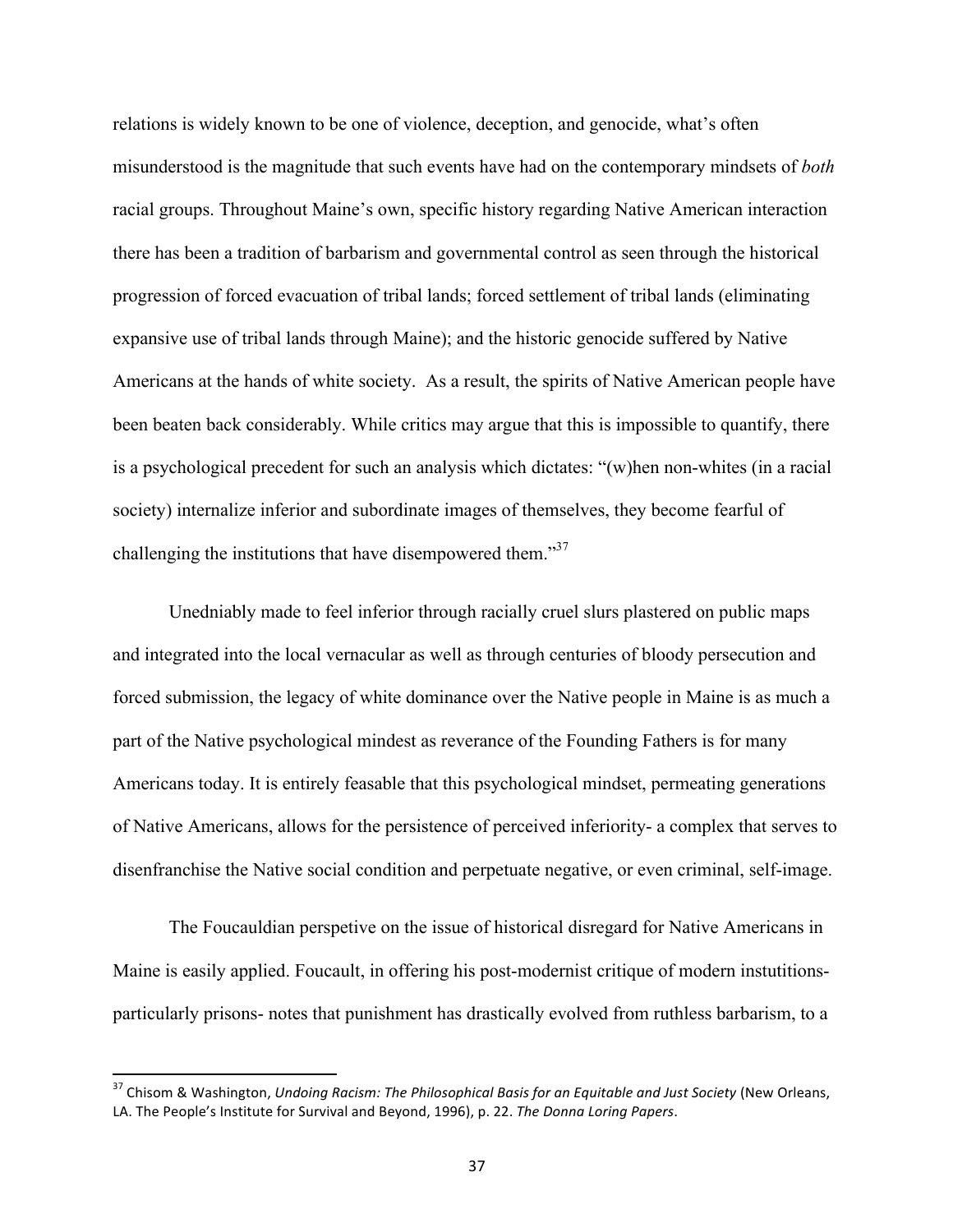more controlled punishment of the body. In this way, Foucault observes that modern institutions and those individuals in power have developed a form of punishment where the punished are no longer martyrs that may be sympathized with but instead are objects from which repentance must be extraced and upon whom punishment is warranted.

Foucault notes "(t)he public execution is now seen as a hearth in which violence bursts again into flame," in his analysis of modern punishment.<sup>38</sup> For Foucault, the removal of public torture- in *this* case the overt demand for "Indian scalps," or the public tendency to mar an exorbitant amount of landmarks with the word "Squaw"- is predicated on a desire to remove from the process of punishment, the sinews of sympathy that connect human beings to one another. For Foucault, the individual who is punished more "humanely" is more easily accepted by society as a guilty criminal. In this way, the historical disregard of native Americans can be seen as akin to the pre-modern forms of punishment as prescribed by Foucault- the "torturous" punishments of Maine society upon Native Americans, so to speak.

#### *Legislative Impotence*

 

Next, we come to Maine's legislative dealings with Native Americans. It is a proud fact for many Maine politicians to announce that their state is the only one in the entire nation wherein Native peoples are allowed to be a part of the legislature. While admirable in its attempt at democracy, this gesture is as impotent as the Native American political voice in Maine. Yes- it *is* true that Maine stands alone in offering its Native American citizens a chance to sit amongst the state legislature. What is not as readily advertised, however, is that Native American Legislative Representatives are disempowered with regard to their authority to effect change in

<sup>&</sup>lt;sup>38</sup> Michel Foucault, *Discipline & Punish: The Birth of the Prison* (New York, NY. Vintage Books, 1995), p. 9.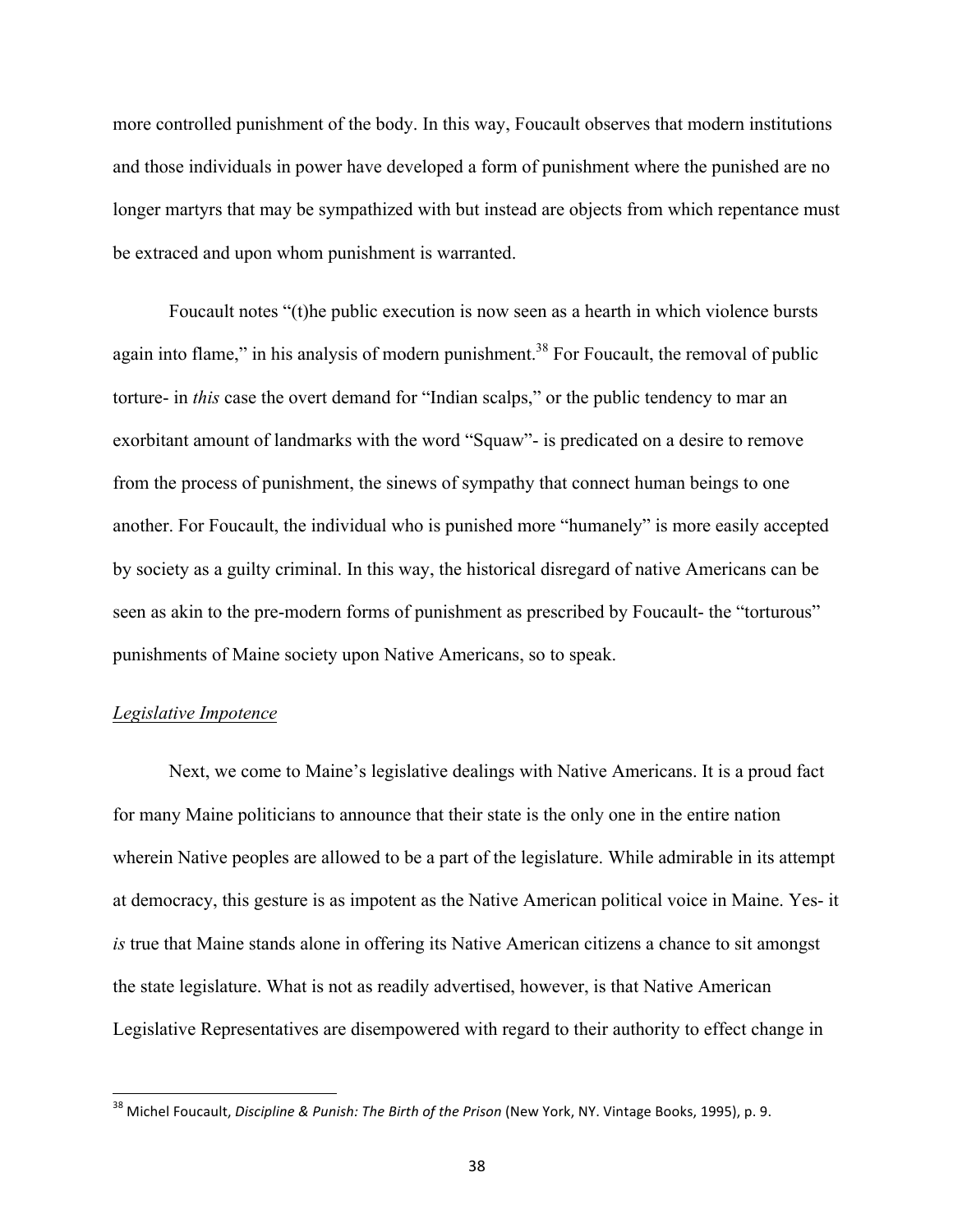policy via voting. Native American Tribal Representatives in the Maine Legislature are not allowed to vote; this does not mean that *Native American citizens* are barred from voting in the legislature. (For, should a Native American win a seat as a Representative, they would surely have the right to vote.) But when one inspects the way Maine is districted, it soon becomes painfully clear that the vast majority of Maine's Native American population live on concentrated tribal lands, and are thus required to channel their diplomatic concerns through a vote-less Tribal Representative.

Another stark example of the legislative impotence of the Native American people, as rendered by the state government, is embodied in the personal testimony of a former official with the Maine Department of Indian Affairs, Edward Hinckley, who served from 1965-1969. Hinckley, reflects on the inability of Tribal Representatives to carry the desires and suggestions of their constituents to the legislature floor, noting their failure to curry favor with legislative officials and their disallowance to form independent departments in an effort to meet tribal needs despite their best and tireless efforts. More pointedly, Hinckley offers a glimpse into the innerworkings of the political mechanisms at the state level with regard to the limitations placed on Tribal officials by state 'Indian Agents':

"Early in the existence of the new Department of Indian Affairs I was told by many tribal members, and particularly by the two Tribal Representatives to the Legislature (and by the Tribal Chairmen and Councils) of many previous efforts to have their own department established. I understood that these efforts had generally not progressed to the point of actually having a bill introduced into the legislature's biennial sessions. Indeed, I was told that in times past, when the Passamaquoddy Legislative Representative had taken hand-written suggestions of proposed legislation to the 'Indian Agent,' he would often push them off his desk into his wastebasket as the Tribal Representative watched!"<sup>39</sup>

<sup>&</sup>lt;sup>39</sup> Edward C. Hinckley, *Some Memories of The Maine Department of Indian Affairs (1965-1969).* (Vienna, ME. Unpublished memoir. 2003), p. 4. *The Donna Loring Papers*.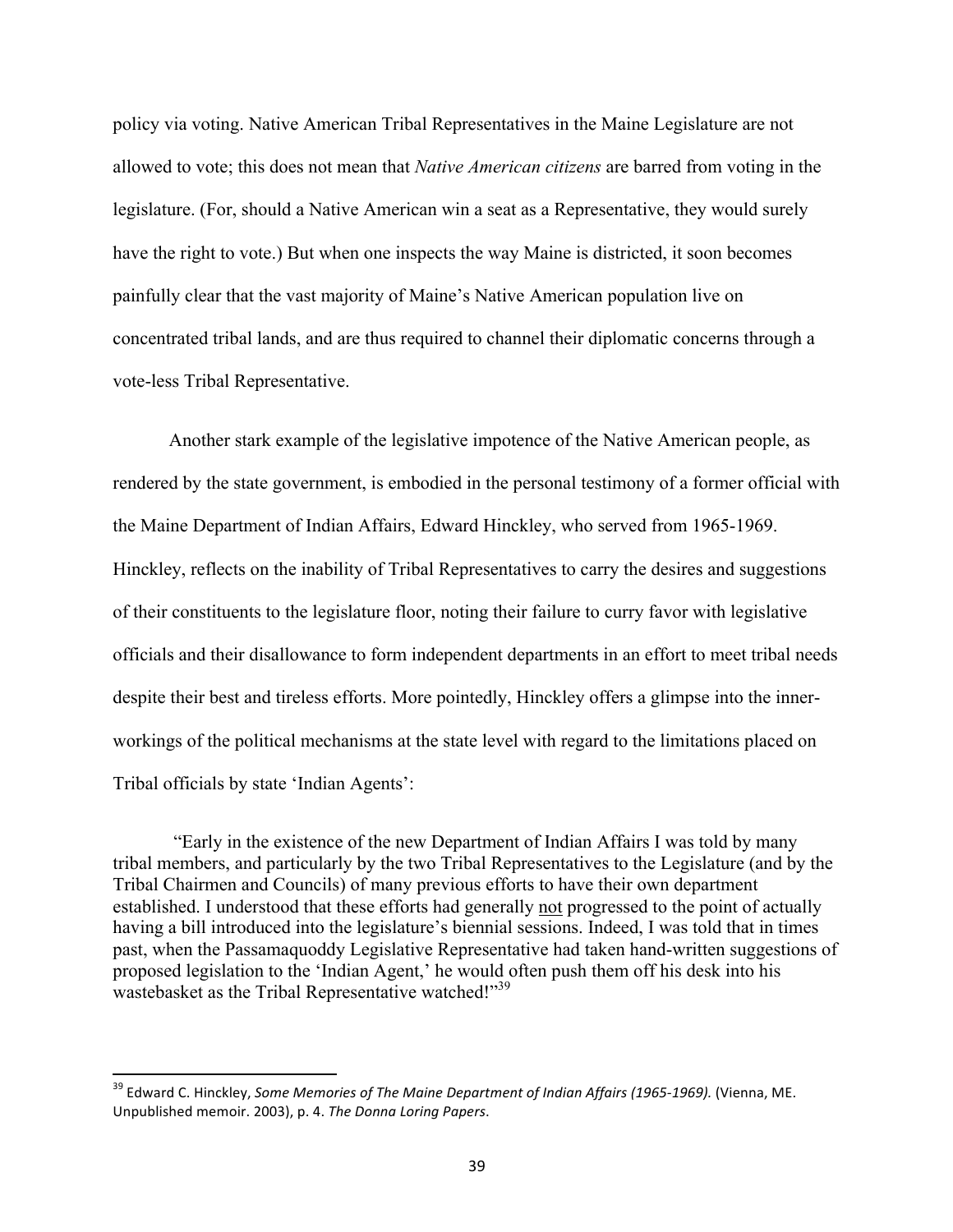Hinckley's testimony offers a grotesquely vivid vignette of the state of relations between Native Americans and Indian Agents appropriated by the Maine State government. Although Hinckley's recollection stands alone in its specificity, the implications it offers of the degradation suffered by Native Americans in Maine when coupled with similar accounts cannot be ignored. At its most basic level, this example of Native-white relations serves to embody the guttural distaste that Maine governmental officials (whether acting through or as Indian Agents) had for tribal concerns.

Simply put, the Maine Legislature has repeatedly refused to acknowledge Tribal Representatives as "constitutional representatives," resulting in policy which professes "(Tribal Representatives) do not have powers and authority as *members* of the Legislature, and have no vote."<sup>40</sup> Most disturbingly, the state of Maine, in eliminating the Tribal vote, has launched a direct attack on the sovereignty of Tribal Nations.<sup>41</sup> As recognized by both state and federal legislation, Native American tribes in Maine are considered to be independent, sovereign nations with a special relationship to the state. As such, the deprivation of the Tribal vote, while technically legally valid, strongly evidences the state's disregard for the authority and decisionmaking capabilities of the tribes, especially when the Legislature is discussing and voting on issues that *most directly* impact the tribes—land conservation and the installation of casinos is Maine. According to former Representative Loring, the issue of equal voice in representation in appropriating votes and support for Native-owned casinos has faced disproportionately harsh

<sup>&</sup>lt;sup>40</sup> Joseph E. Brennan. Personal letter to Rep. Gerald Talbot. Jan. 3, 1975. *The Donna Loring Papers*. <sup>41</sup> Donna Loring. Personal Interview. Mar. 31, 2012. University of New England, Portland, ME.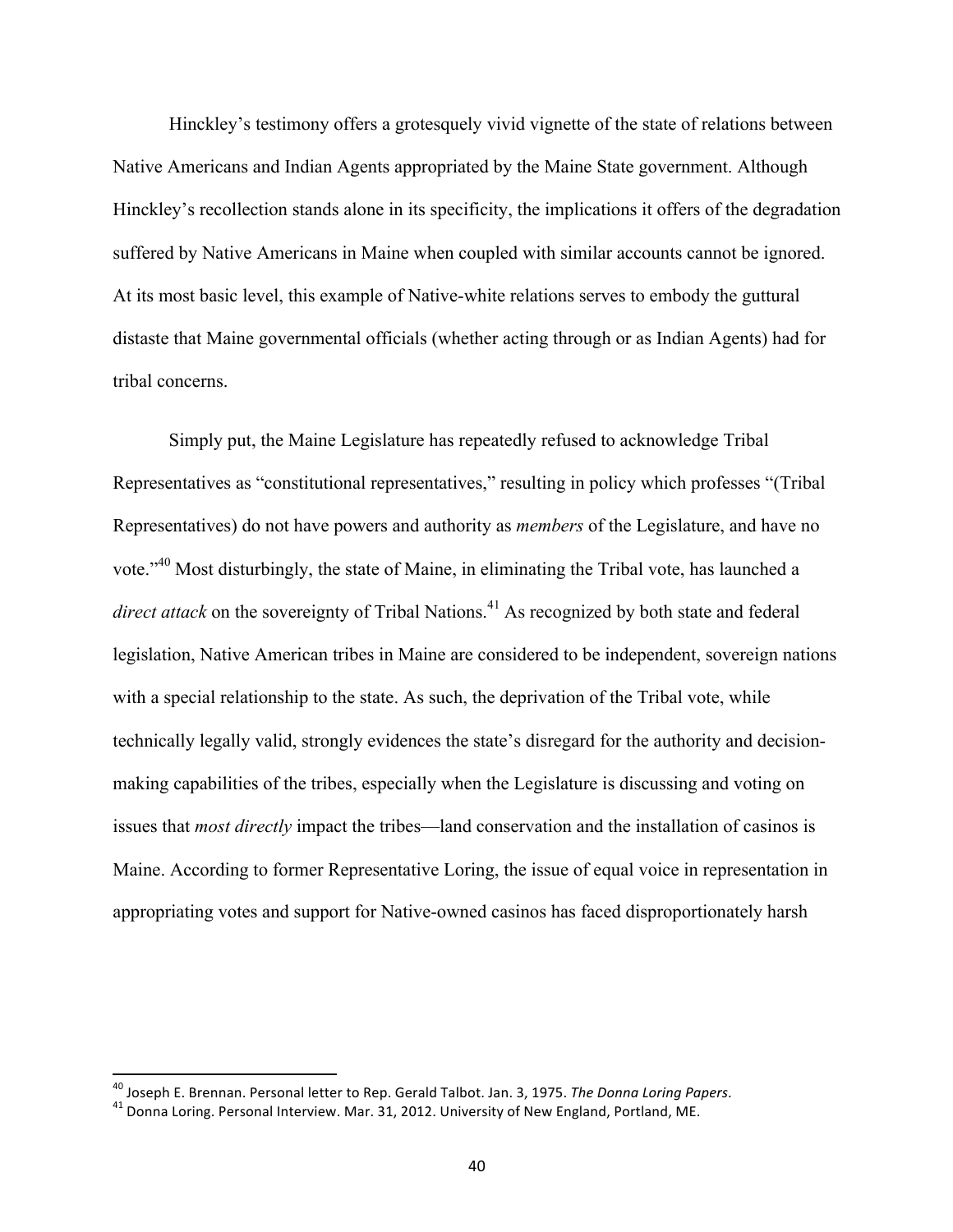opposition (always put to a vote) as opposed to state-owned casinos such as Hollywood Slots in Bangor, which was subject limited social approval.<sup>42</sup>

As if this wasn't enough to stymie efforts by Native Americans to derive equal voice throughout the legislative process, the state of Maine for decades forced the "services" of Indian Agents upon tribes in an effort to prevent, as previously described, legislation and/or Tribal issues from ever taking hold in the legislature. To be sure, this does not preclude Tribal Representatives from affecting change (surely Representative Loring serves as a shining example of what *powerful individuals* with a will to affect change can do, as she was the sponsor of the Maine State Education Act—a piece of legislation signed into law requiring the teaching of Penobscot, Passamaquoddy, and Maliseet culture and history in Maine schools), however it does make the process immensely arduous and inconvenient- in complete contrast to the freely offered, constitutionally supported rights afforded to non-Native citizens.

The effects of disallowing a group of people—people recognized as independently sovereign by the U.S. Constitution no less!—to vote is devastating to their ability to properly interact with the governmental system at hand. A parasitic relationship is formed, where power is derived, extracted, and concentrated in the hands of one group over another. Since its inception in 1820, the state of Maine has operated in this quasi-democratic fashion, allowing its Native citizens to have a voice, but providing no means of publication for it. The reason? "The state did not believe that the Tribe(s) could handle their own affairs...<sup>43</sup> Despite the historic refusal of the legislature to allow Tribal Representatives a vote, there have been advocacy groups aiming for such rights. The response is always the same, if masked differently each time the issue is

<sup>&</sup>lt;sup>42</sup> *Ibid*<br><sup>43</sup> Gail Rae Carter, *History, Ethics and the Wabanaki.* (*Donna Loring Papers*. Teaching Academy curriculum model. 1990), p. 2. The Donna Loring Papers.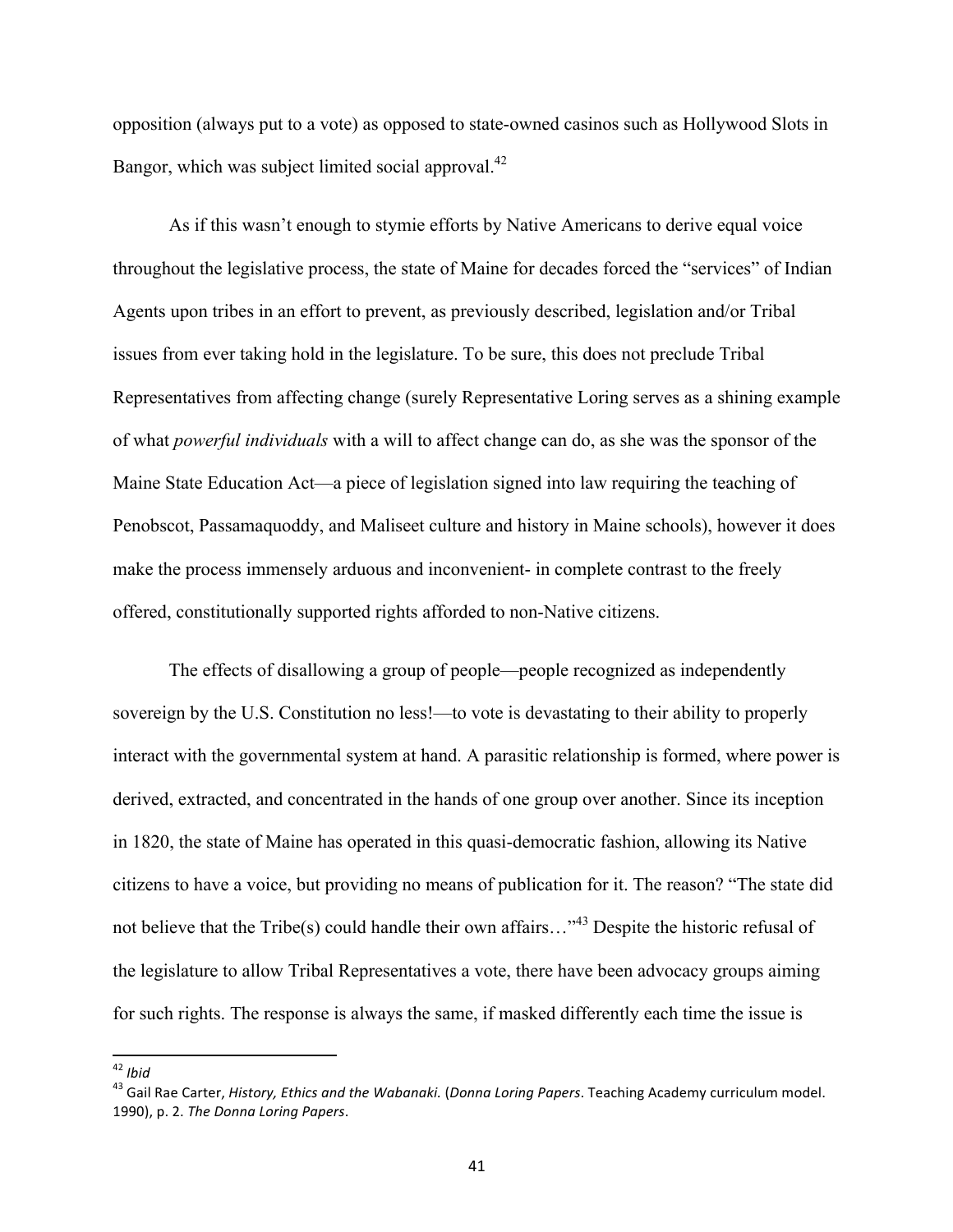addressed. More dated responses included a refusal to allow Indians to handle their own affairs for fear of their inability to govern themselves, while more modern qualms rest on the Constitutionality of the issue. Modern skeptics of these rebuffs of Native legislative equality claim that "(these) type(s) of arguments appear to be used exclusively by the 'haves' when the 'have-nots' threaten to unseat previous patterns of dominance…(these arguments have been) used against Blacks, women, domestic minorities, and for maintaining countries in colonial or semi-colonial status."<sup>44</sup>

Again, the Foucauldian critique is applicable and striking in its proficiency to moderate these injustices. Foucault makes the summation, in one of his arguments, that the evolution of punishment has gone "from being an art of unbearable sensations…to become an economy of suspended rights."<sup>45</sup> Clearly, in this case the Foucauldian view that punishment, when institutionalized, must be "regarded as a political tactic" embodies the issue at hand. Thus, the legislative processes in Maine, while unique in their affordance of Tribal Representation to Native Americans, are revealed to be yet another mechanism through which the interests of those in power (whites) are able to subdue the political efficacy of those minority groups who threaten to unseat incumbent regimes of racially-based power. In relation to the issue of racial disparity amongst incarcerated individuals, we see that Alexander's racial caste system is affirmed, and Native American people are made to be second-class citizens within the Maine justice system.

#### *Compromising Native American Youth: Cultural Genocide*

Perhaps more unsettling than any other form of control exercised by the state of Maine in creating unfavorable socio-psychological conditions for Native Americans has been the

<sup>&</sup>lt;sup>44</sup> Bob Reuman. *The Land Claim is an Old One*. p. 8. *The Donna Loring Papers*.<br><sup>45</sup> Michel Foucault, *Discipline & Punish: The Birth of the Prison* (New York, NY. Vintage Books, 1995), p. 11.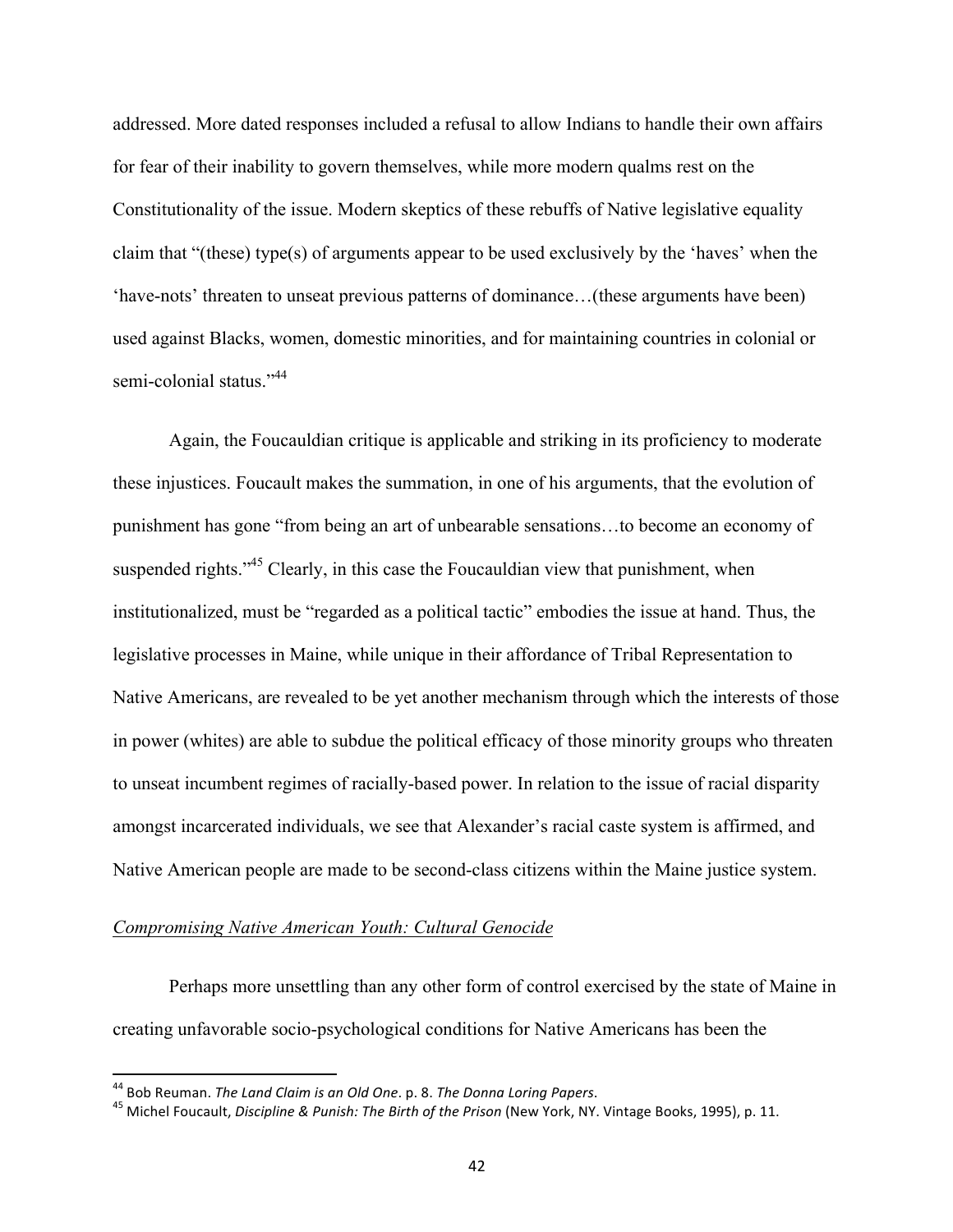compromising of their youth. For decades, the state of Maine (until as recently as  $2001^{46}$ ) perpetuated both the practices of controlled Native education as well as the coordinated removal and relocation of Native children from their homes into foster care. Beginning with educational control, the state of Maine has a long-seated history that entails a variety of laws and programs designed to limit the publication of Native American culture, religion, language, and history in classrooms across the state- particularly to Native children. For the greater part of Maine's statehood, "Indians were…denied a free public education (and) schools on (Indian Island) were run by the church, and therefore (were) not public schools."47 As a result, not only was education for Native American students filtered through the religious doctrine of an alien culture to the point of exclusivity, but tuition was required- a burden that many Native families could not afford.<sup>48</sup> The resulting circumstance produced was that, from 1820 until the mid-1950's, the majority of Native Americans in Maine were denied the basic right of education, one to which all children are entitled through Grade 12. Worse yet, what education Native American youth *did* receive was costly, exclusively religious in its nature and scope, and void of any mention of the personal history and culture of the students themselves. In effect, "the delivery of educational services became a tool to promote assimilation and led to a paternalistic, rigid, militaristic schooling that had as a goal the destruction of Indian family and tribal structures."<sup>49</sup> Through the denial of Native American students to learn about their own culture and racial struggles, the state of Maine acted, in effect, to commit cultural genocide.<sup>50</sup> At the most vulnerable circle of their community- their children- Native American people were suffering the erasure of their personal

<sup>&</sup>lt;sup>46</sup> Donna Loring. Personal Interview. Mar. 31, 2012. University of New England, Portland, ME.<br><sup>47</sup> Gail Rae Carter, *History, Ethics and the Wabanaki. (Donna Loring Papers*. Teaching Academy curriculum model. 1990), p. 3. The Donna Loring Papers.<br><sup>48</sup> Ibid<br><sup>49</sup> Joan LaFrance, *Indian Education in the Eighties* (Arlington, MA. Donna Loring Papers), p. 4.<br><sup>50</sup> Donna Loring. Personal Interview. Mar. 31, 2012. University of New Eng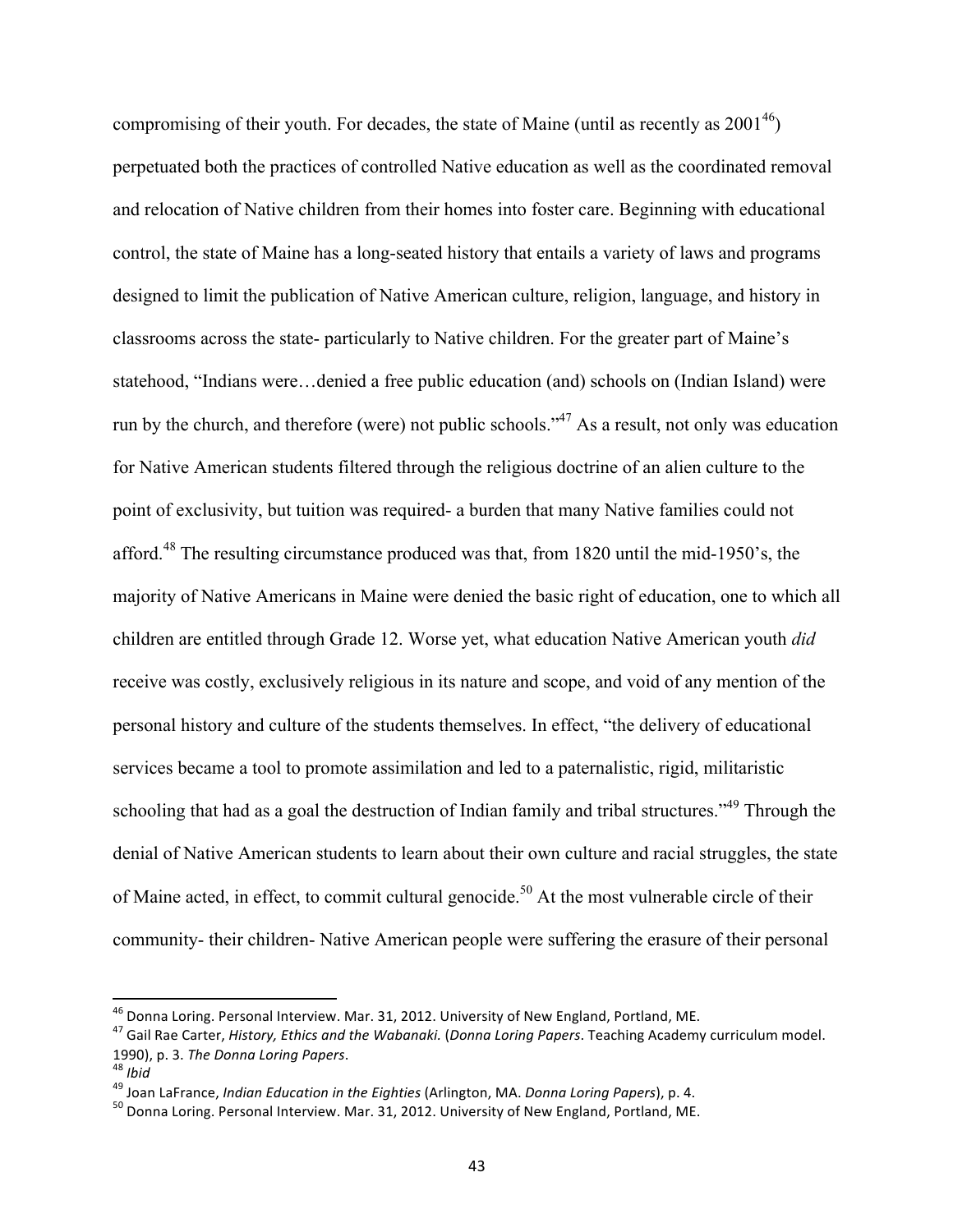culture, knowledge, and struggle. This is and continues to be a disgustingly blatant invalidation of Native American culture for which the state of Maine has yet to apologize.

The question thus becomes- if American children are spoon-fed, at every level of their public education, volumes of history regarding the founding of the United States, what interest did the state of Maine have in suppressing the true history of its Native American citizens?

Again, Foucault's post-modernist critique of institutions, particularly schools, is resoundingly relevant. Foucault, in his analysis of educational institutions spoke of a hierarchizing penality- which essentially argues the embodiment of the separation of pupils (students) based on their aptitude for academics.<sup>51</sup> In the case of Native American students, the Foucauldian mechanism of hierarchizing penality is directly applicable as Native American students who, for more than a century, were deliberately and forcefully penalized via educational segregation. With regard to "hierarchizing penality," Foucault writes: "it distributed pupils according to their aptitudes and their conduct, that is, according to the use that could be made of them when they left school; it exercised over them a constant pressure to conform to the same model, so that they might all be subjected to 'subordination, docility, attention in studies, and exercises, and to the correct practice of duties and all the parts of discipline.' So that they might all be like one another."<sup>52</sup> When considered against the reality of Native segregation in education, Foucault's observation has profound and astounding implications. It becomes clear that the state of Maine, in creating private, church-led schools for Native children actually established a form of institutionalized control that, for decades, has perpetuated a negative self-

<sup>51</sup> Michel Foucault, *Discipline & Punish: The Birth of the Prison* (New York, NY. Vintage Books, 1995), p. 182. 52 *Ibid*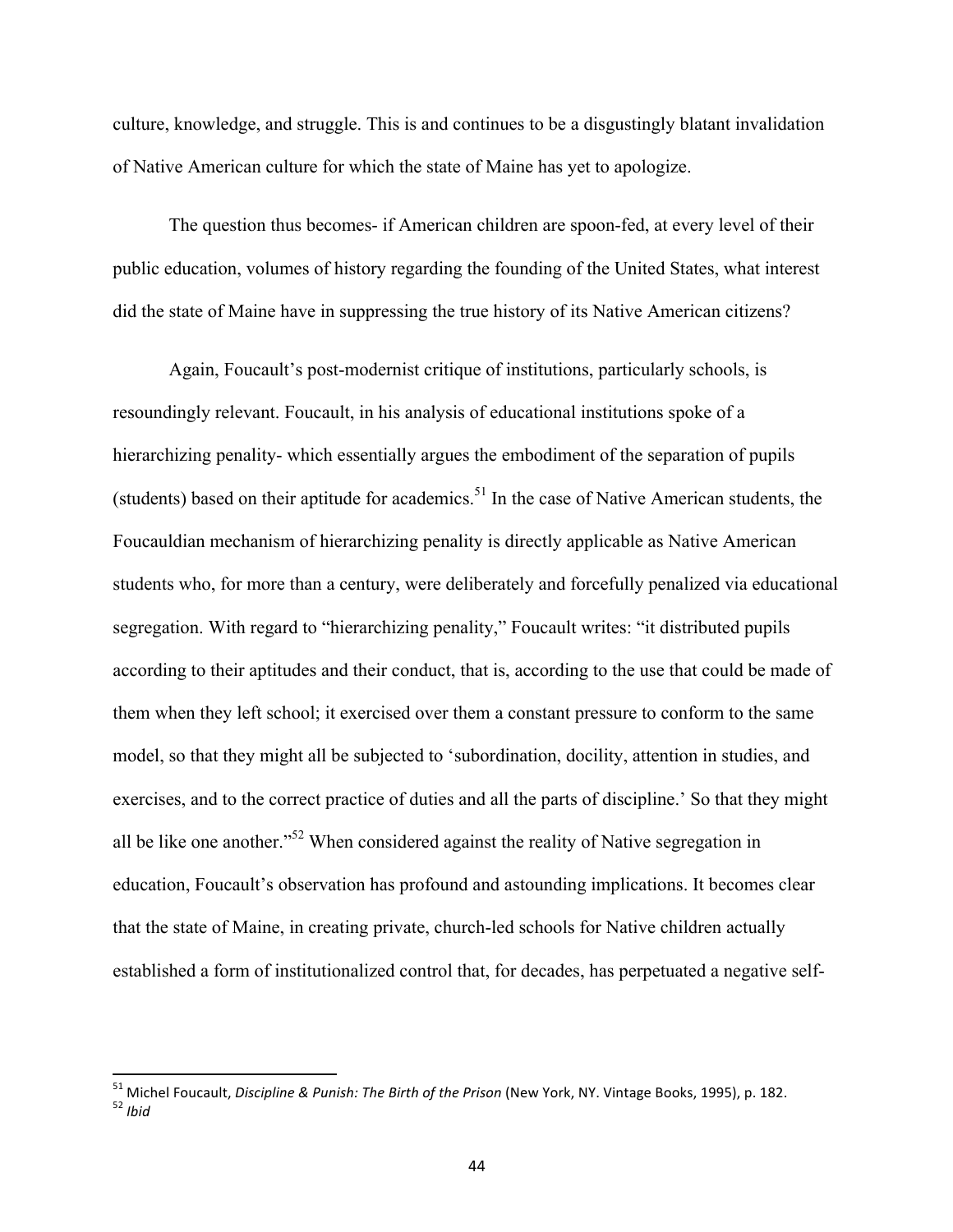image for its students or deprived them the opportunity to discover their cultural self-image altogether.

The internalization of subjugation again comes into play, as Native students are made to feel inferior, are conditioned to *be inferior* in their post-schooling endeavors, and are perceived to *behave in an inferior manner* as a class of citizens. Through control of Native education, Maine has acted to disenfranchise Native children for over a century by disallowing them to learn about the inner-workings of their own culture and heritage and, in its place, forcing them to conform to societal "norms" that are designed to reject them from the outset.

More disturbing has been Maine's repeated history of utilizing Child Protective Services to "aid and assist" children living in Native homes. Extending into the at least the year 2001, Maine state officials assigned to the department of child services would frequently extract Native children from their homes and relocate them with foster families.<sup>53, 54</sup> As a result of this "service," hundreds of Native American children in Maine were taken from their parents and from the tribal lands where their Native culture was practiced. Most disturbingly, this practice extended into the 21<sup>st</sup> century, specifically regarding the taking of Maliseet children from their tribal lands in Houlton, Maine. For a five-year period extending into 2001, the Houlton Band of Maliseets lost some 29 Native American children to CPS custody.<sup>55</sup> According to tribal authorities, children "walking down the street in their towns" were taken into custody and adopted into white foster homes "for their betterment."<sup>56</sup>

 $53$  The reason behind this practice remains unclear to this day, and as a result the state of Maine has *just* recently (within the last year) begun a Truth and Reconciliation process with Native Americans in the state to determine the reasons as to why such tragedies occurred.<br><sup>54</sup> Donna Loring. Personal Interview. Mar. 31, 2012. University of New England, Portland, ME.<br><sup>55</sup> *Ibid* 56 *Ibid*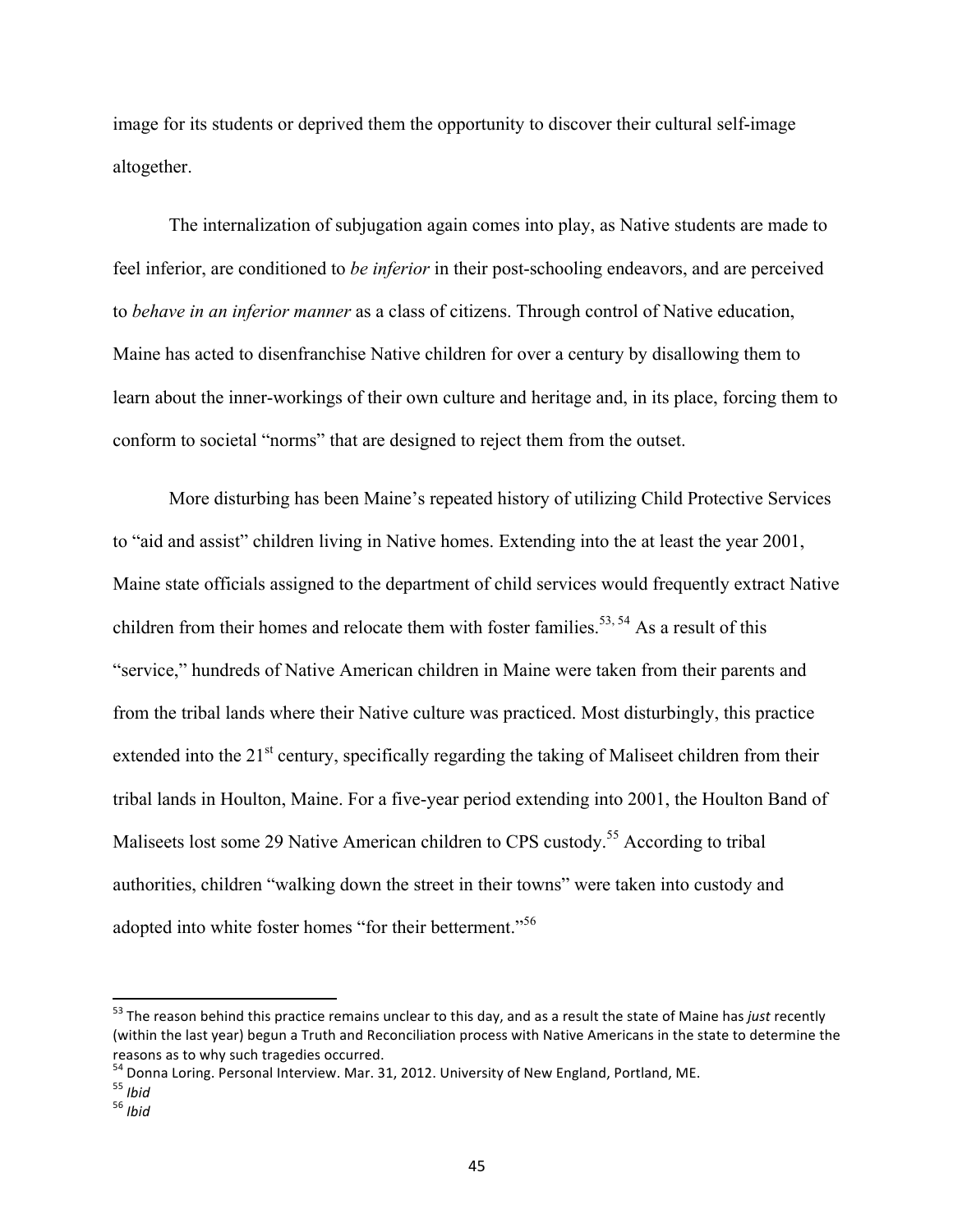Unfortunately, but not unpredictably, a large number of the children adopted into foster homes suffered horrendous sexual, mental, and physical abuse at the hands of their foster families. Despite the complaints of many former-adoptees, this practice has persisted for decades. Now leading the Maine Truth and Reconciliation process, Native American and former adolescent adoptee, Denise Altvater is an advocate for individuals who, like herself suffered immensely under this system of youth relocation comparable to the Aboriginal Assimilation program carried out in Australia during the  $18<sup>th</sup>$  and  $20<sup>th</sup>$  centuries. Altvater's experience as a former adoptee is harrowing:

"When I look back at my experience- you can pretty much take what happened to me and (use my experience) to look at what happened to many Native people across the country. I have six sisters. We were very young, very isolated on the reservation and they came and took us. They threw our clothes in garbage bags and took us away in a station wagon. I had never been in a car before in my life. I didn't know where I was going- they just kept driving, driving, driving, driving. So, there was so much trauma *just in the taking*. If nothing else had happened- that trauma- I felt like…to me I didn't know anything but the reservation, and I thought my world was gone. And I didn't know where it went. My mother disappeared. My older sister disappeared, and nobody ever said anything. So when we got into the foster home, for me it was a torturous experience for four years of what they did to us. It's a miracle that we actually survived four years in that place; I don't know how these people thought up some of the things they did to us." $57$ 

Altvater's experience is shared by many Native American adults currently living in Maine today, as evidenced by the TRC Program.<sup>58</sup> While the mission of the program is to reveal the reasons for *why* Maine officials relocated children to homes that were decidedly *opposed* to the well-being of Native children, it also has offered survivors like Altvater a unique perspective.

"I learned through the TRC process that my grandfather had been in Carlisle School in Philadelphia- and I didn't know that. It kind of makes sense, when I heard what happened, how he raised my mother- I understood a little bit more about why my mother did what my mother

<sup>&</sup>lt;sup>57</sup> Denise Altvater. *Truth and Reconciliation in Maine: a Model of Collaboration and Process of Decolonization.* Donna M. Loring Lecture Series. Lecture. University of New England, 2011.<br><sup>58</sup> *Ibid*<br>*<sup>58</sup> Ibid*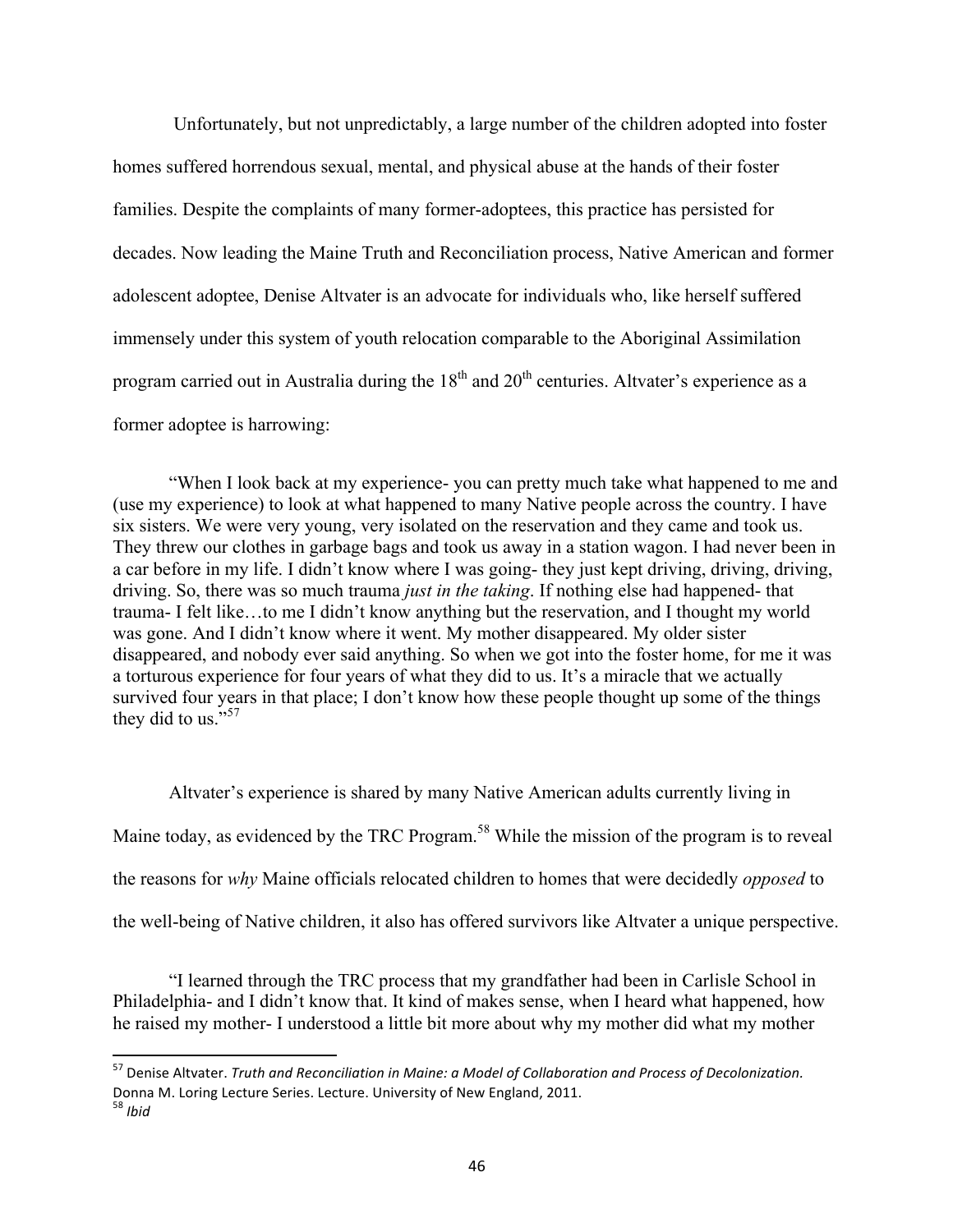did (raising me). So I started having children and I couldn't parent my children. I had nothing to give them. I had no love. I had nothing. There was nothing in me to give to my kids. And then they started having my grandchildren. So when you look down the generations from my grandfather to my grandchildren, you can see the historical trauma has just moved right along because nobody ever talked about it."<sup>59</sup>

This observation, offered by Altvater, is perhaps the single most important contribution that has been made to understanding the implications of the compromising of Native American youth in Maine. Stemming back decades ago to the institutionalization of Native Americans at the Carlisle School, Altvater notes that the power structure established to control, assimilate, and "educate" Native children, is actually a system of repression that promotes the degradation of their emotional stability and viability as future parents and productive citizens. As a result, Altvater's observation of the historical lineage of institutionalized child abuse perpetuated by the state of Maine through educational "reform" and child services bridges the divide between familial struggle (an inability to parent and raise productive citizens as a result of one's own misfortunes) and susceptibility to criminal behavior. It is no wonder, then, that Native Americans are incarcerated at alarming rates in Maine when the Native American population has been historically traumatized, thus producing a legacy of mental, emotional, and social hardships which function to condition young Native Americans in the same mold. Race becomes a nonfactor when this type of suffering is considered. Regardless of race, any human being would find it entirely impossible to overcome the legacy of such deeply-engrained practices designed to plant the seeds of generational dysfunction and disenfranchisement. From the Foucauldian perspective, this is punishment manifested as a complex social function designed to be passed along, like some perverse gene, through generations.<sup>60</sup>

<sup>&</sup>lt;sup>59</sup> Ibid<br><sup>60</sup> Michel Foucault, *Discipline & Punish: The Birth of the Prison* (New York, NY. Vintage Books, 1995), p. 23.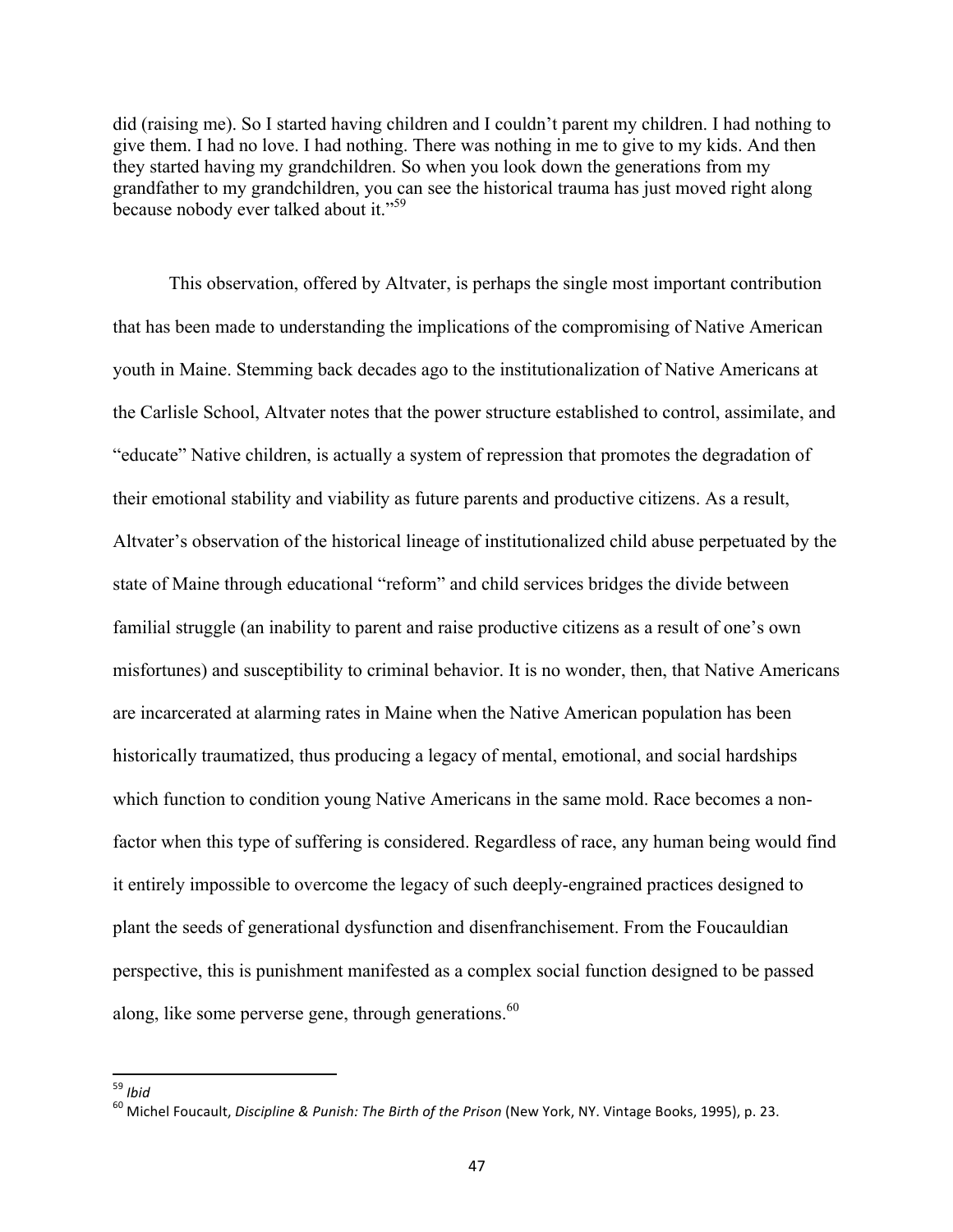#### *Institutionalized Control of Tribal Lands*

The final mechanism identified in this thesis which serves to disenfranchise Native Americans living in the state of Maine is the persistence of state governmental involvement with tribal lands as a form of institutional control. For Foucault, nothing was more characteristic of institutionalized punsihment and control than was the formation of *physical, architectural properties* designed to force the body of the condemned into submission.<sup>61</sup> According to Foucault some "architecture is no longer built simply to be seen…but to permit an internal, articulated, and detailed control- to render visible those who are inside it; in more general terms an architecture that would operate to transform individuals: to act on those it shelters, to provide a hold on their conduct, to carry the effects of power right to them, to make it possible to know them, to alter them."62 In this distinct way, it is clear that Native American lands in the state of Maine are succeptable to becoming mechanisms of empowerment for those in power. Controlled physically, sometimes legally, and always socially, these lands and the people who live on them are constantly subjected to (often) unjust authroity and decree of the state.

The institutional manifestations of control and interference with the sovereignty of tribal lands as perpetuated by the Maine State Government present themselves aptly at this time. Surely, Foucault's discourse on the controlling properties of architecture in the context of modern punishment were made in reference to actual prisons, however, the theoretical value of this contribution is transferrable to tribal lands as well, as both structures are state-monitored, state-involved facilities designed to control given populations of specific groups of people. In Maine there are two *primary* locations where a majority of Native American populations can be

<sup>&</sup>lt;sup>61</sup> Ibid p. 148<br><sup>62</sup> Ibid p. 172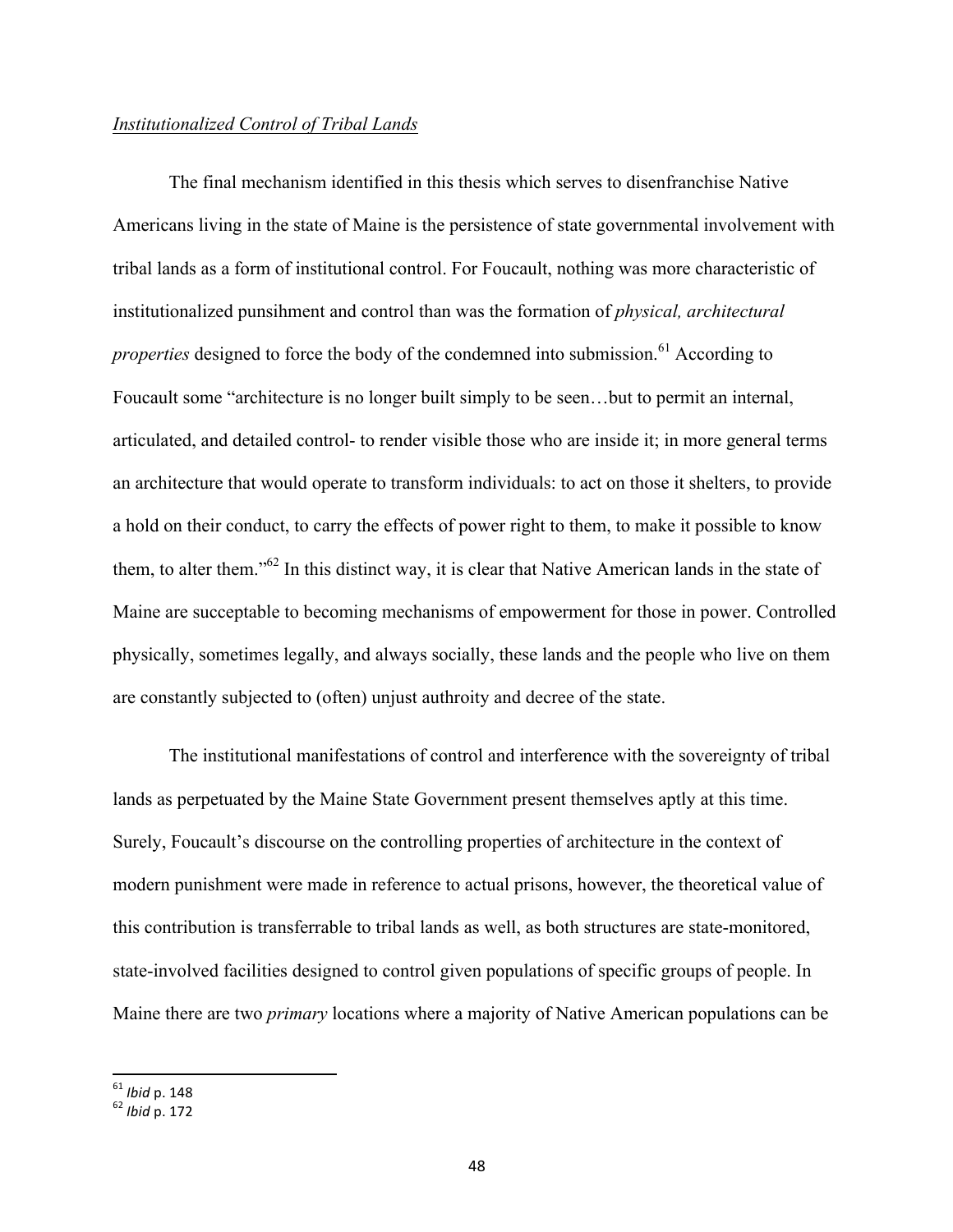found- Indian Island near Old Town (home of the Penobscots) and the Princeton tribal lands at Indian Township (home of the Passamaquoddy). These tribal lands should be viewed as a mechanism of power-relations in the context of the causality of racial disparity in Maine due to the vast number of restrictions and conditions placed on the individuals who live within their territories.

To begin, contemporary trbal lands in Maine share some distinct similarities with the ghettos described by Alexander in her critique of the racial disparity amongst American inmates today. Like the ghettos, these lands are fixed areas, of government design and decree (the state of Maine ordered Native Americans to settle down into permanent tribal lands by law), that are home to a near-exclusive racial class of citizens. Moreover, tribal lands, like ghettos, are widely known to harbor inhabitants with lower life expectancy than that of the general population, offer limited access to transportation, produce little to no economic activity, as well as represent disproportional levels of alcoholism, depression, and *detected* criminal activity (that is to suggest that society outside of tribal lands is just as likely- if not more- to represent these maleffects, however detection of them is far less patrolled and examined). These similarities are no coincidence; like the ghettos which Alexander examines, tribal lands in Maine are too the products of governmental neglect and malevolence.

Like disenfranchised blacks inhabiting the bulk of American ghettos, many Native Americans in Maine have little choice in the matter of livingon tribal lands. A recorded conversation in 1977 between professors Robert Rueman, Willard Walker and former director of the Maine State Housing Authority, James Mitchell, regarding the then-recent land claim brought to federal court evidences a definitive factor in decision Natives make to reside on tribal lands: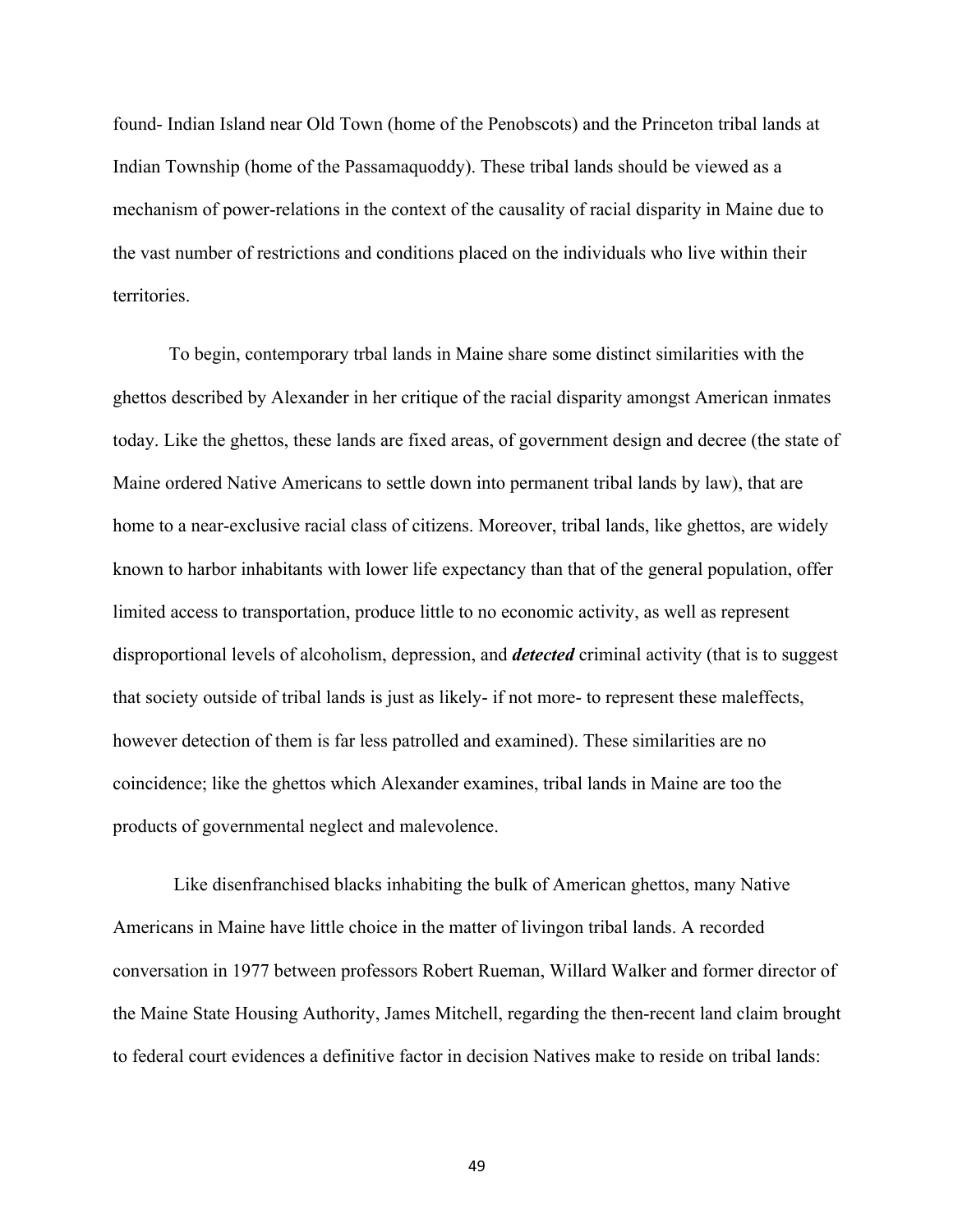"State services have only been given to those Indians on reservations in Maine."63 While it is of note that many Native Americans cite immersing themselves within their community's culture and preservation of their people as a reason for gathering on tribal lands, what cannot be ignored is that many Native Americans often choose to live on these lands in an effort to extract what little state benefits are afforded to them beyond traditional welfare and medicaid. There exists, then, a compelling similarity between the historical genesis of American ghettos ("the result of G.I. Bills which allowed whites to escape the projects but kept African Americans in the innercity because of government programs…claiming not to have the money to lend them") and tribal lands in Maine. Both are, historically speaking, the result of a governmental design purposed to confine and control target groups in a specific area.<sup>64</sup> The inhabitants are thus compelled by incentives beyond their ability to refuse or limitations beyond their ability to overcome, to stay.

The irony of the situation, however, is that the trade-offs for state assistance are possibly more severe than the rewards for Maine Natives living on tribal lands. For example, Donna Loring, in a speech on economic injustice within Maine, noted that living on tribal lands often precluded (until recently) tribal members from: "securing bank loans for home buying, VA loans, business enterprises, home repair, auto loans, and keeping monies within the Native communities."<sup>65</sup> As recently as the 1960's and even late 1980's, it was common practice for Maine state officials to deny Native Americans items and services that, for other white citizens, were commonly distributed. For example, one letter from the Maine State Housing Authority, dated May 11, 1989 and addressed to Penobscot Indian Nation Governor Francis Mitchell from

<sup>&</sup>lt;sup>63</sup> Mitchell, Walker, and Reuman. *Recorded conversation regarding Indian Land claims in the 1970's-1980's*. August 27, 1977. China, ME. *The Donna Loring Papers*.<br><sup>64</sup> Chisom & Washington, *Undoing Racism: The Philosophical Basis for an Equitable and Just Society* (New Orleans,

LA. The People's Institute for Survival and Beyond, 1996), p. 20. *The Donna Loring Papers*. 65 Donna Loring. *Lecture Notes: Series 5, #12. The Donna Loring Papers*.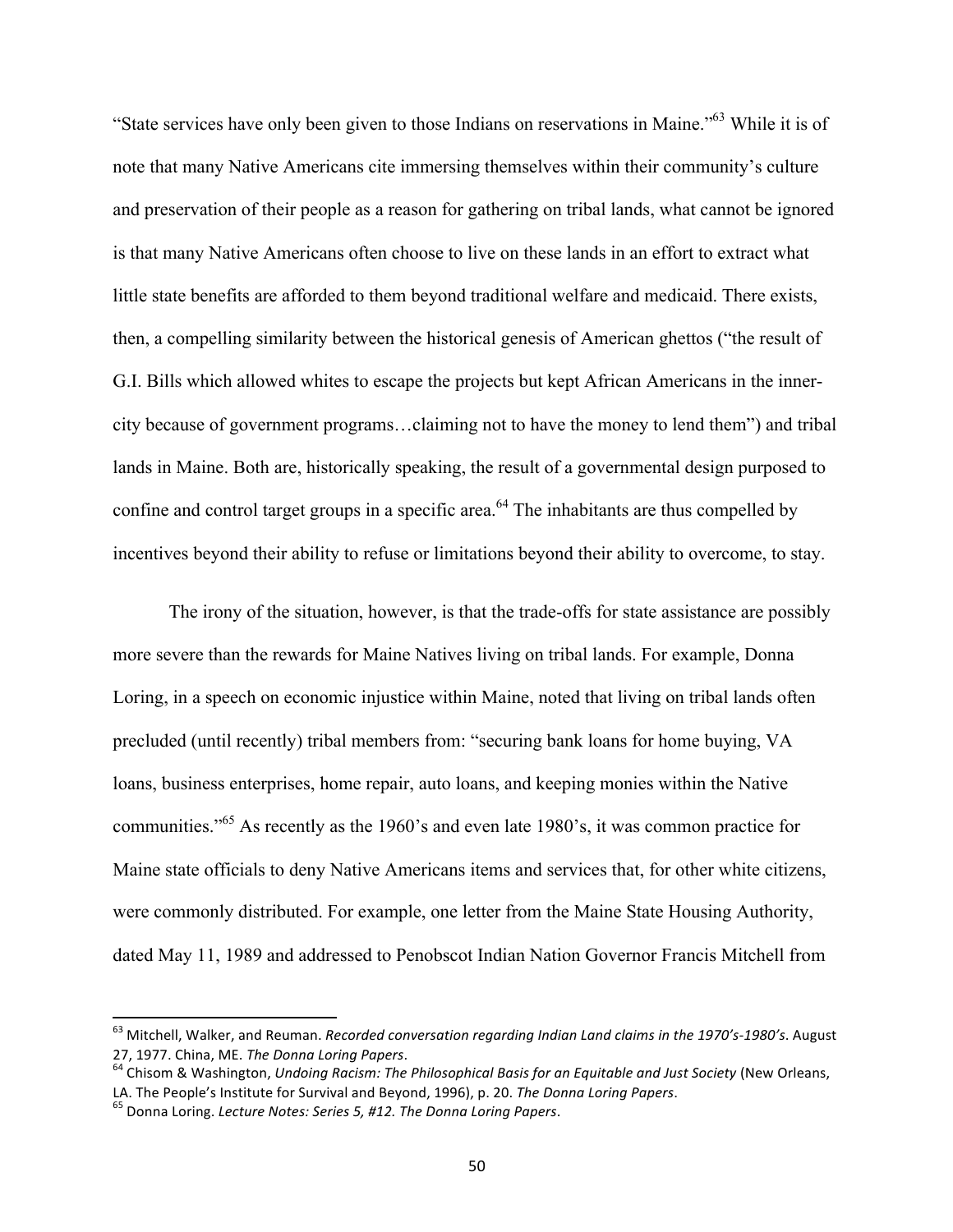the Director of the Housing Authority, cites "unfortunate decisions" facing the MSHA which forced them to recall some \$108,835 of Hosuing Preservation grant monies from the Penobscot community because it had been "obligated for nearly two years without being used" causing MHSA to "assign (said funds) to a community able to utilize them immediately."<sup>66</sup> No mention is made of possible (and likely) Penobscot intentions to gather funds for a large-scale project and, despite the MHSA's observation of the "clear needs" of the Penobscot Nation, the funds were still withdrawn without reservation.

Perhaps more shocking are the personal accounts kept by Native Americans living on tribal lands as recently as the 1960's who, channeled through their "Indian Agents," requested supplies for the purposes of basic hygiene and survival, and were denied such privileges. One letter, dated January 1963 reads:

"*Dear Sir,*

*Will you please help me? I need wood badly. I have been asking for wood since first of November from Mr. Hall the Indian Agent looks to me he is not going to give men any.*

*I'm nearly seventy years old and I like to live by myself. I had to go to my next door nabor (sic) after the big storm to keep warm. And I cannot afford to buy my wood what little I'm getting.* 

*So please help me. Thank you from M.S.*" 67

<sup>&</sup>lt;sup>66</sup> Elisabeth H. Mitchell. MSHA letter to Penobscot Governor Francis Mitchell. May 11, 1989. *The Donna Loring* 

*Papers.*<br><sup>67</sup> M.S. (identity protected). Personal letter to Department of Indian Affairs. Jan. 1963. *The Donna Loring Papers*.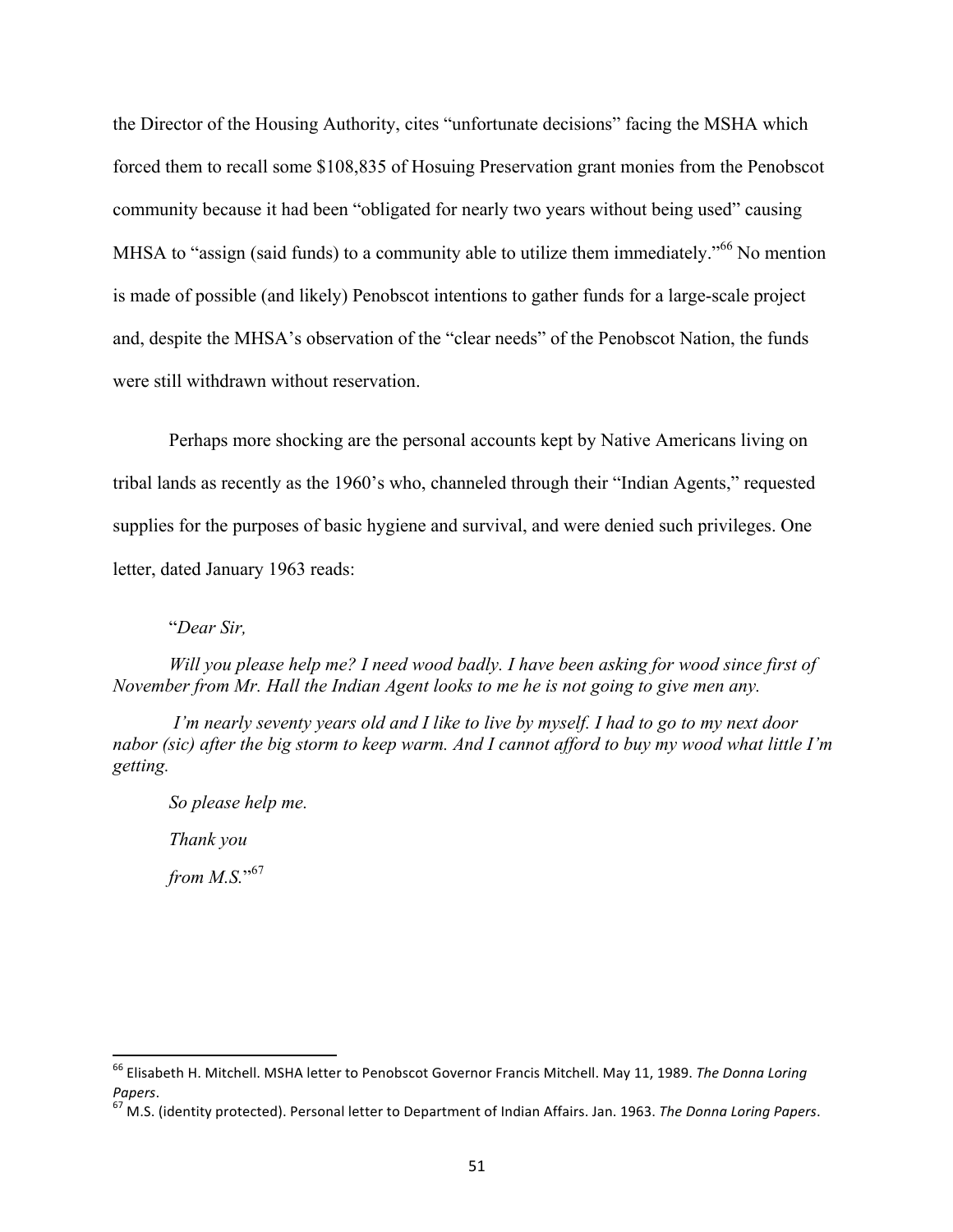The extensive records in which this letter was found had no record, nor indication, that

Ms. S's letter was ever answered by the Department of Indian Affairs in Augusta or that she was

ever the recipient of the heating wood she had requested.

A similar letter, dated November 1963, reads:

"*Dear Mr. McClay (Director of Indian Affairs),*

*I wonder if there is a toilet set, flush and water tank in the vast city of Augusta, that you could let me have?*

*My flush works by putting a pale of water (in), it flushes down. My water tank has been broken for 3 or 4 years. I can't seem to get enough to buy a new set.*

*Do let me know what you can do.*

*Truly, M.N.*" 68

 

The response (according to the records in which the letter was found) issued to Ms. N was directly from then-Director of Indian Affairs Paul McClay. In his response, Director McClay notes that "(a)ll requests for any type of aid or assistance should, of course, be directed to Mr. Hiram Hall, Indian Supervisor. However, there are no provisions in our appropriations for the furnishing of such items."69 Director McClay goes on in his response to Ms. N to write that "(i)ncidentally, I note from State Office records that you did not re-apply for Medical Aid for the Aged when your previous application expired on June 30, 1963 and I would suggest that you obtain an application from Mr. Hall and re-apply in the event that you may be in need of hospitalization within the next year."<sup>70</sup>

<sup>&</sup>lt;sup>68</sup> M.N. (identity protected). Personal letter to Paul D. McClay, Director of Indian Affairs. 21 Nov. 1963. The Donna *Loring Papers.*<br><sup>69</sup> Paul D. McClay. Official response to M.N. regarding request letter to DIA. 27 Nov. 1963. *The Donna Loring* 

*Papers*. <sup>70</sup> *Ibid*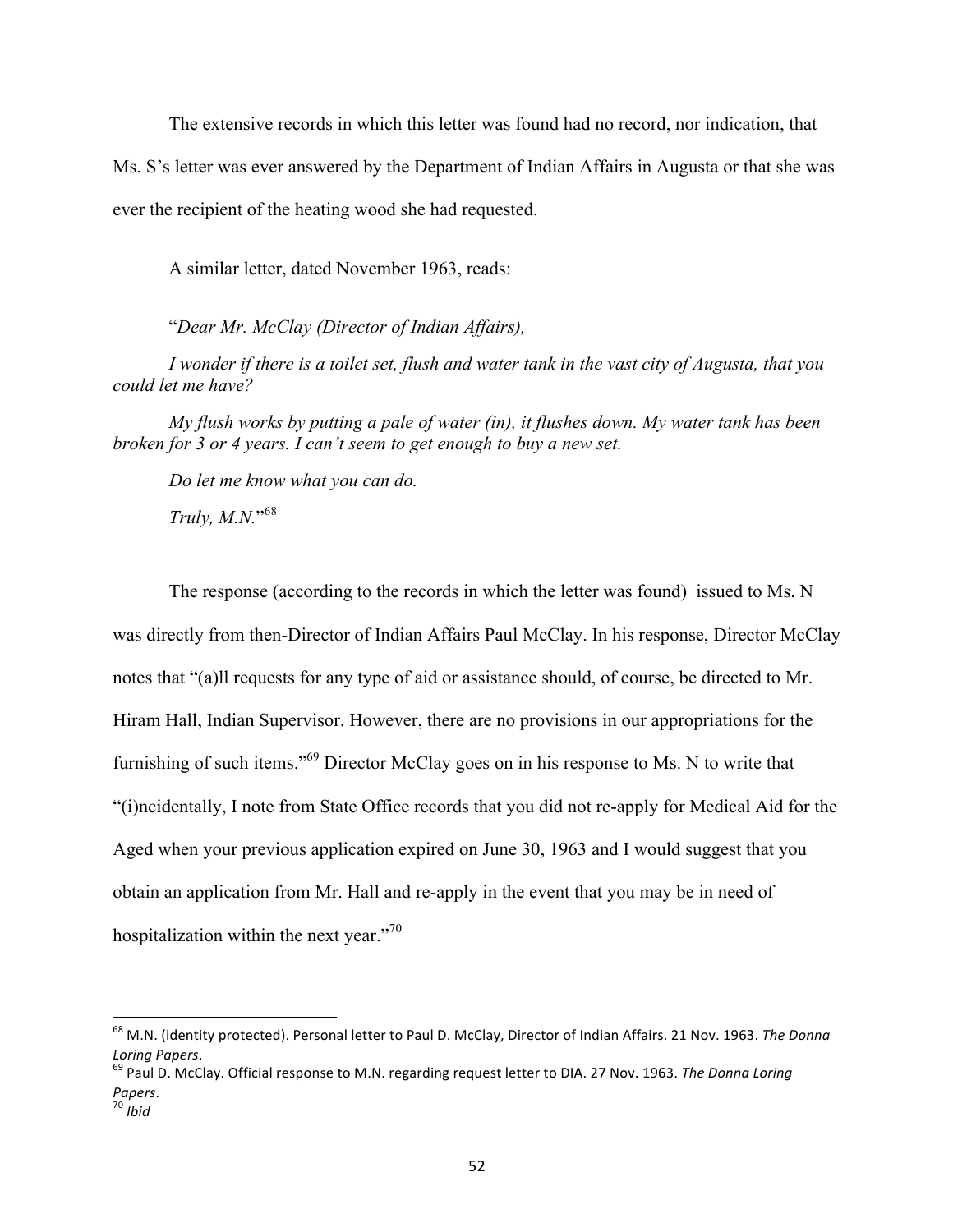In response to a request for a working septic system -a necessity afforded to the majority of Maine citizens in 1963- Ms. N was denied services; referred to an "Indian Supervisor" who, records show, failed to fulfill his duties to supply necessary materials on one other such occasion; and also "reminded" to reapply for Medical Aid for the Aged, should she require hospitalization. Seemingly threatening and utterly ineffectual, response to Ms. N's interaction with the Department of Indian Affairs embodies the typical scenario for many Native Americans living on Maine tribal lands in recent decades.

Ultimately, it is difficult to investigate the subject of Maine's tribal lands without drawing a connection to Foucault's discussion of architectural domination. As evidenced by the preceding letters, Maine State Housing Authority interaction, and government compulsion to inhabit tribal lands, it is increasingly clear that these residential areas exist for reasons beyond tribal sovereignty or "reparation for lost territory" as the state sometimes claims. Rather, tribal lands (whether designed for this purpose or no) have been utilized in a manner that allows the state of Maine to regulate the population distribution of its Native American citizens. With regard to disproportional racial incarceration, this has drastic effects as the trends observed by Michelle Alexander regarding increased yield of minority inmates due to the existence of ghettos are directly applicable to Native Americans and tribal lands. It is a fact that these lands are more heavily patrolled (by agencies such as CPS) than others in the state of Maine. Put simply, tribal lands have acted as a mechanism to embolden and produce the mal effects of the three aforementioned mechanisms of subjugation: historical disregard, the compromising of Native American youth, and legislative impotence.

It is because Native Americans are concentrated on tribal lands that the compromising of their youth- the extraction of their next generation of intelligent young minds- is so troublesome.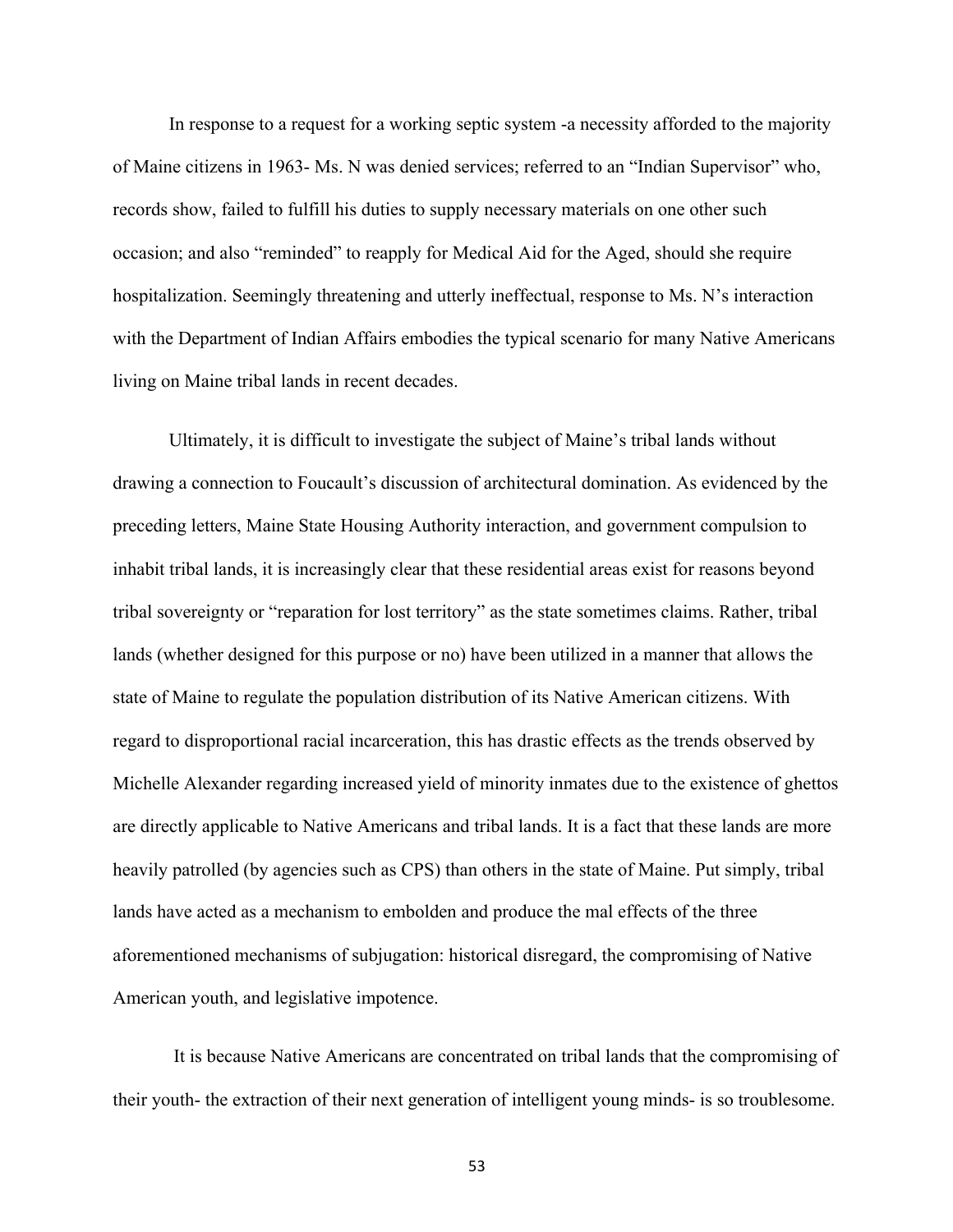Without properly educated (requiring exposure to their unique cultural heritage), progressive future generations, what chances does *any* society stand for improvement of their social condition? It is because Native Americans are concentrated on tribal lands that they are far less likely to run for legislative office outside of tribal positions, thus continuing a political tradition of vote disallowance for their community. It is also because Native Americans most densely populate remote, Maine tribal lands that the outside communities in contemporary Maine society remain relatively unaware of their existence, and thus remain ignorant of the historical disregard and subjugation that has plagued these people for centuries.

#### *CONCLUSIONS*

Heretofore examination of racial disparity in Maine prisons as it relates to Native Americans within the state has been sparse, at best. Of the very little that *has* been published examining this issue, no research has attempted to provide legitimate evidence of the causal relationship between social systematic disenfranchisement and disproportional incarceration. As such, this thesis has made it a prerogative to fill-in the gap of information that serves to explain the correlation between social stultification of Native Americans in Maine and the congruent racial disparity that plagues Maine's penal system. As there is no academic precedent for narrating the correlation between social disenfranchisement of Native Americans in Maine and racial disparity in the state's prisons, this thesis has sought the establishment of legitimacy behind these claims. At the very least, this thesis has served to establish at least some social interest in a crisis that, outside of the Maine Native American community, is relatively undiscussed. If nothing else at all, this thesis may be considered to have served its purpose if just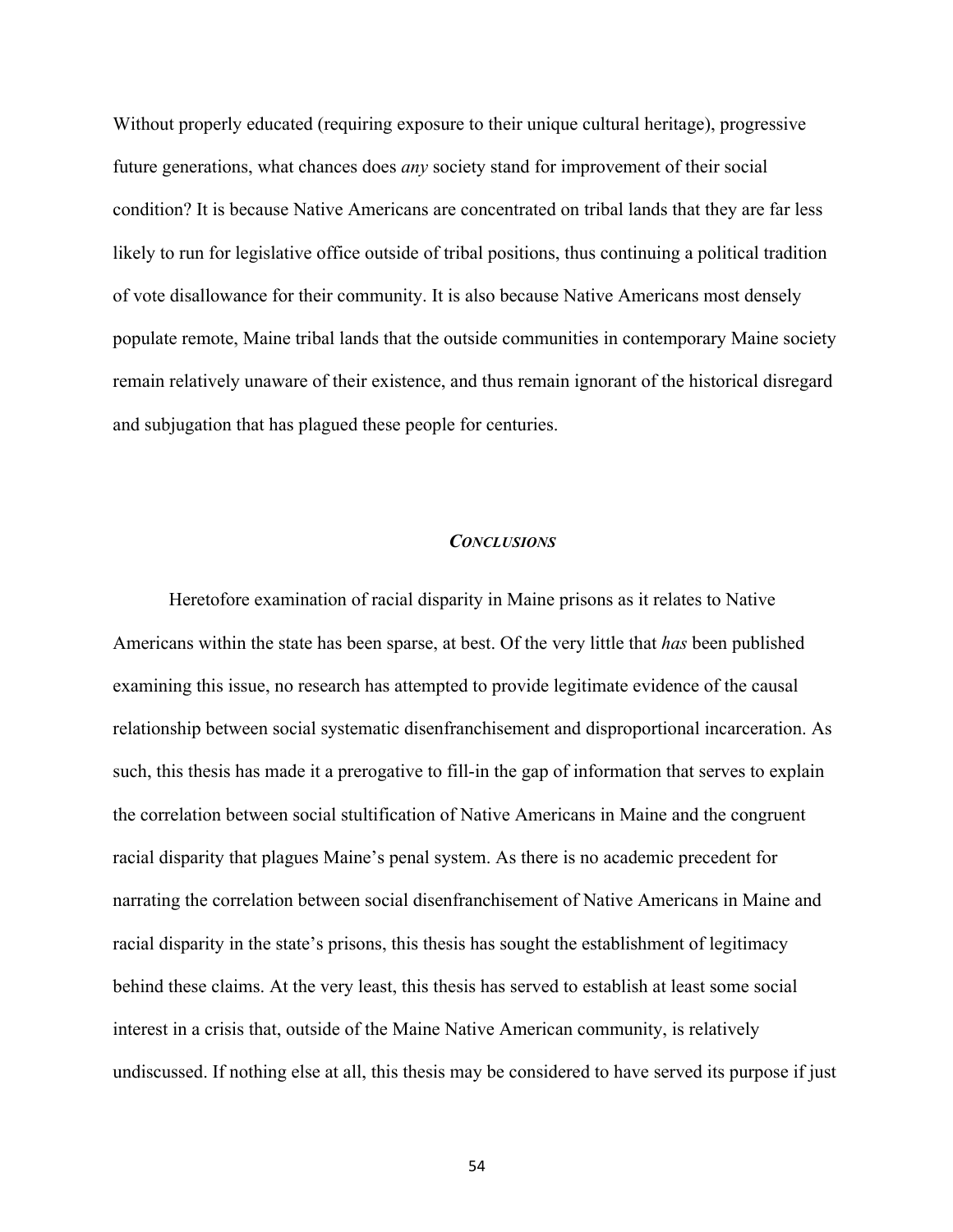one person who, previously unaware of the existence of, or the extent to which social disenfranchisement of Native Americans in Maine has impacted their overrepresentation in Maine's prison system, is made to examine the evidence, be it empirical, historical, or theoretical.

Ultimately, the four afore-examined mechanisms act in a very specific and detrimental fashion in prohibiting the progression of Native people in the state of Maine. Their effect is to promote the power incumbency of the white majority population of Maine through continued, systematic disenfranchisement of both Native American and other minority people. More specifically, they act upon one another to produce the breeding grounds wherein forced, constructed criminalization of Native society is fostered- because as Alexander points out, disenfranchised minorities often turn to criminal activity as a means of *survival* once the general public has rendered them outcasts or societal systems of power have left them without other viable options afforded to the rest of the population. *In the end, the perpetuation of constructed criminalization and disenfranchisement through the overlap of generational experience within the parameters of these mechanisms remains the underlying reason why white society in Maine has been able to maintain its system of power and privilege at the expense of racial minorities, particularly Native American people.*

When the case of racial disparity in Maine prisons is examined amongst the backdrop of national trends, it stands out as unique. This is because, unlike the incumbent regime of white privilege that permeates the national theater, disparity in Maine's criminal justice system is predicated not on a *majority* basis, but instead by percentages. The resulting effect is the appearance of low incarceration levels amongst racial minorities in contrast to a high incarceration rate amongst the majority, white population. This illusion is one of the reasons that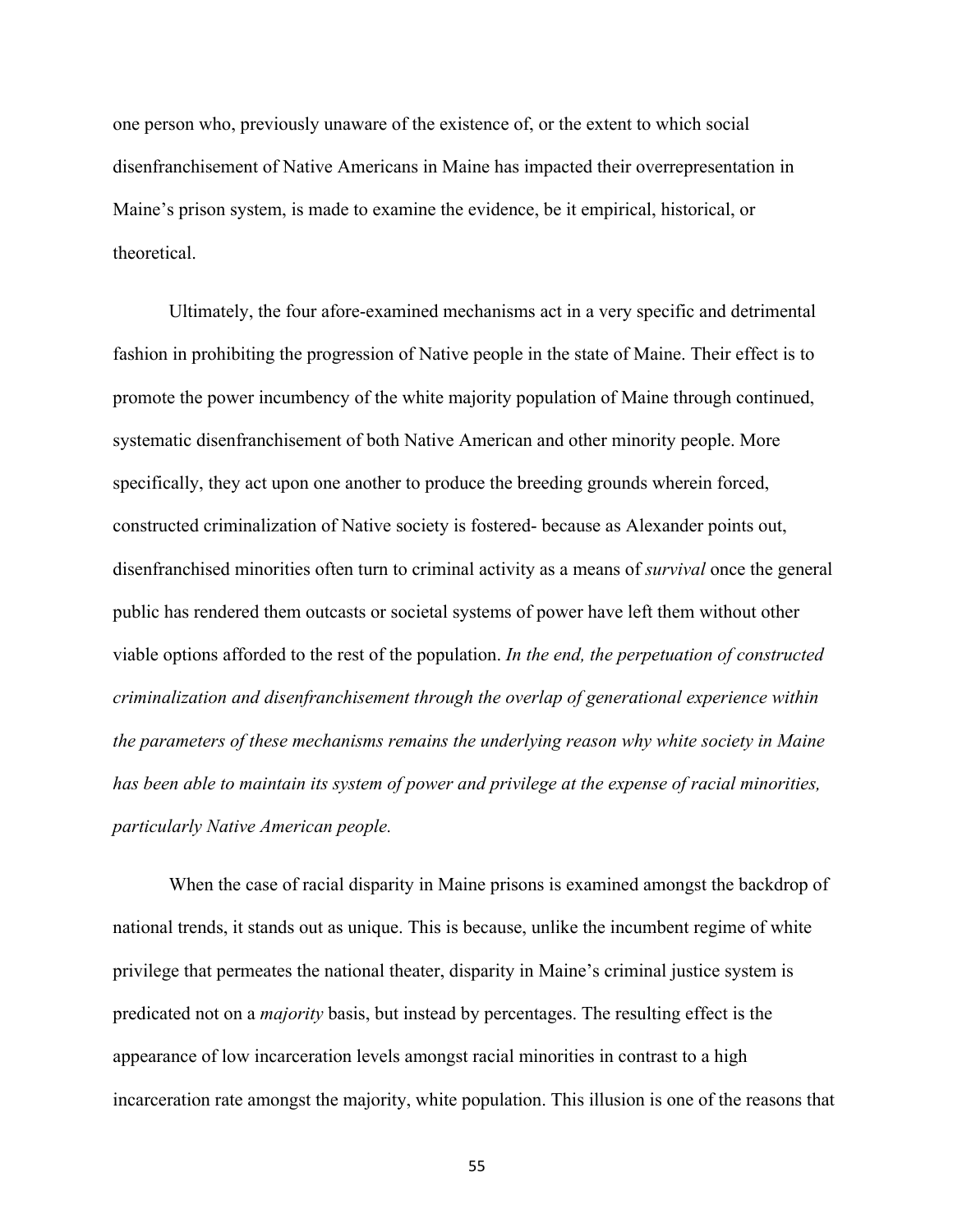the current system of racial disempowerment is socially permitted, allowed to persist. It is not viewed as a problem by greater society for both historical and facially deceptive reasons. However, the reality of the situation is that Maine's miniscule minority populations provide for a greater-than-expected impact where minority inmate populations are concerned. As we have seen, minorities in Maine are approximately six times more likely to be incarcerated than their white counterparts.

The state of Maine falls under a comparable categorization to Alexander's prescription of the racial caste that plagues the American social theater. Unlike the national phenomenon that focuses on the subordination of primarily *black* culture, white superiority in Maine is directly related to societal perception and mistreatment of Native Americans. This is the result of the historical relationship between Maine and Native Americans, for Maine has not interacted with any minority group more so than Native Americans in appropriating a racially-based attack of sovereignty and social rights to feed and maintain a system of civic power-incumbency and retention.

Ultimately, white privilege in Maine is derived from a successful effort to continue to subliminally promote the antiquated image of the "savage Indian" to its general population through myriad social mechanisms and actions that serve to disenfranchise and promote the image of the "helplessly disenfranchised" as a supposed self-legacy of Native Americans in Maine. In the Foucauldian sense, this works to legitimize, for the public, the justification of a people's subjugation. For greater society, the institutionalized persecution of Native Americans becomes subliminally accepted because "they deserve it." In this very distinct way, the state of Maine has continued the progression of centuries of racial discrimination against the state's only true native population.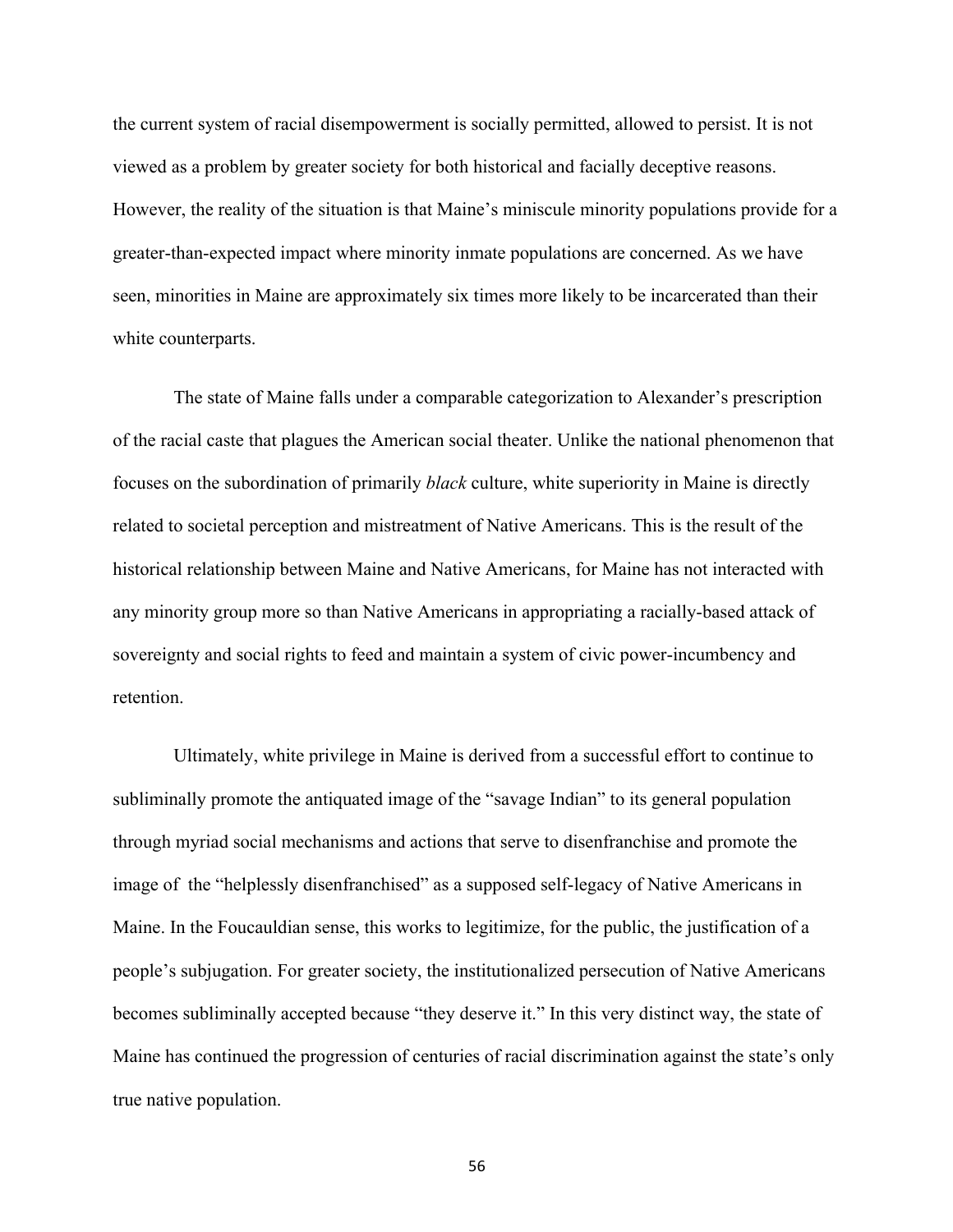What we are faced with, in the end, is a complex web of interconnected, parasitic power relation mechanisms by which Native Americans have been institutionally and systematically disenfranchised by the state of Maine. As a result, a historical, psychological, and social condition has arisen which acts to appropriate poverty, deny access to adequate and truthful education, produce political impotency, and together, give rise to disproportional opportunity for incarceration of Native American citizens. *Collectively, these conditions establish the foundation upon which discriminate incarceration and racial disparity are fostered in Maine's criminal justice system*. Permeated by the mal effects of such conditions on a variety of levels, it is no wonder minorities in Maine, specifically Native Americans, are at significantly greater risk for being processed by the criminal justice system. Ultimately, the effects that these circumstances have on conditioning Native Americans into disenfranchisement and subsequent criminality are undeniable.

The racial disparity that exists today in Maine prisons is the direct result of the civic death forced upon minorities by the state government over decades of institutionalized subjugation. To disregard this correlation is the root cause of the problem as it exists today. For, institutionalized subordination of a "race" of humans is not appropriated without public complacency. Complacency empowers this system of reserved privilege. In the end, the words of Indian philosopher Jiddu Krishnamurti are well-applied to societal acquiescence in the face of institutionalized racism: "it is no measure of good health to be well adjusted to a profoundly sick society." Without this fundamental understanding, Maine society, like that of the United States, is forever doomed to continue perpetuating injustices against those racial minorities who have no choice but to call contemporary America "home."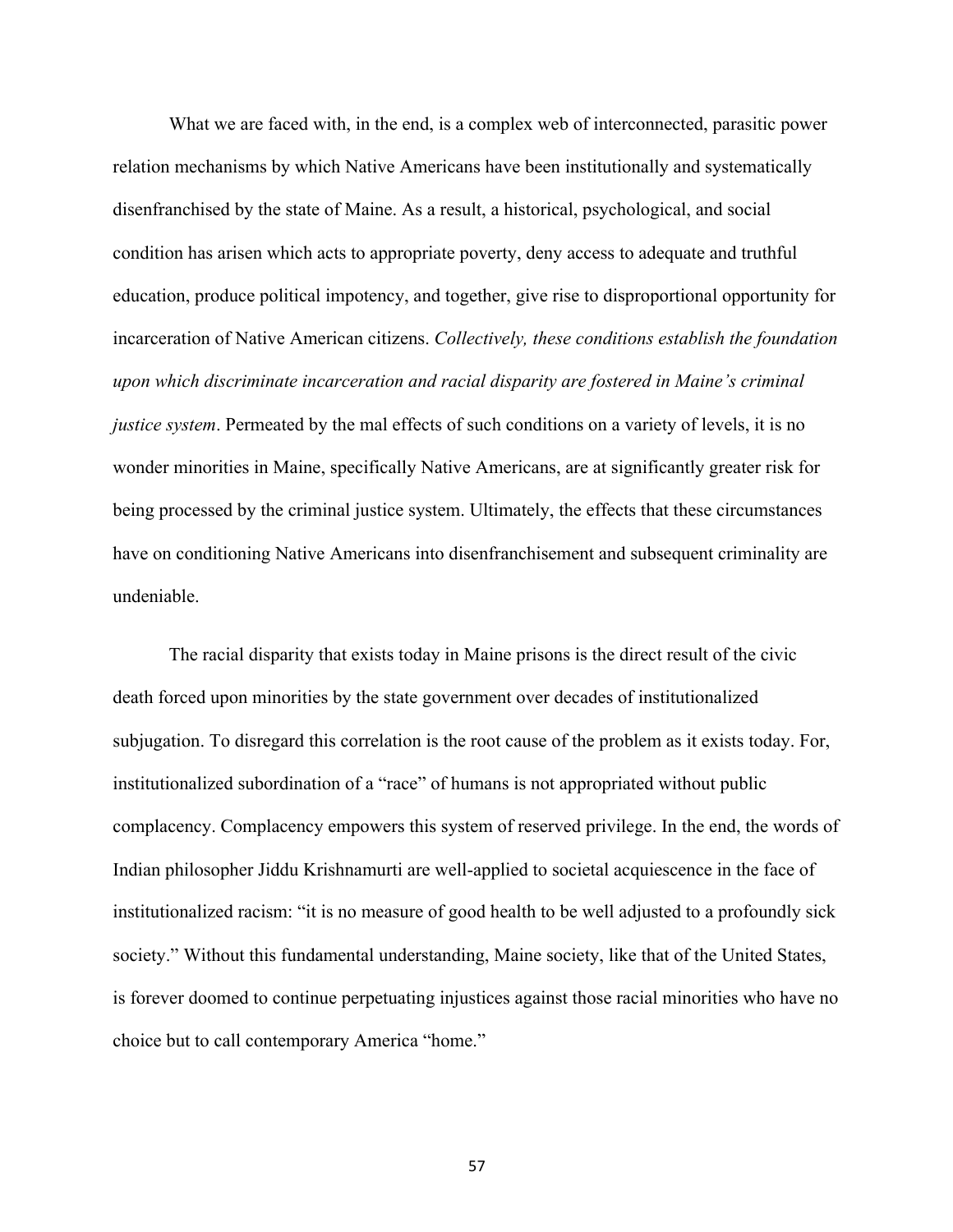#### *REFERENCES*

#### **Primary Sources/Interviews:**

- Altvater, Denise. (2011, October). *Truth and Reconciliation in Maine: a Model of Collaboration and Process of Decolonization*. Donna M. Loring Lecture Series. Speech presented at the University of New England, Biddeford, ME.
- Brennan, Joseph E. Letter to Representative Gerald Talbot. 03 Jan. 1975. Retrieved from the *Donna Loring Papers*. Maine Women Writer's Collection. University of New England, Portland, ME.
- Hinckley, Edward C. (2003). *Some Memories of the Maine Department of Indian Affairs (1965- 1969)*. Unpublished personal memoir. Retrieved from the *Donna Loring Papers*. Maine Women Writer's Collection. University of New England, Portland, ME.
- Loring, Donna. *Lecture Notes: Series 5, #12.* Donna Loring. *Lecture Notes: Series 5, #12.*  Retrieved from the *Donna Loring Papers*. Maine Women Writer's Collection. University of New England, Portland, ME.
- Loring, Donna. Personal Interview. Interview logged on Mar. 31, 2012. University of New England, Westbrook Campus. Portland, ME.
- Maine Department of Corrections. (2011). *Maine Inmates Custom Query Report: June 2011*. Unpublished raw data, Department of Corrections, Augusta, Maine. Available from General Inmate Database 2011.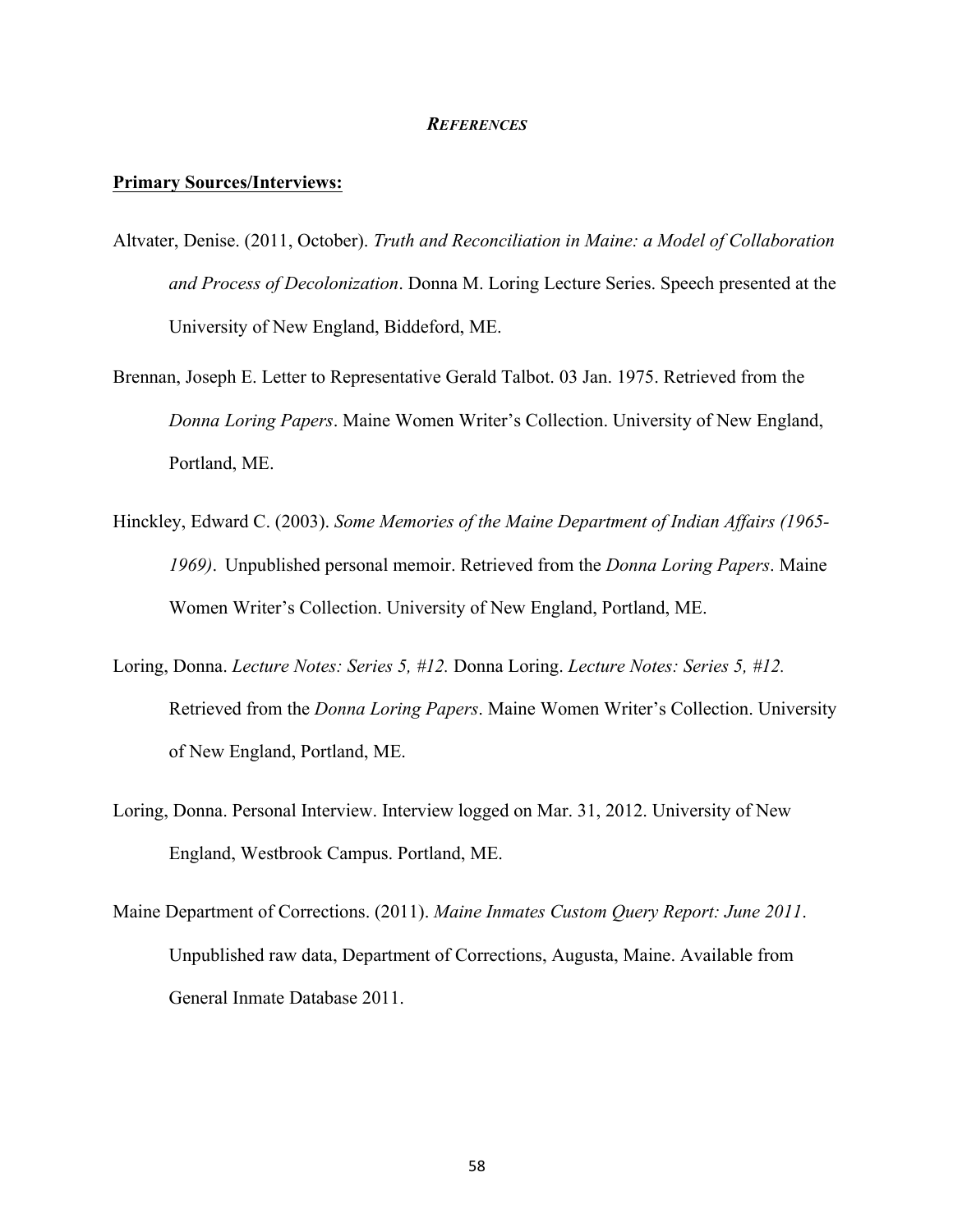- McClay, Paul D. Official response to M.N. regarding request letter to DIA. 27 Nov. 1963. Retrieved from the *Donna Loring Papers*. Maine Women Writer's Collection. University of New England, Portland, ME.
- Mitchell, Elizabeth H. MSHA letter to Penobscot Governor Francis Mitchell. 1 May 1989. Retrieved from the *Donna Loring Papers*. Maine Women Writer's Collection. University of New England, Portland, ME.
- Mitchell, James, Walker, Willard, and Rueman, Robert. *Recorded conversation regarding Indian Land claims in the 1970's-1980's*. August 27, 1977. China, ME. Retrieved from the *Donna Loring Papers*. Maine Women Writer's Collection. University of New England, Portland, ME.
- N, M. (identity protected). Personal letter to Paul D. McClay, Director of Indian Affairs. 21 Nov. 1963. Retrieved from the *Donna Loring Papers*. Maine Women Writer's Collection. University of New England, Portland, ME.
- Phips, Esq., Spencer. (1755). A proclamation concerning the Penobscot Indians. *By order and decree of HRH George II*. Pamphlet. Retrieved from the *Donna Loring Papers*. Maine Women Writer's Collection. University of New England, Portland, ME.
- S, M. (identity protected). Personal letter to Department of Indian Affairs. Jan. 1963. Retrieved from the *Donna Loring Papers*. Maine Women Writer's Collection. University of New England, Portland, ME.
- U.S. Census Bureau. (2011, June). *Maine State & County Quick Facts*. Retrieved from http://quickfacts.census.gov/qfd/states/23000.html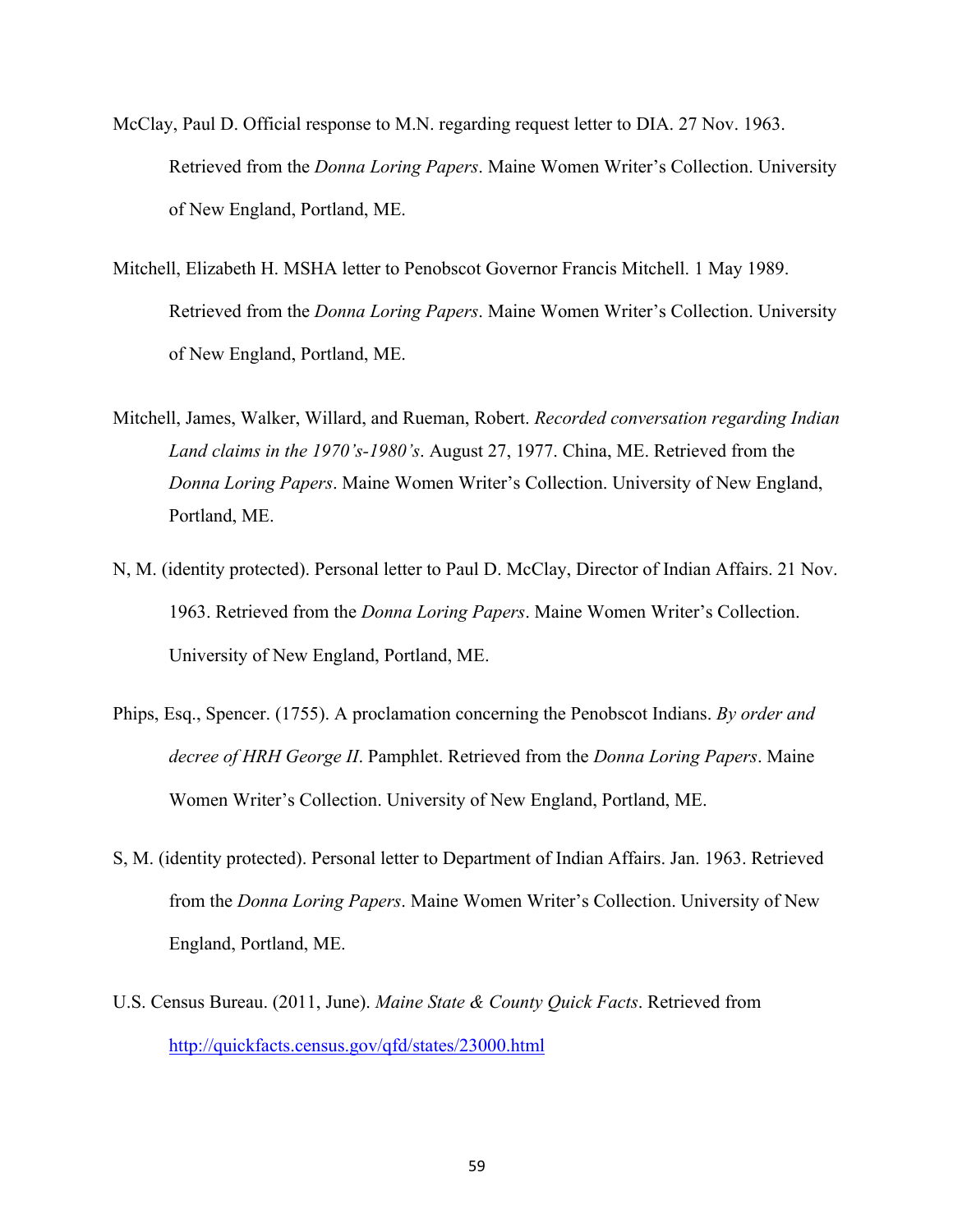U.S. Census Bureau. (2011, June). *U.S. National Quick Facts*. Retrieved from http://quickfacts.census.gov/qfd/states/00000.html

#### **Secondary Sources:**

- Alexander, Michelle. (2010). *The New Jim Crow: Mass Incarceration in the Age of Colorblindness*. New York, NY: The New Press.
- Bureau of Justice Statistics. (2011, June). *Bureau of Justice Statistics: Prison inmates at Midyear 2011.* Retrieved from http://bjs.ojp.usdoj.gov.
- Carter, Gail Rae. (1990). *History, Ethics and the Wabanaki*. Teaching Academy curriculum model. Retrieved from the *Donna Loring Papers*. Maine Women Writer's Collection. University of New England, Portland, ME.
- Chisom, Ronald & Washington, Michael. (1996). *Undoing Racism: The Philosophical Basis for an Equitable and Just Society*. New Orleans, LA: The People's Institute for Survival and Beyond. Retrieved from the *Donna Loring Papers*. Maine Women Writer's Collection. University of New England, Portland, ME.
- Criminal Justice U.S.A. (2011, June). *10 Stats You Should Know About Our Prison System*. Retrieved from http://www.criminaljusticeusa.com/blog/2011/10-stats-you-should-knowabout-our-prison-system
- Dictionary.com. (2012). *Define ghetto at dictionary.com*. Retrieved from http://dictionary.reference.com/browse/ghetto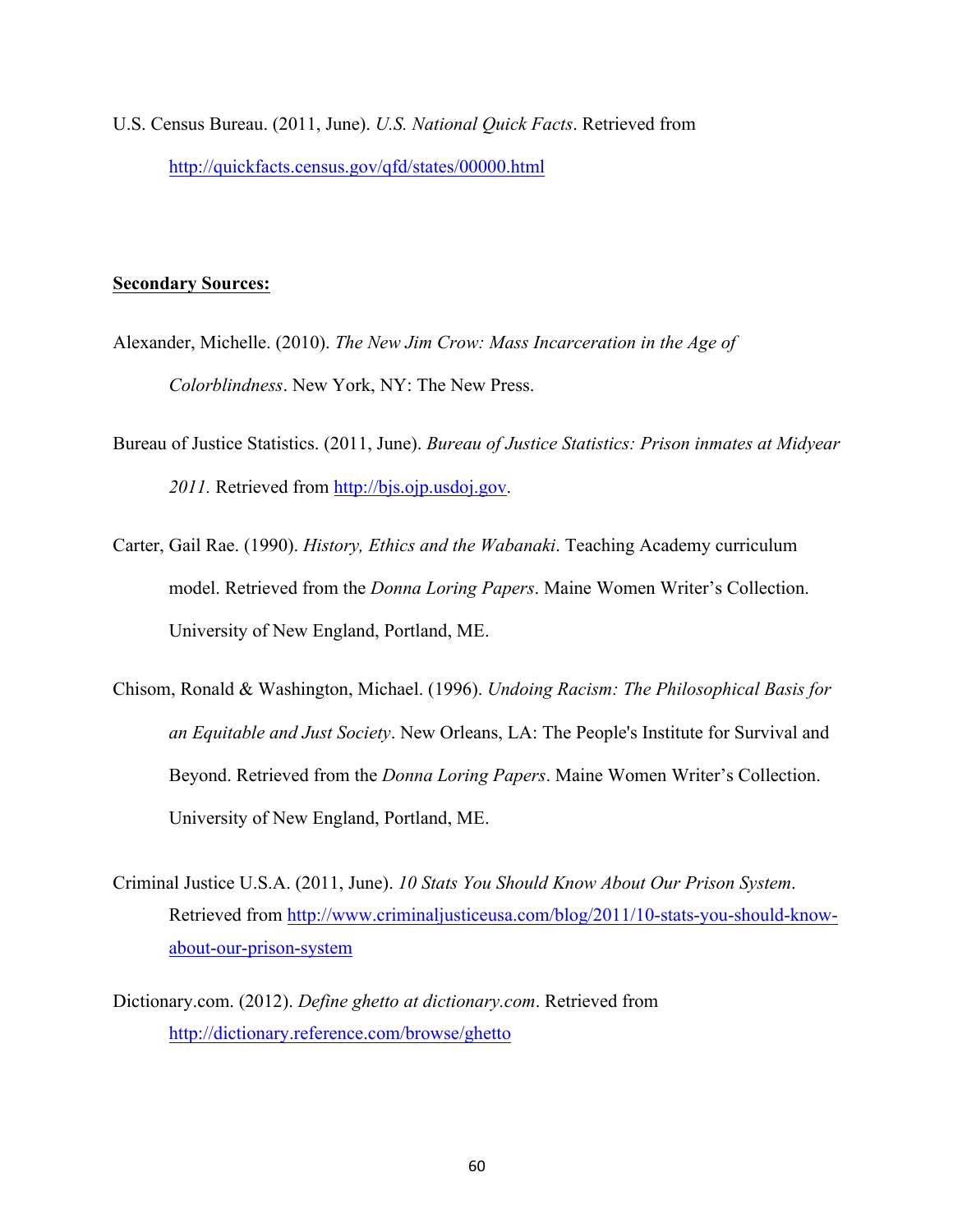- DuBrule, Deborah. (1999, May 11). Stamping Out the "S" Word. *American Indian Report*, 28. Retrieved from the *Donna Loring Papers*. Maine Women Writer's Collection. University of New England, Portland, ME.
- Foucault, Michel. (1995). *Discipline & Punish: The Birth of the Prison*. New York, NY: Vintage Books.
- Gibbs Magazine. (2010, June 21). *States and Black Incarceration in America*. Retrieved from http://www.gibbsmagazine.com/blacks\_in\_prisons.htm.
- LaFrance, Joan. *Indian Education in the Eighties*. Arlington, MA. Independent Research Essay. Retrieved from the *Donna Loring Papers*. Maine Women Writer's Collection. University of New England, Portland, ME.
- Lyons, David. (2010, December 31). *The Role of the Federal Government in Slavery and Jim Crow*. Retrieved from http://academic.udayton.edu/race/02rights/repara36.htm
- NPR. (2011, June 11). *Us Will Have Minority Whites Sooner, Says Demographer*. Retrieved from http://www.npr.org/2011/06/27/137448906/us-will-have-minority-whites-soonersays-demographer.
- Reuman, Bob. *The Land Claim is an Old One*. Undated essay. Retrieved from the *Donna Loring Papers*. Maine Women Writer's Collection. University of New England, Portland, ME.
- Siegel, Reva. (1997). Why Equal Protection No Longer Protects: The Evolving Forms of Status-Enforcing Action. *Stanford Law Review*, *49*.